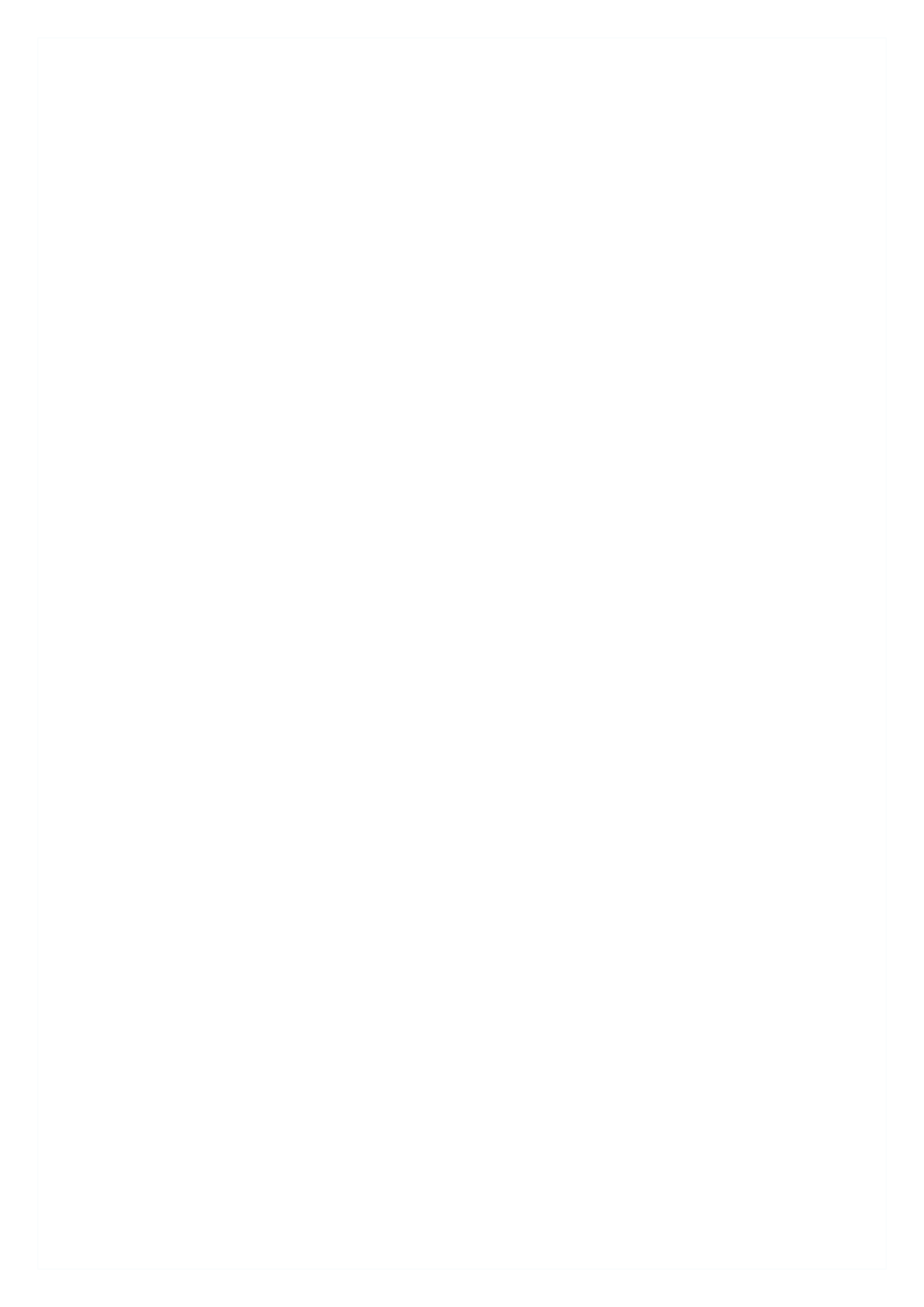# **Thyroid carcinomas in dogs – a literature review and retrospective study on the outcome of treatment for dogs treated at the Swedish University Animal Hospital (UDS), Uppsala 2008-2018**

**Tyroideakarcinom – en litteraturstudie och retrospektiv studie av överlevnadstid hos hundar behandlade på Universitetsdjursjukhuset, Uppsala 2008-2018**

*Lisa Ekström*

*Supervisor: Henrik Rönnberg, Department of Clinical sciences Uppsala*

*Examiner: Jens Häggström, Department of Clinical sciences, Uppsala*

*Degree Project in Veterinary Medicine*

*Credits: 30 hp Level: Second cycle, A2E Course code: EX0869*

*Place of publication: Uppsala Year of publication: 2019 Elektronisk publicering: https//stud.epsilon.slu.se*

*Nyckelord: tyroideakarcinom, hund, canine, ektopisk tyroideavävnad, metastas, överlevnadstid Key words: thyroid carcinoma, dog, canine, ectopic thyroid tissue, metastasis, survival time*

**Sveriges lantbruksuniversitet Swedish University of Agricultural Sciences**

Fakulteten för veterinärmedicin och husdjursvetenskap Institutionen för biomedicin och veterinär folkhälsa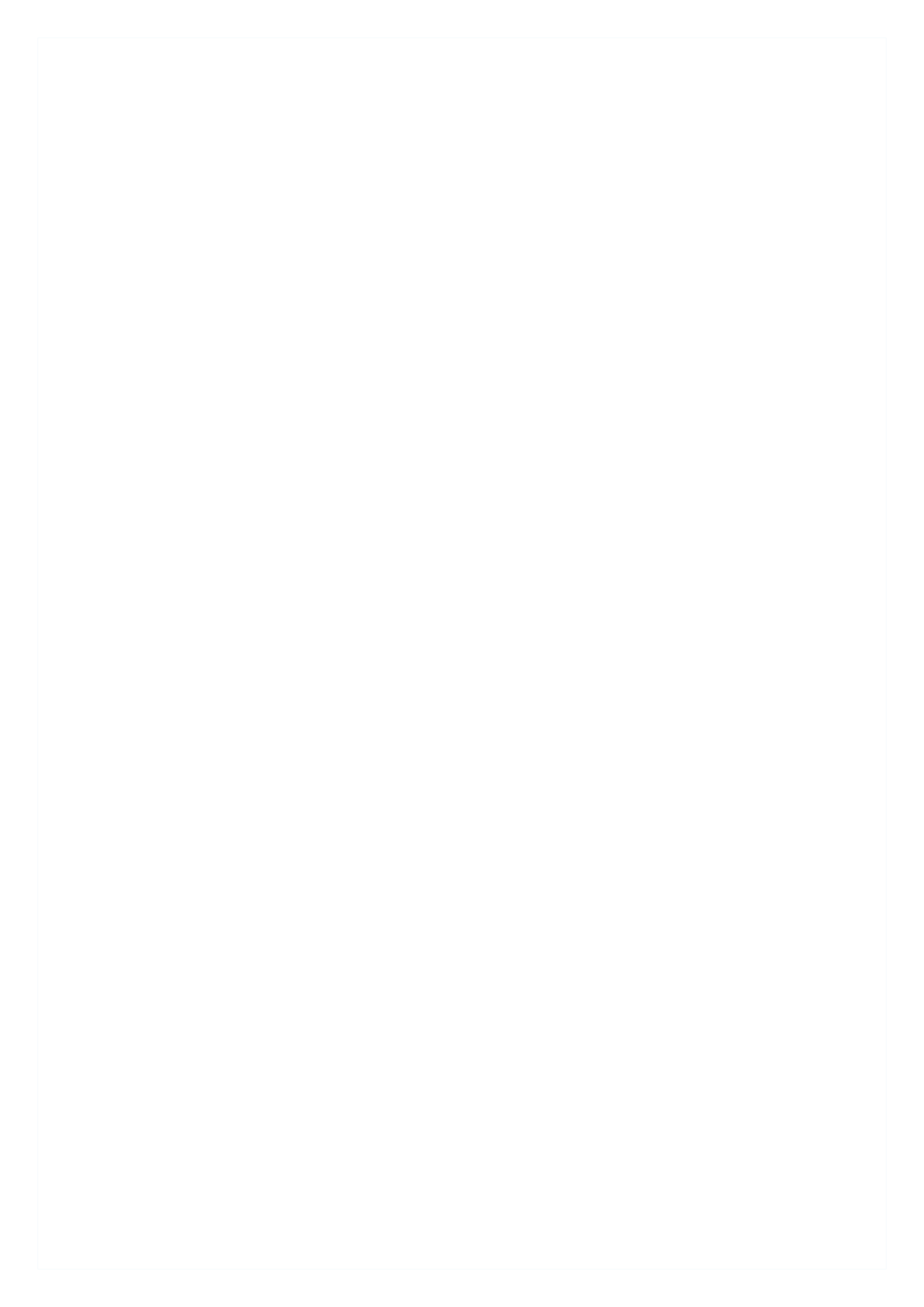#### **SUMMARY**

Thyroid carcinomas is not the most common canine neoplasm, but since it is more common than the benign thyroid adenoma it is still an important disease to recognize. Most commonly it affects older dogs, with a mean age of about 10 years. No predilection for gender is seen, but it seems to be more common in certain breeds like Golden retriever, Beagle and Boxer.

The etiology of thyroid carcinomas is still unknown. There are several theories, but no proven facts. This makes it difficult to treat the condition medically, as we are not sure what to direct the treatment at. The most successful treatment seems to be surgery, surgery combined with chemotherapy or surgery combined with external radiation therapy. There are a few studies on the subject which do not all agree with each other. They do however all agree that treatment improves survival time.

The most common clinical sign of thyroid carcinoma is a lump in the ventral throat region. Dyspnea, difficulties to swallow, cough or signs of hyper-/hypothyroidism are other reported symptoms.

Small studies on thyroid carcinoma and the outcome of treatment have been published abroad, but none on the dogs treated at the Swedish University Animal Hospital in Uppsala (UDS). The aim of this study was therefore to increase the knowledge of thyroid carcinomas by writing a literature review, and also to investigate the prognosis of treatment by comparing different treatment methods with no treatment. In addition, the study also investigated methods of diagnosis and tried to identify factors which increase/decrease survival time. The foremost goal was to give veterinarian clinicians more information about the diagnosis, ways of treatment and the prognosis of thyroid carcinomas. The hypothesis was that treatment (surgical, medical and/or radiation) increased survival time in dogs diagnosed with thyroid carcinomas.

In agreement with previous studies, both groups of treated dogs showed a longer survival time than the dogs not treated. However, this difference could not be shown to be statistically significant. As for the factors increasing/decreasing survival time, the only significant result was that neoplastic ectopic thyroid tissue decreased survival time. All other analyzed factors such as clinical attachment to underlying tissue, presence of metastasis, tumor volume and hyperthyroid VS euthyroid dog showed a logical trend, but had no statistically significant impact. Further research on bigger study populations need to be performed to decide if these factors affect the survival time. The survival analysis for grade of tumor did not show a logical result. FNA biopsy was proved to provide a conclusive diagnosis in significantly less cases than tissue biopsy.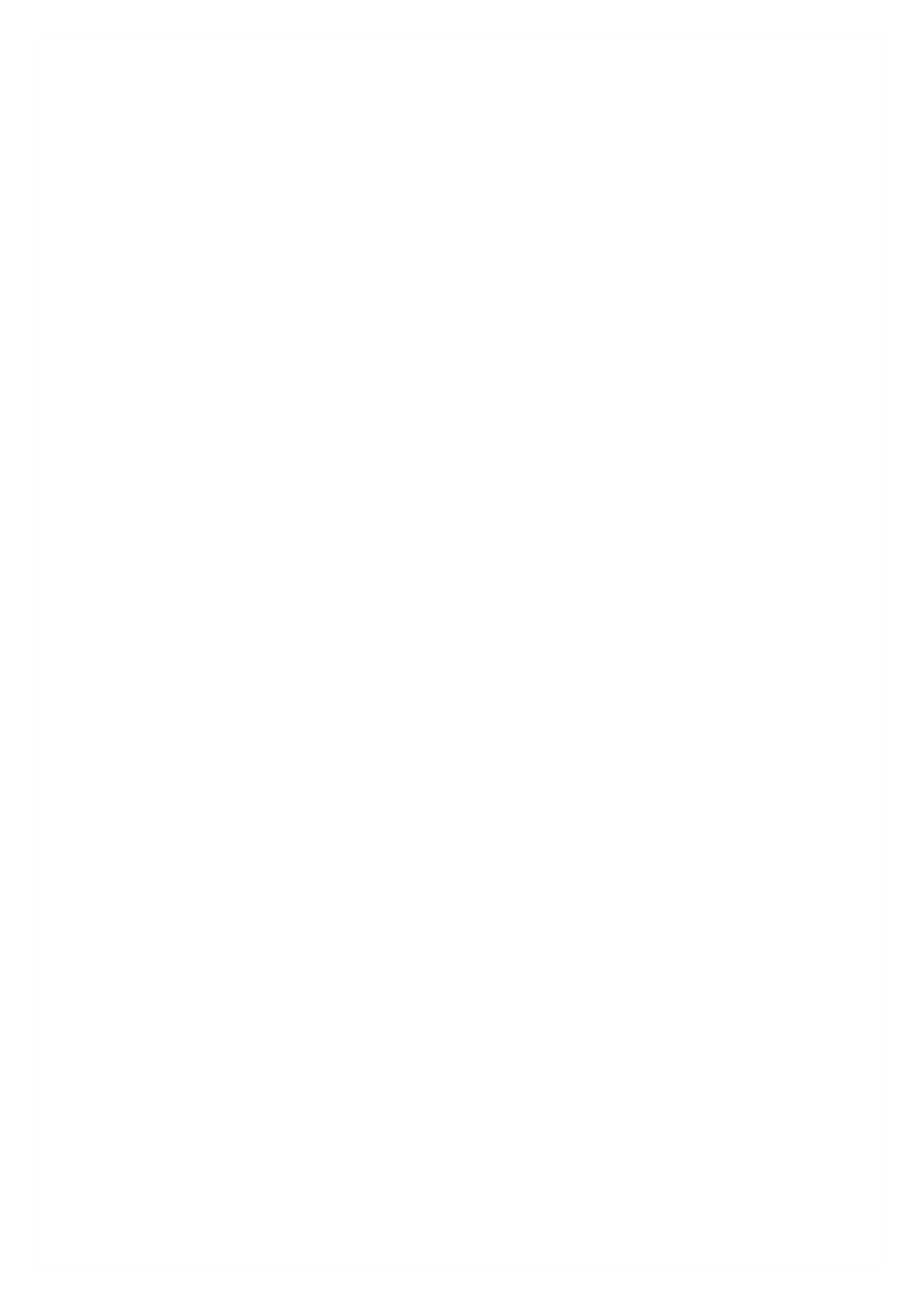# **CONTENTS**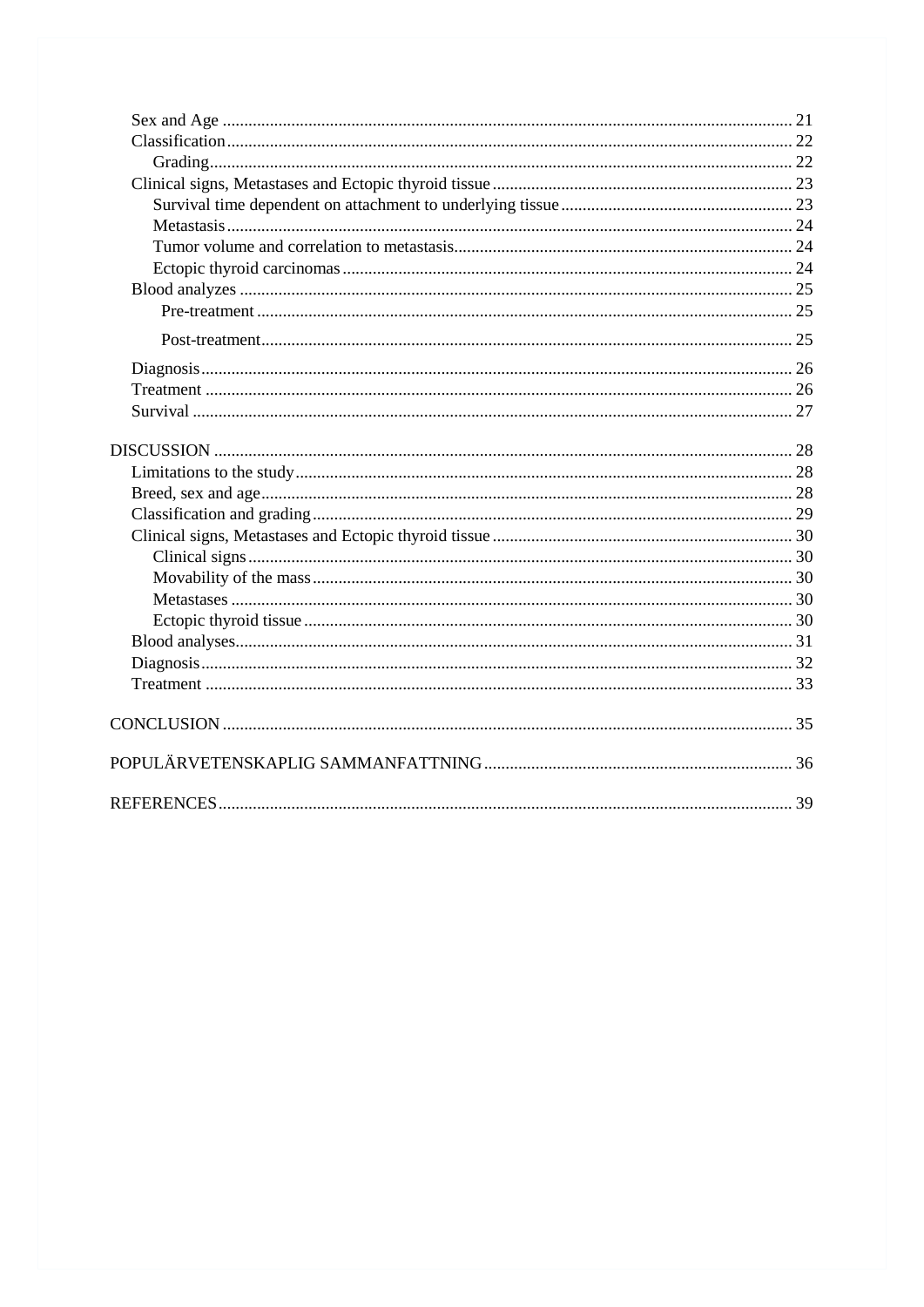#### <span id="page-8-0"></span>**INTRODUCTION**

Thyroid carcinomas are not the most common neoplastic diagnosis in dogs, only 1-2% are affected. (Brodery & Kelly, 1968; Wucherer & Wilkes, 2010). However, it is more often reported than the benign thyroid neoplasm; thyroid adenoma. In dogs, carcinomas make up for 90% of thyroid neoplasms detected during life (Wucherer & Wilkes, 2010). Usually, only one of the thyroid lobes is affected (Taeymans *et al.*, 2013; Deitz *et al.,* 2014).

The etiology of thyroid tumors in dogs remains unknown. In humans, scientists have found that extensive external radiation to the cervical region in young age is linked to the development of thyroid neoplasms (Ron *et al.*, 1995). Internal radiation alone (examination with <sup>131</sup>I for diagnostic purposes) does not propose an increased risk for developing thyroid neoplasms in adulthood (Dickman *et al.,* 2003). The hypothesis is that in papillary carcinoma tyrosine receptor kinases like RET and TRK are activated; in follicular carcinoma activating mutations in RAS are common to find, and in anaplastic carcinomas inactivation of p53 is common (Kondo *et al.* 2006). As the growth factor for follicular cells is TSH, the hormones binding to the TSH-receptor are well studied in thyroid neoplasms. It seems to be able to bind to the TSHreceptors on the tumor-cells to the same extent as in normal thyroid tissue (Verschueren *et al.,* 1991). A study from 1996 shows that TSH can stimulate excess release of VEGF (vascular endothelial growth factor) in a thyroid neoplasm. VEGF is secreted by some tumor cells to increase the blood supply to the tumor and hence, make it grow (Soh *et al.,* 1996). This could explain why most thyroid tumors are found to be rich in blood supply (Mitchell *et al.,* 1979).

In several studies the breeds Boxer, Beagle and Golden Retriever seem to be predisposed for thyroid carcinomas. No statistical significance in sex-predilection has been proven, but it is more common in elderly dogs with a mean age of about 10 years (Brodery & Kelly, 1968; Leav *et al.,* 1976). A fairly recent study by Wurcherer & Wilkes (2010) showed that Golden retrievers and Beagles were more predisposed than Boxers. Neither this study showed a sex-predilection, but the results revealed an older age of between 10-15 years at discovery of the thyroid carcinoma.

This study will mainly focus on the outcome of treatment in 18 dogs treated for thyroid carcinomas at the veterinary university hospital in Uppsala, Sweden. The dogs were divided into three groups; not treated, surgical treatment only, and treated both with surgery and chemotherapy. They were then compared for survival time using a Kaplan Meier curve. Metastatic spread, attachment to underlying tissue, hyperthyroidism and grade 1 VS grade 2 tumor was also analyzed as potential prognostic factors. Potential predilection factors like sex, age and breed was also compared to previous research.

The aim of this study is to increase the knowledge of thyroid carcinomas by writing a literature review, and also investigate the prognosis of treatment by comparing different treatment methods with no treatment. In addition to this, the study also investigates methods of diagnosis and try to identify factors increasing/decreasing survival time. The goal is to give veterinarian clinicians more information about the diagnosis, ways of treatment and the prognosis of thyroid carcinomas. The hypothesis is that treatment (surgical, medical and/or radiation) increases survival time in dogs diagnosed with thyroid carcinomas.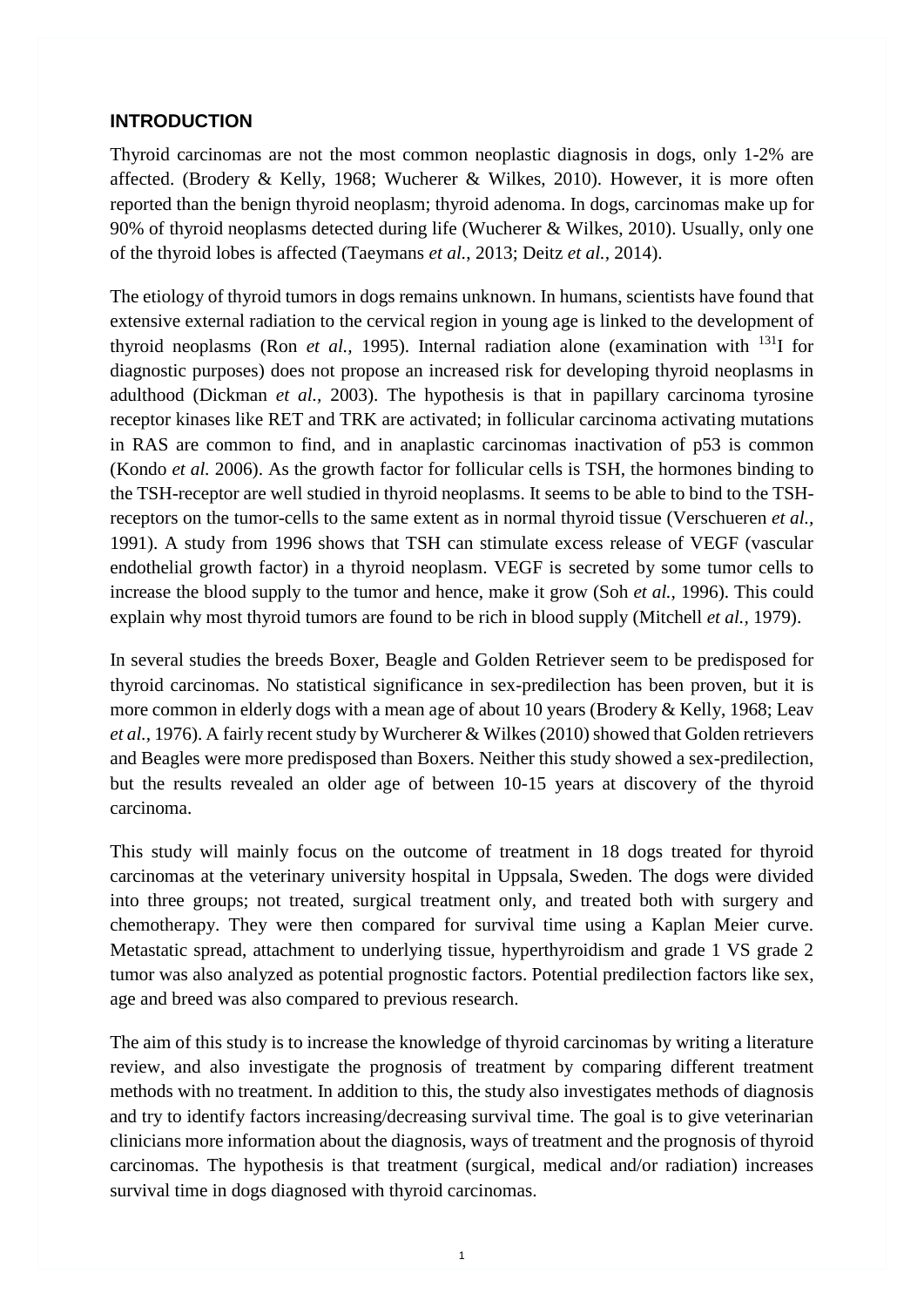### <span id="page-9-0"></span>**LITERATURE REVIEW**

### <span id="page-9-1"></span>**Anatomy**

The thyroid is the largest organ that functions exclusively as an endocrine gland. In dogs it consists of two lobes, one on each side of the cranial part of the trachea. The right lobe is situated slightly cranial to the left lobe (Zachary & McGavin, 2012).

Accessory thyroid glands are usually located close to the main organ, but can also be found around the hyoid apparatus, along the trachea, in the mediastinum and/or adjacent to the aorta (Konig & Liebich, 2014; Swartz *et al.,* 1911).

Blood is mainly supplied from the common carotid artery branching into the cranial thyroid artery, and the caudal thyroid artery. Venous drainage goes through the cranial and middle thyroid veins which drain into the internal jugular vein. Lymph drains to the deep cervical lymph nodes or directly to the tracheal trunk. Adjacent nerves are the cranial and caudal laryngeal nerves, as well as the sympathetic nerve fibers which originate from the cranial cervical ganglion (Konig & Liebish, 2014).

### <span id="page-9-2"></span>**Histology**

Microscopically a normal thyroid gland consists of follicles in varying sizes. These follicles contain colloid produced by the follicular cells (epithelial cells) surrounding them. The cells are cuboidal to columnar in shape. The secretory pole of the cells is positioned towards the lumen of the follicle. Interfollicular and intrafollicular capillaries supply the follicular cells with blood.

The thyroid gland also contains C-cells, or parafollicular cells, which are responsible for the secretion of calcitonin. C-cells are found either in the follicular wall or between the follicular cells. They do not secret calcitonin to the follicular lumen but directly to the blood through the interfollicular capillaries. C-cells contain numerous cytoplasmic secretory granules that are immunoreactive for calcitonin.

As the thyroid gland must produce large amounts of protein hormones, the follicular cells contain large amounts of RER (rough endoplasmic reticulum) and have a substantial golgi apparatus for packaging of these hormones (Zachary & McGavin, 2012).

# <span id="page-9-3"></span>**Physiology**

The hypothalamus releases TRH (thyroid releasing hormone) which activates the secretory cells, called basophils, in the pars distalis of the adenohypophysis. These cells produce and release TSH (thyroid stimulating hormone) (Zachary & McGavin, 2012).

When TSH binds to the cells of the thyroid gland it releases T3 (tri-iodothyronine) and T4 (thyroxine), two hormones that control metabolic rate, growth, body temperature, carbohydrate metabolism and calcium blood levels (Konig & Liebish, 2014).

Thyroglobulin is a precursor to T3 and T4, and it is produced in the thyroid gland by the follicular cells. It is then transported over the cell membrane to the follicular lumen where it is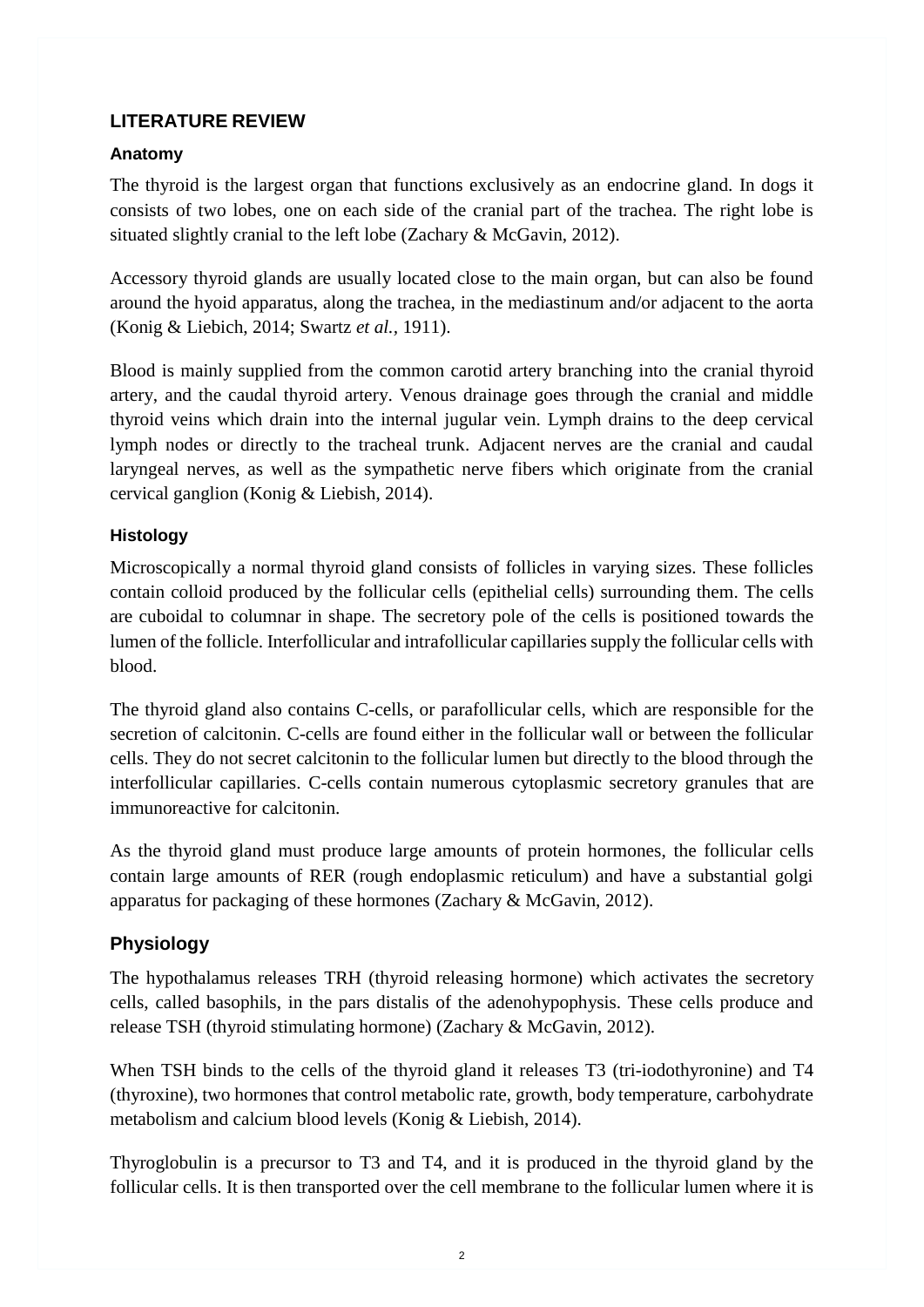assembled into T3 and T4. When there is a high concentration of T3 and T4 in the blood circulation the hormones act as a negative feedback mechanism on the hypothalamus and adenohypophysis. This results in less TRH and TSH production, decreasing the amount of T3 and T4 being released from the thyroid gland (Zachary & McGavin, 2012).

C-cells secrete calcitonin when the serum concentration of calcium is too high. When lowered the secretion ceases. Calcitonin works by interacting with target cells in the kidneys and bone, making the osteoclasts in bone more inactive, and the renal tubules to reabsorb less calcium, see figure 1 (Kallio *et al.,* 1972; Cochran *et al.,* 1970).



Figure 1. *Description of calcium metabolism. Source of picture: [http://www2.csudh.edu/nsturm/CHE452/20\\_Calcium%20Homeostasis16.htm](http://www2.csudh.edu/nsturm/CHE452/20_Calcium%20Homeostasis16.htm)*

# <span id="page-10-0"></span>**Classification of Thyroid carcinomas**

Neoplasms arising from follicular cell-types are divided into follicular-, compact-, papillary- or anaplastic thyroid carcinomas. The other type; medullary carcinoma, derives from C-cells. In order to test whether the tumor is of follicular- or C-cell origin, immunohistochemistry is used by raising antibodies against thyroglobulin and calcitonin. If the cells are positive for thyroglobulin, the neoplasm is derived from follicular cells, if the cells are positive for calcitonin, the neoplasm is derived from C-cells(Leblanc *et al.,* 1991; Ramos-Vara *et al.,* 2002).

Ramos-Vara *et al.,* (2002) found another way to determine if the tumor was of thyroid tissue origin by using a protein called Thyroid Transcription Factor-1 (TTF-1). TTF-1 was only found in thyroid and lung tissue. However, this protein was both a less sensitive and less specific marker than thyroglobulin and calcitonin. In combination with thyroglobulin, TTF-1 increased the sensitivity for finding follicular thyroid carcinomas though. Leblanc *et al.* (1991) also investigated alternative markers for identifying and classifying thyroid carcinomas. They found that the calcitonin-gene-related peptide (CGRP) was even more sensitive than calcitonin in finding medullary carcinomas.

In a study by Leav *et al.* (1976) the authors divided the carcinomas from 97 dogs into seven groups based on macroscopical and microscopical appearance. The classification was based on the system by Meissner and Warren (1969).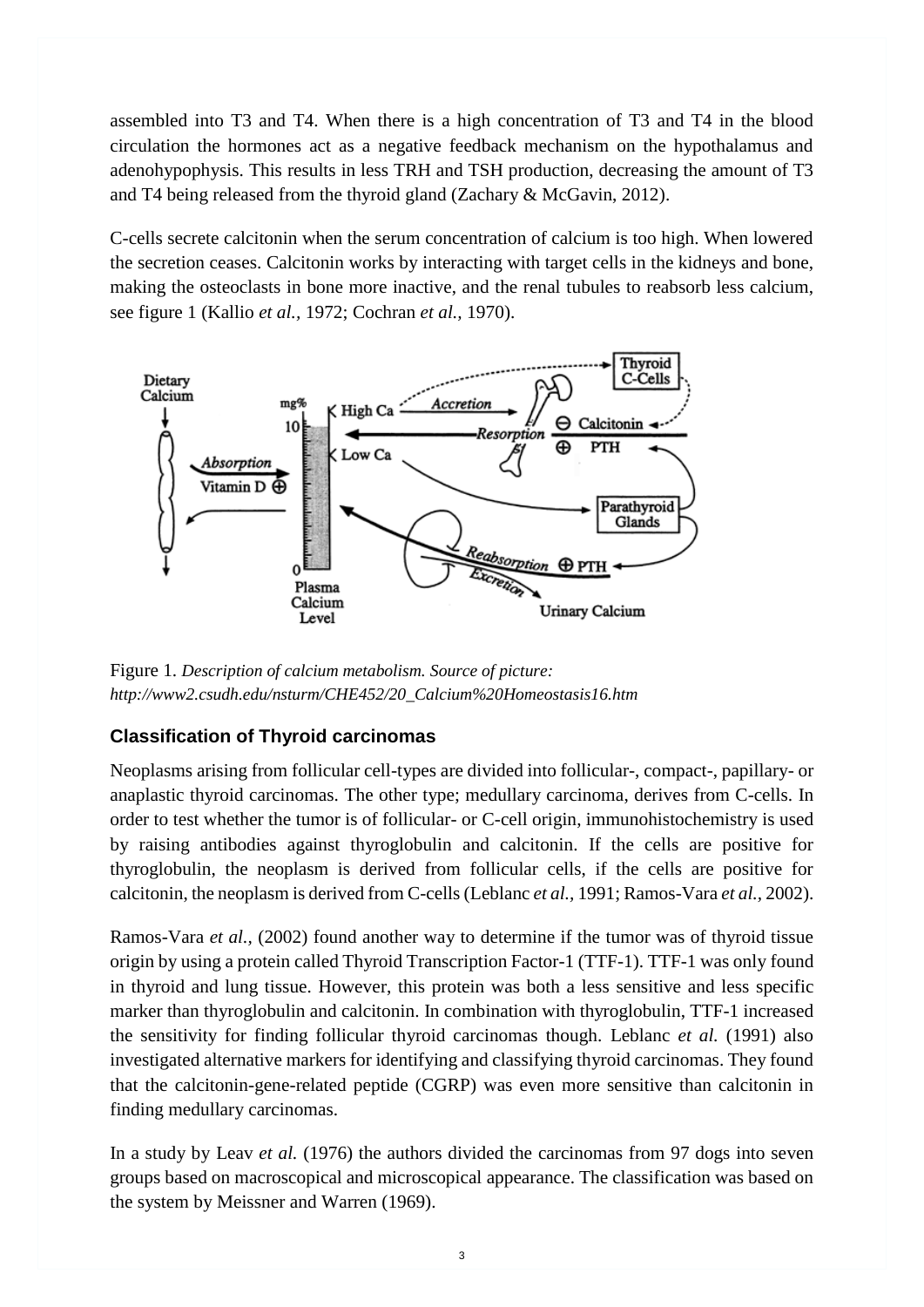### <span id="page-11-0"></span>*Follicular carcinoma*

The follicular carcinomas are amongst the more common types of thyroid carcinoma in the dog. Fifteen of the 97 dogs in a study by Leav *et al.* (1976) had a follicular carcinoma, making it the third most common malignant thyroid neoplasm in that study. They typically had a firm nodular external surface with softer parts focally. The inner core was irregular and contained a soft, dark-red caseous material surrounded by firm cream-colored tissue. Hard, gritty spicules are recorded to be common in and around the soft central regions. Metastatic foci sometimes lacked these spicules (Leav *et al.,* 1976; Leblanc *et al.,* 1991).

Microscopically the neoplastic cells formed follicles, although a minor part may have contained compact tissue. Both micro- and macrofollicular patterns could be observed. Foamy, vacuolated colloid was found in the lumen of larger neoplastic follicles but not in the microfollicles. The uptake of radioiodine was most profound in the follicular parts of the neoplasm and less in the compact areas (Leav *et al.,* 1976; Leblanc *et al.,* 1991).

In humans the follicular carcinomas seem to be more uncommon. Only 2 of 80 patients had follicular carcinomas in a study by Russel *et al.* (1963).

### <span id="page-11-1"></span>*Compact cellular carcinomas*

The external texture of compact cellular carcinomas was firm and smooth. The cut surface was described to have a creamy color and a fine lobulation.

Microscopically compact cellular carcinomas had randomly arranged cells in densely packed sheets, divided into lobules by thin strands of connective tissue and small blood vessels. A minor follicular component was sometimes present. The staining for immunoreactive calcitonin was usually negative, meaning the C-cells were not involved (Leav *et al.,* 1976). A study in dogs by Brodery and Kelly (1968) showed the compact thyroid carcinomas were the most common type of thyroid carcinomas - 14 out of 22 dogs were affected.

### <span id="page-11-2"></span>*Mixed follicular-compact cellular carcinomas*

Mixed follicular-compact cellular carcinomas were considered to be the most common thyroid carcinoma found in the dog (Leav *et al.,* 1976). Up to 58% of dogs with thyroid carcinoma had a mixed follicular-compact cellular pattern.

These neoplasms had a firm surface and an inner core similar to the one found in the follicular carcinoma. Microscopically they contained both the follicular carcinoma and compact cellular carcinoma. Connective tissue in cribiform patterns separated the follicular and compact cellular regions (Leav *et al.,* 1976; Leblanc *et al.,* 1991).

### <span id="page-11-3"></span>*Mixed papillary-follicular carcinoma*

Mixed papillary-follicular carcinoma was described to be very unusual in dogs. Only one of the 97 dogs with carcinomas in the study by Leav *et al.* (1976) had a mixed papillary-follicular carcinoma.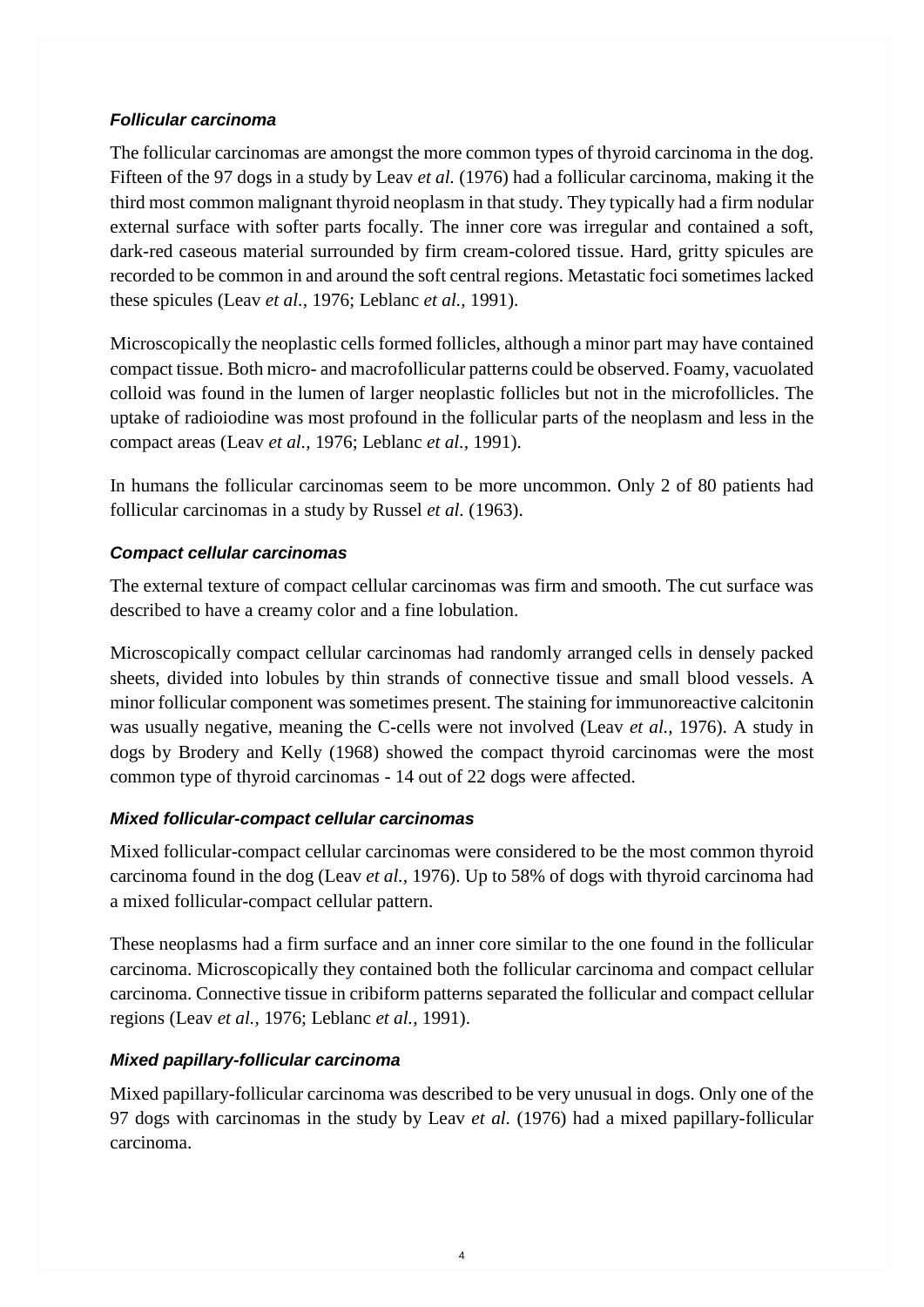Macroscopically these tumors were firm and multi-lobulated. The inside had a creamy color and a nodular structure. Microscopically the cell nuclei were pleomorphic and lack polarity. Some were vesicular, and sometimes had a prominent nucleoli (Leav *et al.,* 1976).

Metastases were not found in the study by Leav *et al.*, but invasion of the connective tissue capsule surrounding the thyroid gland and vessels was seen. However, histologically, mitoses were not present.

In a study by Russel *et al.* (1963) mixed papillary-follicular carcinoma was reported to be the most common type of thyroid carcinomas in humans.

### <span id="page-12-0"></span>*Anaplastic thyroid carcinomas*

Anaplastic thyroid carcinomas were according to Thomas and Buckwalter, (1973) relatively common in humans - 15-20% of the thyroid carcinomas were anaplastic. In dogs however, this type of carcinoma was shown to be rare (Mason & Wells 1929).

### <span id="page-12-1"></span>*Spindle cell carcinoma*

Only one spindle cell carcinoma was found in the dogs examined by Leav *et al.* (1976)*.* It had a firm surface with a cream-colored, homogenous inner texture. Microscopically most of the cells were spindle shaped and arranged in small, poorly defined lobules. Mitotic figures were numerous and abnormal. Metastasis to the retropharyngeal lymph node was observed. Follicles were rarely seen.

### <span id="page-12-2"></span>*Giant cell carcinoma*

Two of the dogs in the study by Leav *et al.* (1976) were diagnosed to have an anaplastic giant cell carcinoma in the thyroid gland. They both differed macroscopically and microscopically, but were prone to metastasize and invade surrounding tissues, like the sternocephalic muscles, carotid sheath, and the lateral surface of the esophagus. One of these tumors contained osteosarcomatous parts.

# <span id="page-12-3"></span>*Diffuse small cell carcinoma*

The diffuse small cell carcinoma was described by Leav *et al.* (1976) to be a firm neoplasm. It was adherent to the esophagus and showed metastasis to the lungs, kidneys, the adrenal gland, mesentery and the diaphragm. Only one of the dogs in the referred study was considered to have a diffuse small cell carcinoma.

Microscopically, it consisted of loosely aggregated uniform small, round cells with an oval, vesicular nucleus. Mitosis was rare. In a few areas, the small cells might have created structures resembling follicles (Leav *et al.*, 1976).

Aldinger *et al.* (1978) discussed that small cell carcinoma was in fact a type of lymphoma which should not be part of the classification of thyroid carcinomas. A clinicopathologic study performed by Rayfield *et al.* (1971) indicated that even though small cell carcinoma resembled a thyroid carcinoma histologically, none of the small cell carcinomas had thyroid epithelial origin.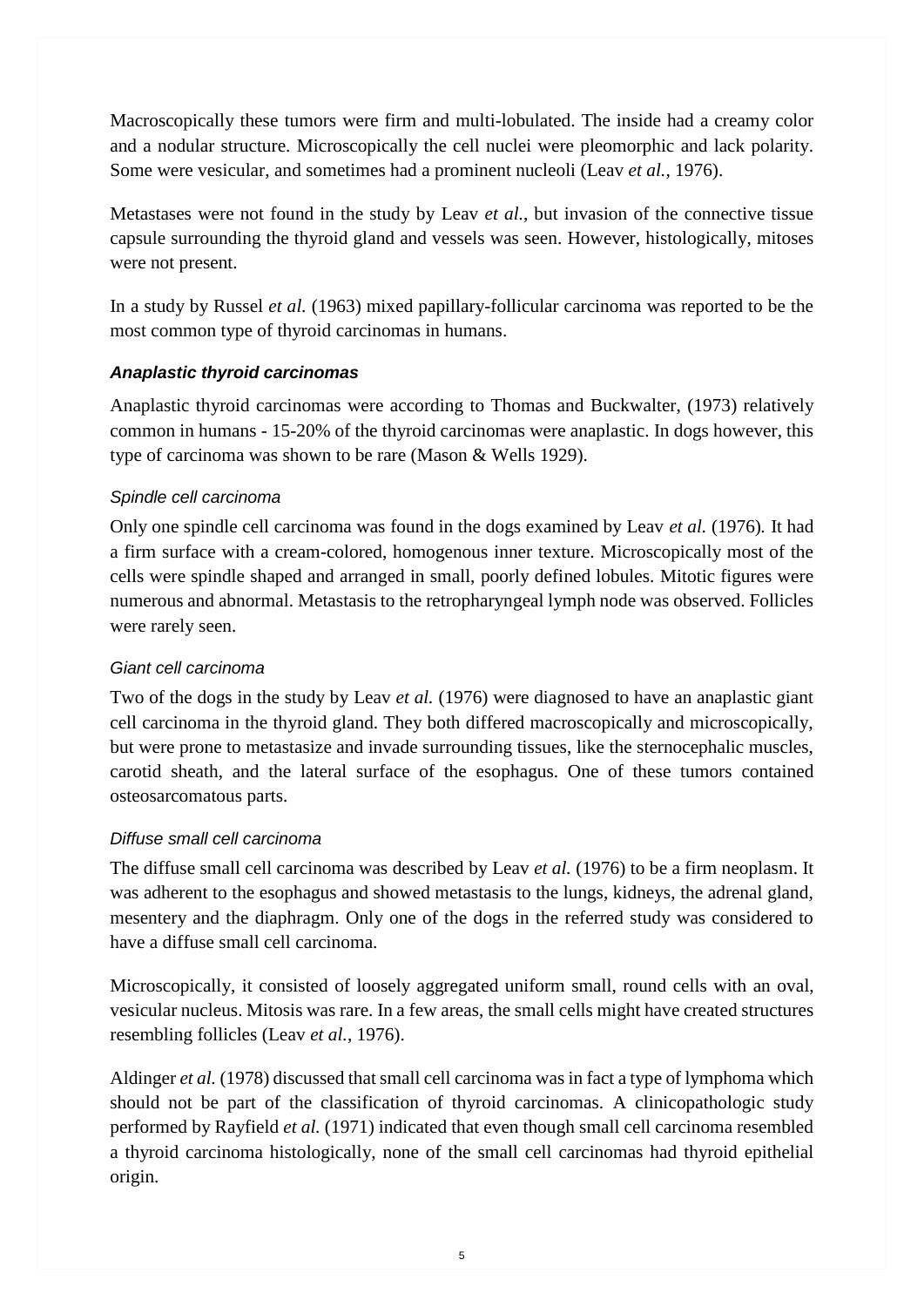### <span id="page-13-0"></span>*Medullary carcinoma*

Medullary carcinomas, also called C-cell carcinomas, arise from C-cells and in humans they are usually associated with excess secretion of calcitonin. Despite the abnormal secretion of calcitonin, human patients usually did not show hypocalcemia or hypophosphatemia (Tashjian *et al.,* 1974). However, in dogs with medullary carcinoma, hypocalcemia had been observed (Leav *et al.,* 1976).

Both of the medullary carcinomas in the study by Leav *et al.* (1976) were unilateral and involved the right thyroid lobe. Macroscopically, the medullary carcinomas were firm and about 4 cm in diameter and had nodular external surfaces. The inside differed between the two tumors, but they both showed vascular and capsular invasiveness and were positive in immunoperoxidase staining for calcitonin.

In the study by Leblanc *et al.* (1991) no mitosis was seen in the canine medullary carcinomas.

Some studies showed that medullary carcinomas in dogs may be more common than previous research studies had shown, as they were easily mistaken for compact follicular carcinomas. In order to know for certain, immunoperoxidase staining with calcitonin must be performed (Lee *et al.,* 2006; Carver *et al.,* 1995).

In a recent study medullary carcinomas were found in a family of dogs which implied clinical similarity to the familial form of medullary thyroid carcinoma (FMTC) in humans (Lee *et al*., 2006). However, the RET-mutation present in 95% of the human cases of FMTC could not be confirmed in these dogs. The clinical findings still indicated that some thyroid carcinomas may have been hereditary.

### <span id="page-13-1"></span>*Adenomas*

Leav *et al.* (1976) also writes about adenomas of the thyroid in canines. Adenomas are the benign type of neoplasm in the thyroid, and in contrary to carcinomas they do not metastasize, nor grow fast. There are two types of adenomas; follicular and papillary. Clinically adenomas are described to be more uncommon in dogs than carcinomas are, but after post-mortem examinations it is found to be more common than previously known. About 30% (44 of 141) of the dogs with a thyroid neoplasia has an adenoma. Only seven of these are large enough to be detected during life. Dogs with adenomas show no evidence of hypo- or hyperthyroidism.

As this review focuses on carcinomas, adenomas will not be discussed further.

# <span id="page-13-2"></span>*Ectopic thyroid tumors*

Ectopic thyroid tissue may be found in healthy dogs but similar to the original thyroid gland it can become neoplastic. The ectopic thyroid tissue was usually located along the cervical region, hyoid region or adjacent to the aorta (Swartz *et al.,* 1911).

Aortic body carcinoma and ectopic thyroid carcinoma can arise from the same location in the thoracic cavity. They are similar in that both are vascular, invasive and have tendencies to grow within lymphatics. Even histologically they are fairly similar (Cheville, 1972). Leav *et al.* (1976) differed the two tumors by looking for follicles, or structures similar to follicles which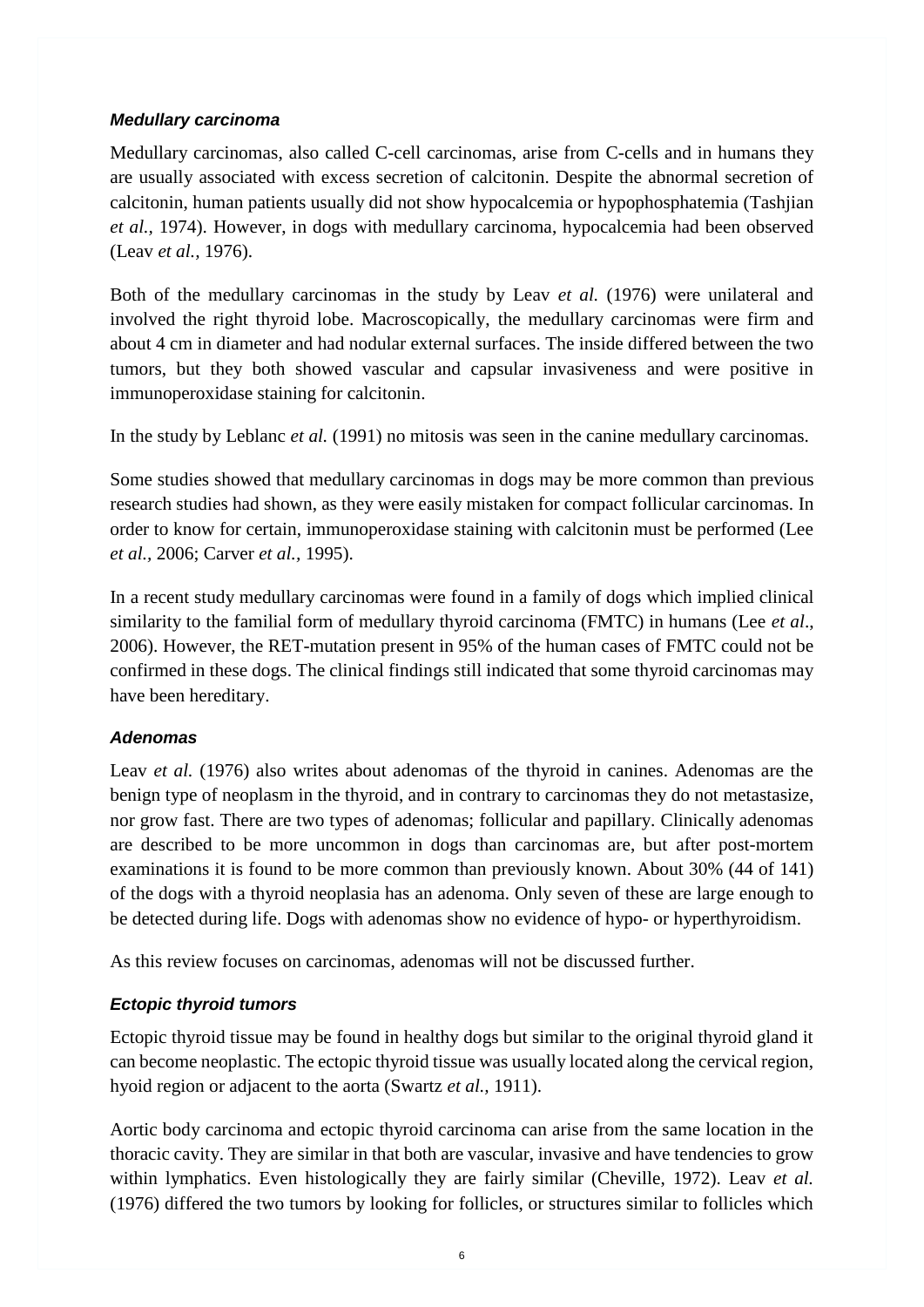were found in most ectopic thyroid tumors. He also studied the cells closely, the cells in aortic body carcinomas differed more in size and shape than did the cells in ectopic thyroid carcinomas. Also, PAS-staining droplets are found in ectopic thyroid carcinomas, and an argyrophilic network of fibers surrounding nests of cells is noted in aortic body carcinomas, but not in the ectopic thyroid carcinomas.

### <span id="page-14-0"></span>**Staging of thyroid neoplasms**

In one review from 2000, the scientists suggest that all use one staging system to make the staging easier. They suggest the TNM-staging, (tumor, lymph nodes and metastases), (table 1- 4) as it considers several factors, works for all types of thyroid neoplasms and is universally available (Brierley *et al.,* 2000).

| <b>Stage</b>   | <b>Size</b>                                            |
|----------------|--------------------------------------------------------|
| T <sub>0</sub> | No evidence of tumor<br>(microscopic residual disease) |
| T1             | $<$ 2 cm                                               |
| T2             | $2-5$ cm                                               |
| T <sub>3</sub> | $>5$ cm                                                |
| Substage a     | Freely movable tumor                                   |
| Substage b     | Tumor fixed to surrounding<br>tissue                   |

Table 1. *T; primary tumor*

#### Table 2. *N; regional lymph nodes*

| N <sub>0</sub> | No evidence of lymph node |
|----------------|---------------------------|
|                | involvement               |
| N <sub>1</sub> | Ipsilateral lymph node    |
|                | involvement               |
| N <sub>2</sub> | Bilateral lymph node      |
|                | involvement               |
| Substage a     | Lymph node freely movable |
| Substage b     | Lymph node fixed          |

#### Table 3. *Metastases*

| MO | No evidence of distant<br>metastasis |
|----|--------------------------------------|
| M1 | Distant metastasis detected          |

Owen, 1980. TNM classification of tumors in domestic animals, Geneva, World Health organization.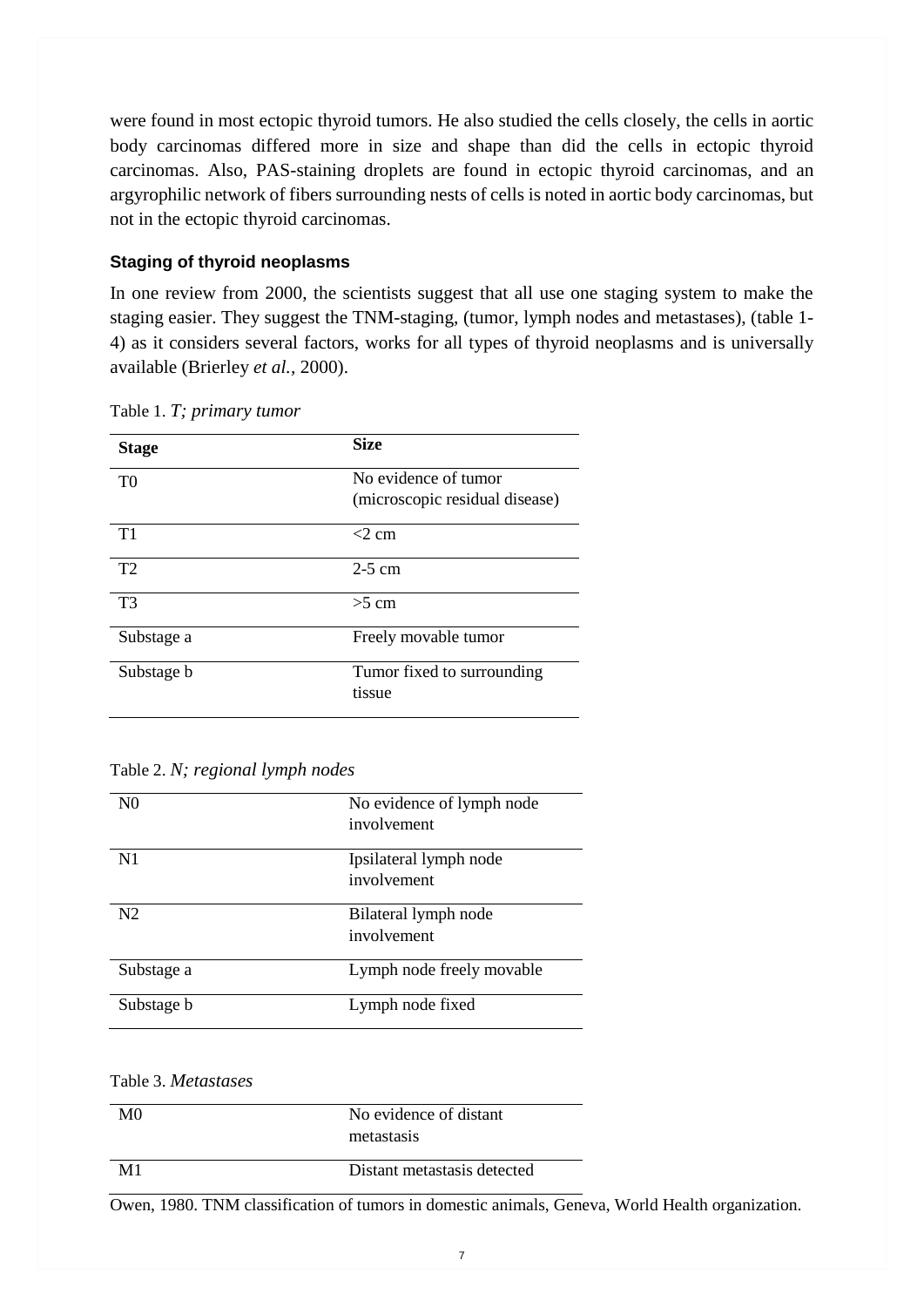Table 4. *Staging*

| Stage          | Primary tumor  | Regional lymph nodes | Distant metastases |
|----------------|----------------|----------------------|--------------------|
|                | T1a, b         | N <sub>0</sub>       | M <sub>0</sub>     |
| 2              | T <sub>0</sub> | N1                   | M <sub>0</sub>     |
|                | T1a, b         | N1                   | M <sub>0</sub>     |
|                | T2a, b         | N0 or N1 a           | M <sub>0</sub>     |
| 3              | T <sub>3</sub> | Any N                | M <sub>0</sub>     |
|                | Any T          | N1 b or N2 b         | M <sub>0</sub>     |
| $\overline{4}$ | Any T          | Any N                | M1                 |

Owen, 1980. TNM classification of tumors in domestic animals, Geneva, World Health organization.

#### <span id="page-15-0"></span>**Clinical signs**

Several articles describes clinical symptoms of thyroid carcinomas. In table 5 there is a compilation of the most common symptoms reported in dogs with thyroid carcinoma.

| <b>Study</b>          | <b>Swelling in</b><br>ventral<br>throat region | Coughing | <b>Dyspnea</b> | <b>Dysphonia</b> | <b>Edema</b> |
|-----------------------|------------------------------------------------|----------|----------------|------------------|--------------|
| R.S Brodey et<br>al.  | $+$                                            |          | $+$            |                  | $+$          |
| I. Leav et al.        | $+$                                            |          | $+$            |                  |              |
| J.R Carver et<br>al.  | $+$                                            | $+$      | $+$            | $+$              |              |
| J. Harari et al.      | $+$                                            | $+$      | $+$            |                  |              |
| O. Taeymans<br>et al. | $+$                                            |          | $+$            | $+$              |              |
| K. Deitz et al.       | $+$                                            | $+$      |                |                  |              |

Table 5. *Clinical signs of thyroid carcinomas*

As stated from table 5, a swelling in the ventral throat region and dyspnea are the most common symptoms, but also coughing, edema, dysphonia and dysphagia occurs. Clinical movability of the mass does not seem to correlate with malignancy or type of tumor (Deitz *et al.,* 2014).

Another characteristics of thyroid carcinomas in dogs may be signs of hypo- or hyperthyroidism. These carcinomas are in veterinary medicine called functional thyroid carcinomas and can consist of either ectopic thyroid tissue or origin thyroid tissue (Deitz *et al.,*  2014). In a case report, symptoms like weight loss, increased heart rate, hyperactivity, anxiety and excessive panting are described, as well as a swelling in the throat region. The dog is diagnosed with a thyroid carcinoma causing hyperthyroidism (Bezzola, 2002). However, not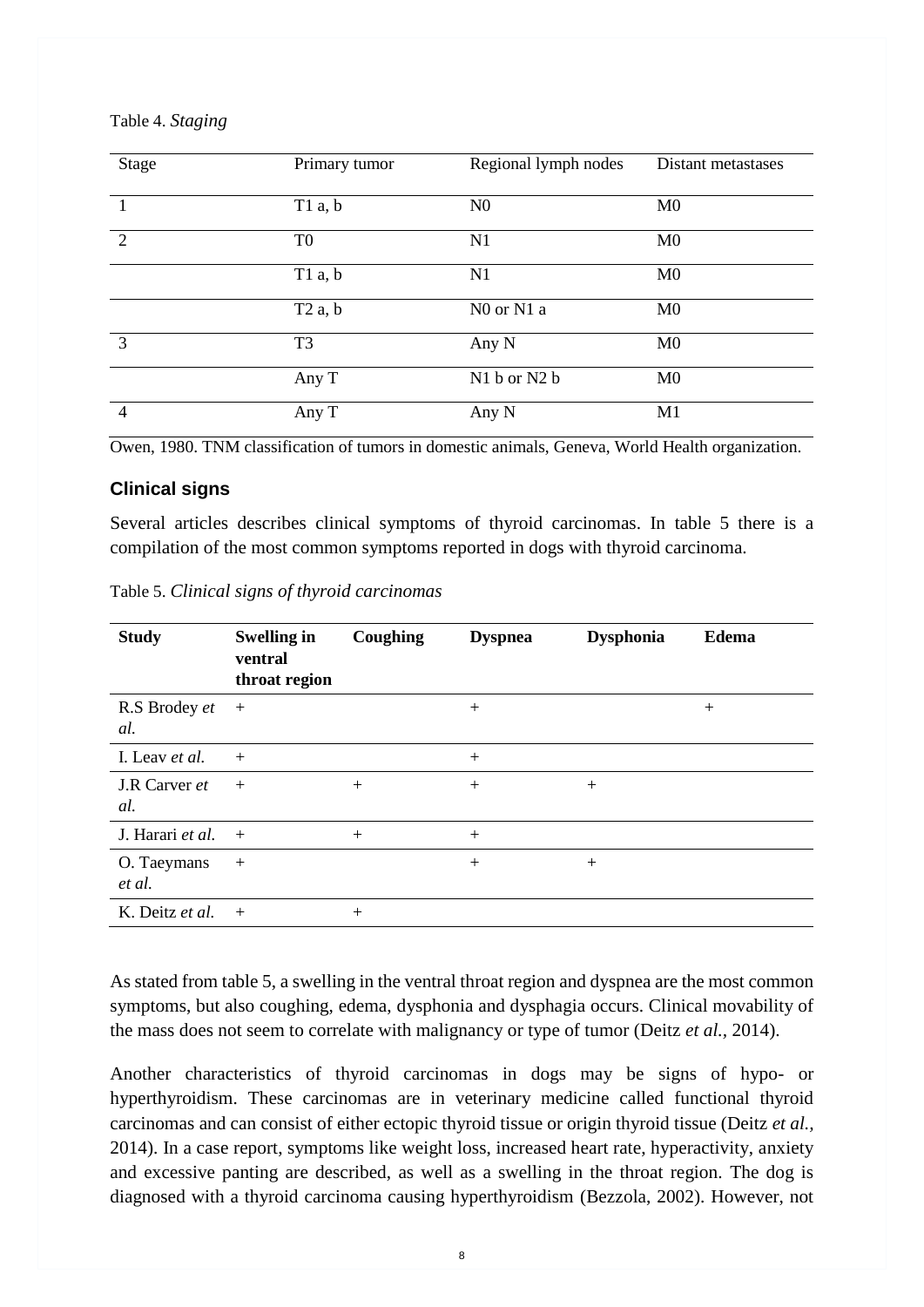all dogs show signs of hyperthyroidism even though they have a high concentration of thyroxine in the blood. (Carver *et al.,* 1995; Fukui *et al.,* 2015). Rijnberk (1971), see Leav *et al.* (1976), studied 57 dogs with thyroid carcinomas, 13 of these also had hyperthyroidism with symptoms similar to the ones mentioned above; polyuria, polydipsia, weight loss despite increased appetite, restlessness, tachycardia and heat intolerance.

The hypothesis of thyroid carcinoma causing hyperthyroidism is uncontrollable tumor production of T3 and T4. TRH and TSH secretion is inhibited because of the high levels of T3 and T4 in the blood, making the contralateral normal thyroid gland regress. After surgical removal of the thyroid carcinoma, the symptoms of hyperthyroidism disappear (Rijnberk 1971: see Leav *et al.,* 1976)

In a study by Benjamin *et al.* (1996) beagles with hypothyroidism and lymphocytic thyroiditis were examined postmortem. A significant correlation between the hypothyroid dogs and thyroid neoplasms was found. The clinical signs consisted of weight gain, obesity, lethargy, epidermal scale, hyperpigmentation, and bilateral symmetrical alopecia.

The hypothesis of the linked hypothyroidism and thyroid neoplasia is that the low blood concentration of T3 and T4, which persists during hypothyroidism, causes overstimulation of the adenohypophysis and an excess production of TSH. TSH then promotes cell proliferation in the thyroid gland, thus leading to increased neoplasia of follicular cells (Benjamin *et al.,* 1996).

A case report from 1996 described a dog with hyperthyroidism and a large thyroid carcinoma. This dog also presented symptoms consistent with Horner's syndrome. The authors discussed that tumors in the cervical region invading the vago-sympathetic nerve trunk had been suggested to cause Horner's syndrome. They drew the conclusion that thyroid carcinomas should be able to do so as well, and could thus be the reason for the symptoms of Horner's syndrome in this dog (Melián *et al.,* 1996).

# <span id="page-16-0"></span>**Metastasis**

The risk of metastasis seemed to be correlated with the size of the tumor. If the tumor was 1- 20 cm<sup>3</sup> the risk of metastasis was 14%, if the tumor was 21-100 cm<sup>3</sup> the risk was 74%. A tumor with a volume more than 101 cm<sup>3</sup> had a 100% chance of metastasis (Leav *et al.*, 1976).

The lungs, regional lymph nodes and adjacent tissues were the most common site of metastasis (Brodey & Kelly, 1968; Leav *et al.,* 1976).

# <span id="page-16-1"></span>**Diagnosis**

In order to diagnose, classify and stage the thyroid carcinomas clinical examination, radiography of the thorax, endoscopy and radio-isotope scanning must be performed. There must also be histological examination (Owen, 1980).

According to a study which compared ultrasound, MRI (magnetic resonance imaging) and CT (computed tomography) regarding sensitivity and specificity, MRI was the most sensitive (93%) method for detecting thyroid carcinomas compared to CT, with a sensitivity of 85%.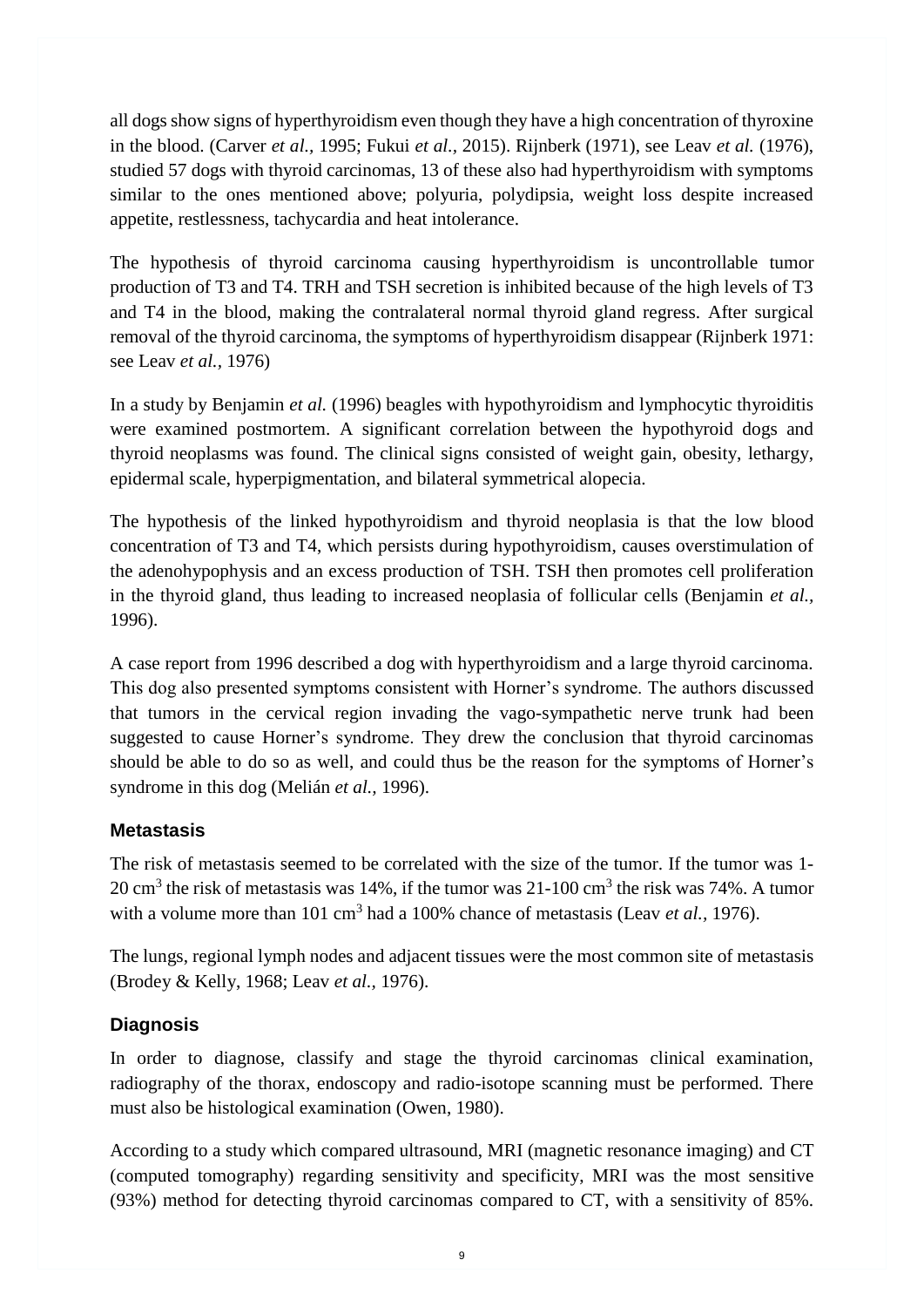However, CT was a more specific (100%) method, compared to MRI, with a specificity of 67% (Taeymans *et al.*, 2013).

At the University animal hospital in Uppsala (UDS), blood samples, ultrasound with/without FNA biopsy, CT followed by thyroidectomy is the most common approach when diagnosing a thyroid carcinoma. After surgery the removed thyroid is usually sent for a histological examination, which confirms the diagnosis and determines classification of the carcinoma.

# <span id="page-17-0"></span>*Examination and Blood samples*

A thorough clinical examination should always be performed, followed by blood samples; hematology, clinical chemical panel, TSH and T4, to study the values and determine whether the thyroid is hyperfunctional, hypofunctional or euthyroid. Sometimes kidney- and liver values are also valuable (Nadeau & Kitchell, 2011).

# <span id="page-17-1"></span>*Ultrasound*

Ultrasound is a common way to examine nodules or swellings in the thyroid region (Tuohy *et al.,* 2012). It can assess size, volume, and shape of the neoplasm/thyroid gland as well as echogenicity and homogeneity. The larynx, trachea and the common carotid artery are nearby structures commonly used as hallmarks (Brömel *et al.,* 2005).

In addition to the thyroid gland and possible carcinoma, identification of the adjacent lymph nodes, blood vessels, the esophagus and trachea can be performed with ultrasound. This way it is possible to find signs of metastasis in the lymph nodes, to assess how invasive and vascularized (using Doppler technique) -the tumor is and whether it is operable or not. Ultrasound can also help in determining where the mass originates, and with a color doppler technique it is possible to distinguish veins from arteries. Ultrasound is also helpful when guiding a fine needle aspiration from a thyroid neoplasm as they can be extensively vascularized. With the assistance of an ultrasound it is possible to avoid the largest vessels. A thyroid carcinoma is typically hypoechoic and nonhomogeneous compared to normal thyroid tissue (Wisner *et al.,* 1993).

Ultrasound is a quick and fairly easy examination compared to MRI and CT. No anesthetics are necessary, unless the neoplasm is pressing on to the larynx/trachea giving symptoms of dyspnea (Wisner *et al.*, 1993; 1998).

# <span id="page-17-2"></span>*FNA*

In a FNA (fine needle aspiration) biopsy a thin needle and a syringe is used. The needle is inserted into the neoplasm and the syringe is used to carefully aspirate cellular material. Excess aspiration results in blood dilution of the thyroid cells. If the mass is big, repositioning during aspiration may be favorable, as long as no blood vessel is punctured. The content is then transferred to a microscopy slide, stained and studied in a microscope. Cellularity, cell-size, cell-type and shape, adhesiveness of cells, nuclear and chromosomal features, nucleolar abnormalities and mitotic activity are assessed (Thompson *et al.,* 1980).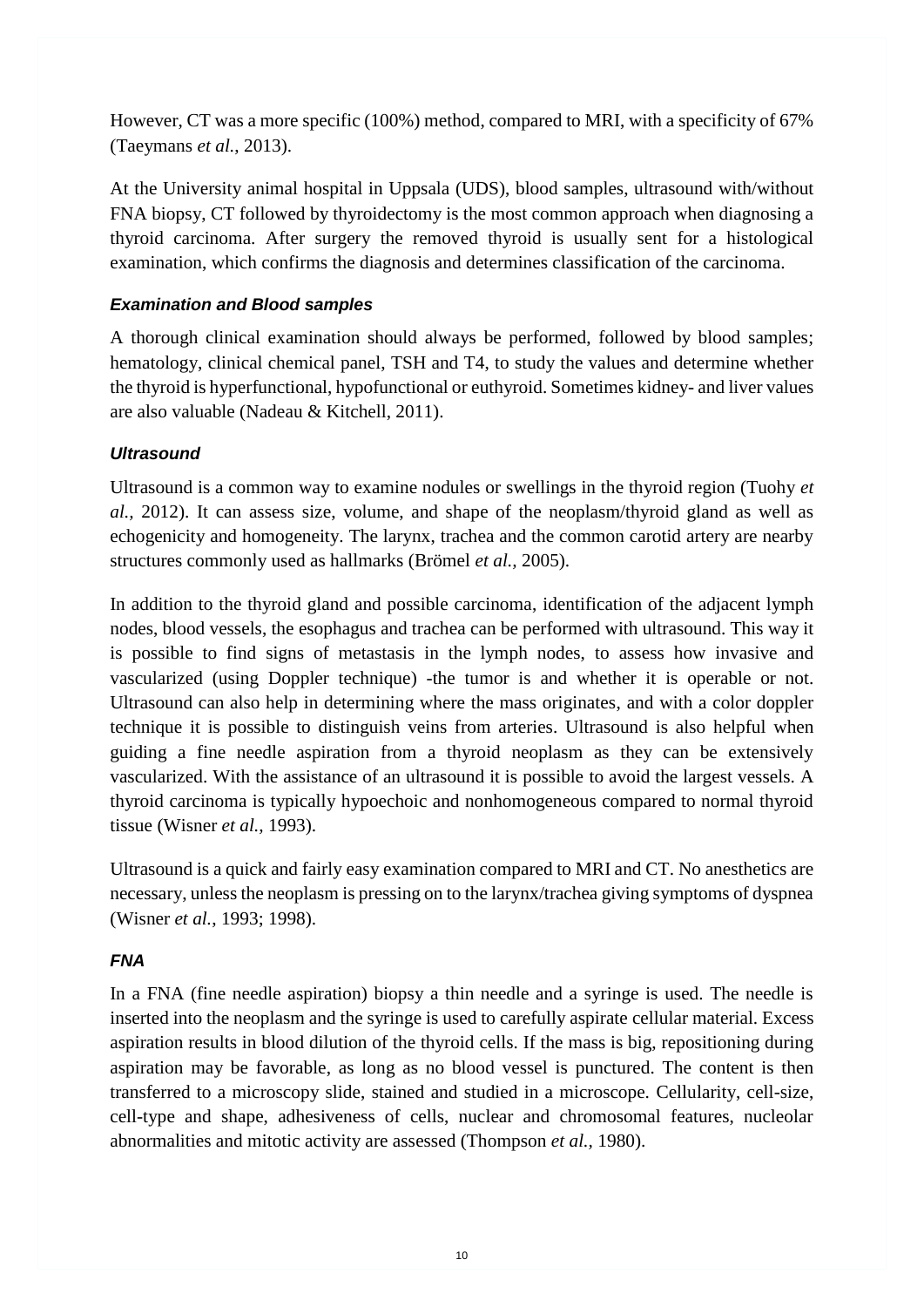In a study by Thompson *et al.* (1980) the authors show that FNA can be used to diagnose thyroid carcinomas. Menard *et al.* (1986) show that FNA correctly diagnose the malignant neoplasms in 71% of the dogs. They hence suggest to use it as a concluding but not excluding method to diagnose malignant tumors. If three FNA biopsies fails to conclude cytological changes, a surgical biopsy should be made. The authors also points out that FNA is faster, well tolerated by the dogs and cheaper than tissue biopsy.

As mentioned above, an ultrasound guided FNA can help in avoiding blood vessels and hence decrease the risk of bleeding and increases the diagnostic value by avoiding taking a FNA containing blood.

### <span id="page-18-0"></span>*Biopsy*

Because of the rich blood supplement to a thyroid carcinoma, tissue biopsies are not taken in the clinic. They are only performed with incision, or after surgical removal of the thyroid, to get a definite diagnosis and help the veterinarian in making a post-surgical plan and decide further treatment (Carver *et al.*, 1995).

# <span id="page-18-1"></span>*MR imaging*

Size, volume, surrounding structures, shape and intensity can be assessed with an MRI. However, MRI has a better sensitivity and specificity than ultrasound when it comes to diagnosing thyroid carcinomas. MRI is also the best method for visualizing capsule disruption (Taeymans *et al.,* 2008a; 2013).

The disadvantages of MR imaging is the need for anesthesia, making it time consuming. The technique is also expensive.

In humans, scientists have found a way to differ between papillary carcinomas and benign nodules by using MRI. They have done this by comparing T2 SIR (signal intensity ratio) and ADC (apparent diffusion coefficient) values. If the mass has a papillary carcinoma the values are lower than if it is a benign nodule (Noda *et al.,* 2015). No studies comparing the most common thyroid neoplasms in dogs, follicular carcinoma and follicular adenoma, could be found in the literature.

# <span id="page-18-2"></span>*Scintigraphy*

Scintigraphy is used to examine the thyroid glands, regional lymph nodes and the lungs for size, position and abnormal uptake of radionuclides (Mitchell *et al.,* 1979). However, the assessment of lung metastasis is limited in scintigraphy compared to x-ray or CT because the metastases may not have the same uptake of radionuclides as the original tumor (Silverman *et al.,* 1983; Adams *et al.,* 1995; Taeymans *et al.,* 2007).

Three different radionuclides have been used in scintigraphy;  $^{131}I$ ,  $^{123}I$  and 99m-Tc pertechnetate. In a case report the authors tried both <sup>123</sup>I and 99m-Tc pertechnetate on a dog with a thyroid carcinoma. It showed that some parts of the carcinoma was not detected with 99m-Tc pertechnetetate. They therefore suggested that if scintigraphy with 99m-Tc pertechnetate was negative, one with <sup>123</sup>I should also be performed (Broome & Donner*,* 1992).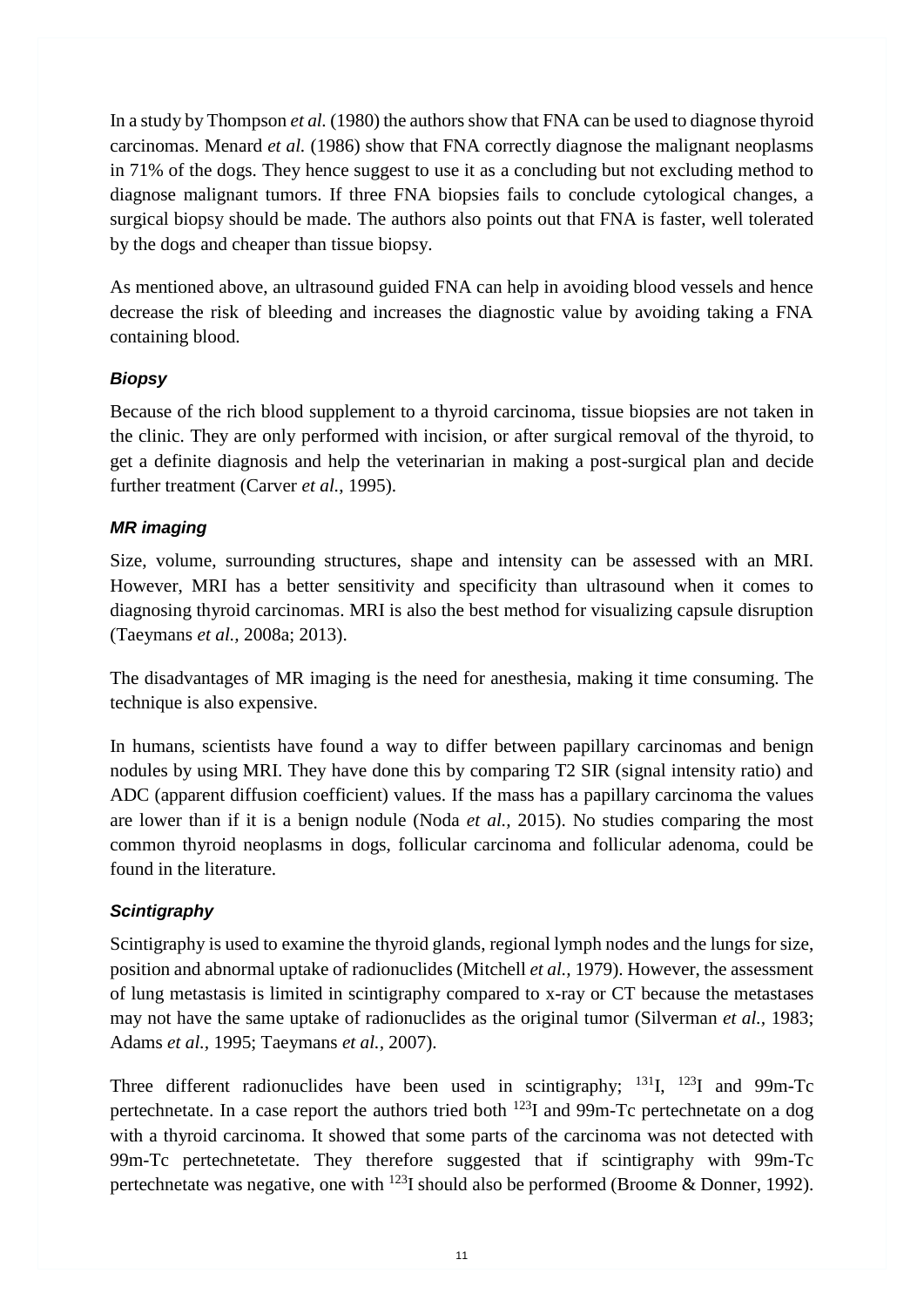99m-Tc pertechnetate was preferred in the study by Bähre *et al.* (1988) since it was less expensive and more available than  $^{123}$ I. Arnold and Pinsky (1975) came to the same conclusion in their study, and added that scintigraphy could be performed sooner if pertechnetate was injected (20 minutes) than with  $^{123}I(4-24$  hours).

By studying the uptake of the administered radionuclide the technician can distinguish functional from non-functional thyroid carcinomas with a scintigraphic examination. In a hypothyroid carcinoma, the uptake of the administered radionuclide is less than in normal thyroid tissue, usually these carcinomas are of the non-differentiated kind (Espineira *et al.*, 2007). Not many studies has been performed on dogs with hyperthyroidism and scintigraphy, but one case report show that one hyperthyroid dog has an increase in uptake of 99m-Tc pertechnetate both in the thyroid tissue and the thyroid carcinoma (Petersen *et al.,* 1989).

To perform a scintigraphy, the dog needs to lie still for a longer period of time, and so general anesthesia or sedation is necessary. 99m-Tc pertechnetate is injected intravenously and the dog is placed in ventral position over a large field-of-view gamma camera. The uptake peak in the thyroid glands happens after 2-3 hours, although after 20 min up to 1 hour after injection the ratio of salivary gland uptake and thyroid gland uptake is closest to one in a healthy dog, which is why this is the best time to perform the study (Adams *et al.,* 1997).

# <span id="page-19-0"></span>*CT*

Taeymans *et al.,* (2008b) performed a study on the normal appearance of the thyroid gland on CT. Just as the above imaging techniques CT could assess thyroid size, shape, homogeneity, location of thyroid tissue and blood vessels. They came to the conclusion that due to the thyroid having a high attenuation value compared to surrounding tissue, CT could also distinguish thyroid masses from non-thyroid masses, and be helpful in diagnosing suspected thyroid neoplasms. They also thought it could aid in staging of the neoplasm and planning of the surgery. After injection of iodine the thyroid gland increased in volume.

A study in dogs from 2017 show that CT is of help in diagnosing thyroid carcinomas. CT make it possible to assess shape, volume, invasiveness to surrounding soft tissue, homogeneity, mineralization, intratumoral vasculature, regional lymph node size and distant metastases of the thyroid carcinoma (Bertolini *et al.,* 2017). It is more likely that lung metastases are detected with CT compared to plain radiographs (Deitz *et al.,* 2014).

In a study of human thyroids, CT iss compared to scintigraphy. CT is better at identifying retrotracheal- and substernal thyroid tissue. It provides more information when it comes to both the primary tumor and the ectopic thyroid tissue. For example the extent of them in relation to the other adjacent- or mediastinal structures, invasiveness and blood supply. CT can also detect calcified tissue, scintigraphy cannot. Metastases to the lymph nodes are detected with CT - and not with scintigraphy (Silverman *et al.,* 1983).

As the animal needs to lie still in a spinal position, general anesthesia or heavy sedation is required. This makes CT more time consuming, more expensive and more risky than ultrasound or x-ray (Taeymans *et al.,* 2008b).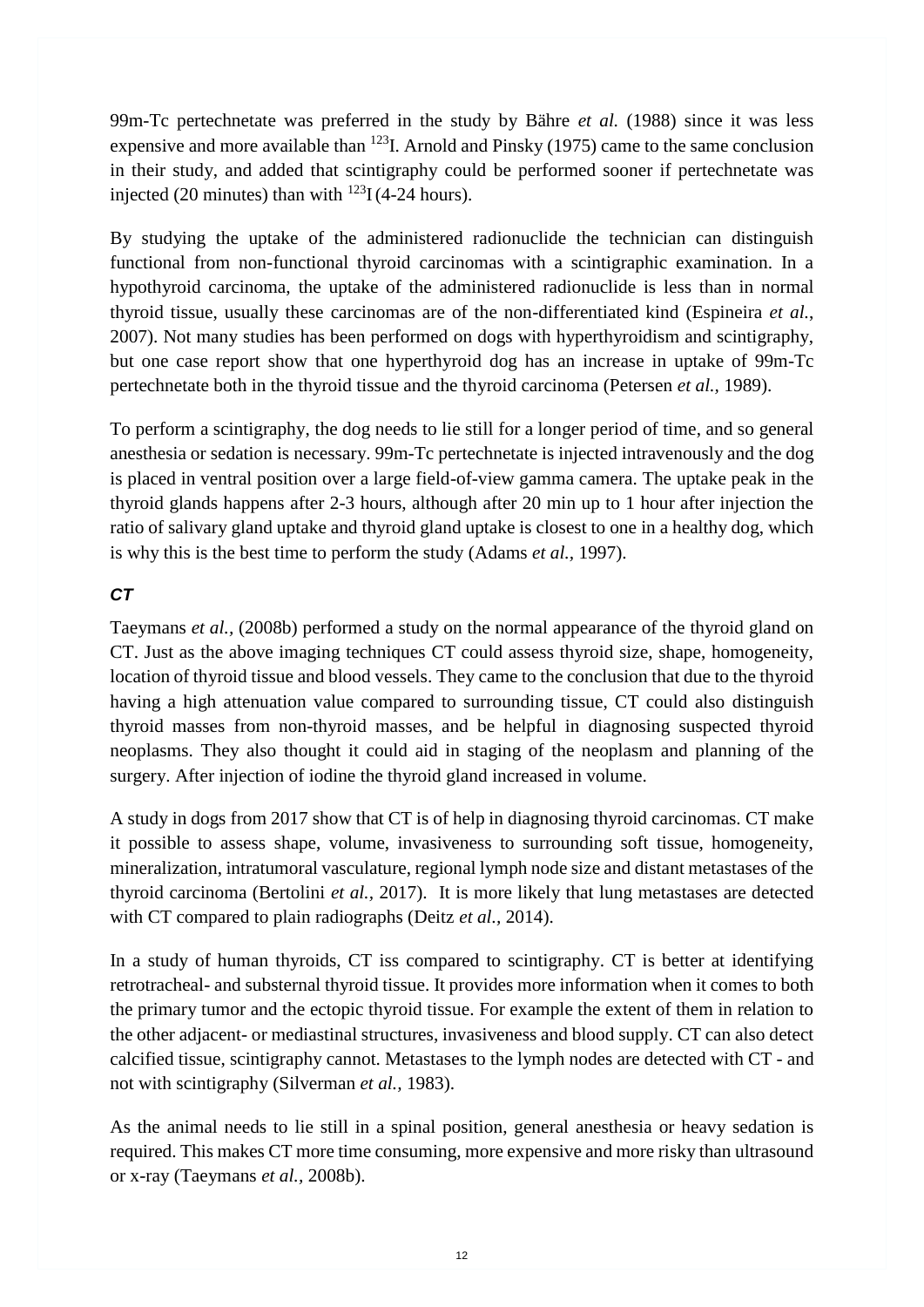# <span id="page-20-0"></span>**Treatment and prognosis**

### <span id="page-20-1"></span>*Surgical treatment*

If the tumor is movable, relatively small and not too invasive, it is considered surgically operable. In a study by Carver *et al* (1995) 10 out of 12 dogs with medullary thyroid carcinomas are assessed to have surgically operable tumors. None of the dogs has evidence of metastasis to the lungs at the point of surgery. Eleven of the 21 dogs with thyroid adenocarcinoma in the above referred study, are considered to have a surgically operable tumor. Three of these presented with metastasis to the lungs.

Prior to surgery, hematological testing, biochemical analysis, resting thyroxine concentration or TSH-response test, and thoracic x-ray should be performed. (Carver *et al.,* 1995; Tuohy *et al.,* 2012).

An extracapsular technique is used for removal of the thyroid carcinoma, to prevent seeding of the tumor cells. It is important that at least one of the parathyroid glands remains, even though extensive surgery has to be done to remove the tumor. If either parathyroid glands or their blood vessels are invaded by tumor tissue, the healthy parathyroid tissue can be minced into 1 mm cubes and implanted into muscle. These dogs will likely need calcium supplement for a few weeks after surgery. If the parathyroid glands are removed the dog will be hypocalcemic and need oral calcium gluconate and vitamin D for the rest of its life (Fukui *et al.,* 2015).

If the thyroid carcinoma is not removed with clean margins, radiation therapy is recommended post-operatively (Fukui *et al.,* 2015).

Complications may include hemorrhage, seroma, transient hypocalcemia, hypothyroidism, temporary upper airway obstruction, aspiration pneumonia and damage to the laryngeal nerve (Nadeau & Kitchell, 2011; Tuohy *et al.,* 2012).

Prognosis after surgery is not good in a study by Carver *et al.* (1995). A few of the dogs lived for at least 12 months after surgery (both dogs with medullary carcinoma and adenocarcinoma), but so did the dogs with tumors which did not have surgery. In the study by Fukui *et al.* (2015) the mean survival time is 30 months after surgery, however, the study only includes 6 dogs. Tuohy *et al.* (2012) show a mean survival time of 38.3 months after surgery, in a study on fifteen dogs. No recurrence is found at follow up in any of the studies.

<span id="page-20-2"></span>Campos *et al.* (2014) show that size, volume, histologic type and the amount of expressed Ki-67 is associated with a macroscopically invasive tumor and a more negative prognosis. Size, volume, tumor localization and bilateral vs unilateral tumor is associated with patients having distant metastasis, and hence a less favorable diagnosis. Tumor diameter, localization, unilateral vs bilateral tumor, ectopic thyroid tissue and tumor mobility is correlated to histological invasion. They also show that there is no significant difference in survival after surgery between a dog with medullary thyroid carcinoma and a dog with follicular thyroid carcinoma.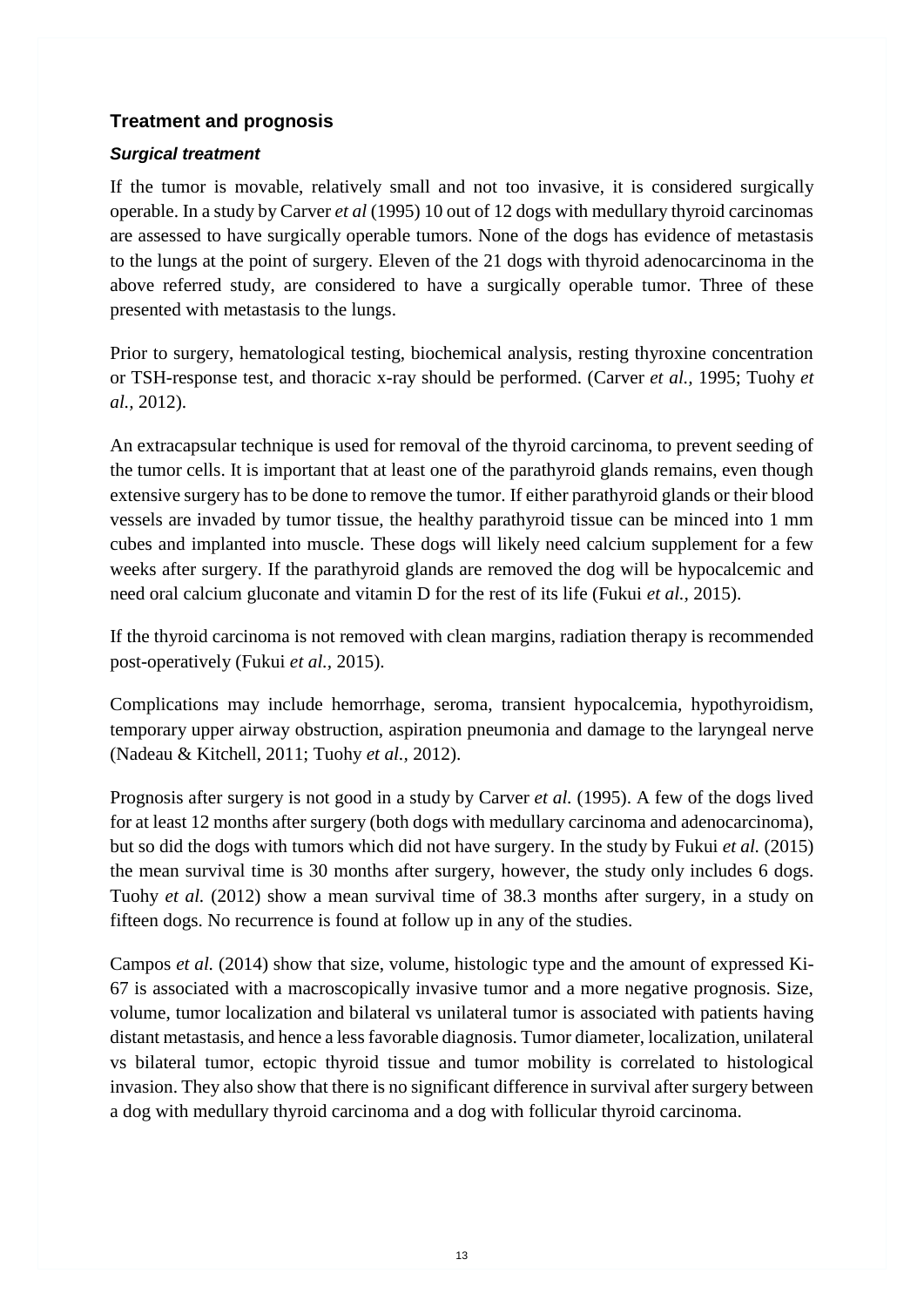### *Radiotherapy with <sup>131</sup>I*

In a study by Simpson (1975) seven human patients received therapeutic doses of  $^{131}$ , three of these were cured and no recurrence could be shown at check-up 12 years later (patient no 1) or 17 years later (patient no 2). One patient died of other causes 3.5 years later, without clinical signs of recurrence. Three other patients had a relief of symptoms and lived several years after treatment, but were not cured of the disease. The last patient did not respond to treatment, neither was any sign of  $131$  uptake by the tumor seen.

A few studies on animals have been performed. A dog with hyperthyroidism and an inoperable thyroid carcinoma was treated with a dose of  $2220-2770$  MBq  $^{131}$ I on three occasions with an interval of 5 to 7 months. However, the symptoms recurred 5 months after the last treatment and the dog was euthanized. The authors of the study speculated that dogs with hyperthyroidism should be the best candidates in treatment with  $^{131}$ I as their uptake of radionuclides was higher than in euthyroid dogs. They also pointed out that treatment of dogs with  $^{131}I$  was problematic because of the long hospitalization period due to the need of collecting radioactive feces and urine in radiation isolation facilities afterwards (Peterson *et al.,* 1989). <sup>131</sup>I may also be used as adjunctive treatment to surgery, or alone if the tumor was inoperable because of metastasis and/or invasiveness, and if the tumor showed uptake of  $^{131}$ . In the last case it was considered to be prolonging of life rather than curative (Worth *et al.,* 2005).

In a study by Worth *et al.* (2005) 32 dogs were given a subcutaneous injection with <sup>131</sup>I, another group was not treated at all, a third was treated with surgery alone and the fourth was both surgically treated and given  $^{131}$ . The group with the longest mean survival time (34 months) was the one treated both surgically and with <sup>131</sup>I. The group treated with surgery alone had a mean survival time of 30 months. In a study published in 1995 the authors treated seven dogs diagnosed with thyroid carcinomas with a variety of surgery, chemotherapy and  $^{131}I$ radiotherapy. The four dogs which received only  $^{131}$ I and thyroid hormones did not have a significant reduction in tumor size. The mean survival time for the seven dogs was 25 months (Adams *et al.,* 1995).

As pointed out earlier, metastases may not have the same uptake of radionuclides as the hyperfunctional thyroid/thyroid carcinoma, and thus the treatment may not be as effective towards metastases as towards the original tumor (Silverman *et al.,* 1983; Adams *et al.,* 1995; Taeymans *et al.,* 2007).

Reported side effects were pancytopenia, bone marrow megakaryocytic, erythroid and myeloid hypoplasia, hypothyroidism and diarrhea (Adams *et al.,* 1995; Worth *et al.,* 2005).

# <span id="page-21-0"></span>*External radiation therapy*

In a study of human thyroid carcinomas, external radiation was used on follicular, papillary, medullary and thyroid anaplastic carcinomas. In all tumor types it diminished the amount of people who had reoccurrence. The patients with anaplastic tumors were the ones with highest recurrence frequency. The author concluded that external radiation may be an effective way of treatment in any kind of thyroid carcinoma. It should be used after surgery if there was even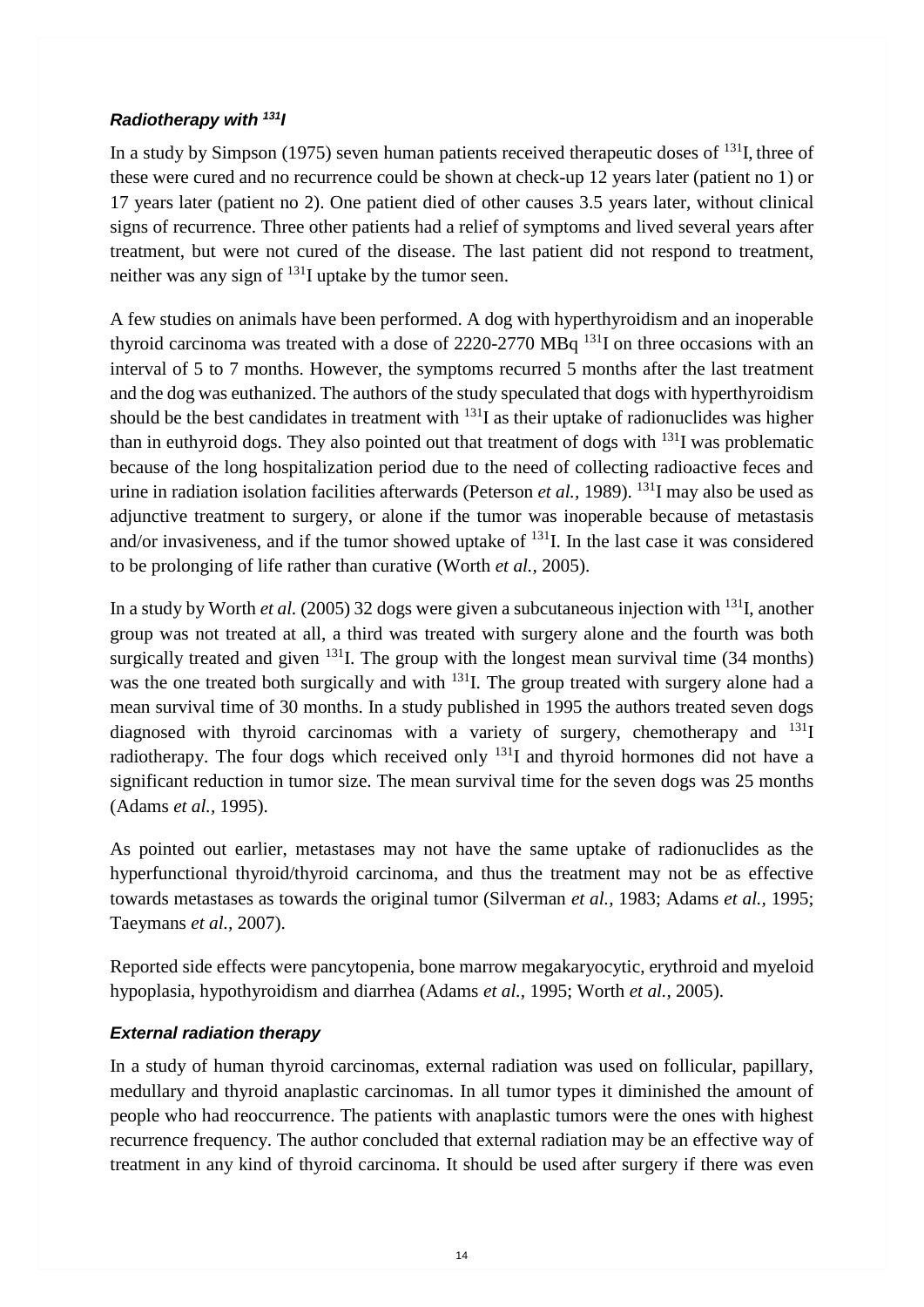slight doubt that some tumor tissue remained, in combination with  $^{131}I$  if the tumor was inoperable, or alone for undifferentiated tumors which did not concentrate  $^{131}$  (Simpson, 1975).

25 dogs with non-operable thyroid carcinomas participated in a study to evaluate external radiation (megavoltage) as a therapy and determine duration of progression free survival. The dose given was 12 fractions of 4 Gy/fraction over a period of 4 weeks. In the dogs that had metastases the disease progressed even after treatment. However, three years after treatment the progression free survival was 72%, indicating that irradiation prolonged life in dogs with non-operable thyroid carcinomas (Theon *et al.,* 2000). Another study published in 2001, studied megavoltage radiation therapy in 8 dogs with the same protocol as above. The mean survival time was 24.5 months (Pack *et al.,* 2001). Earlier studies agree with these results. Brearley *et al.* (1999), treated 13 dogs with non-operable thyroid carcinomas with external radiation and found that their mean survival time was 24 months. They all agreed radiation therapy was a good palliative treatment.

Side effects from radiation has been seen in some dogs; tracheal, esophageal or laryngeal mucositis for example. This led to hoarseness, mild dysphagia and cough. Skin fibrosis, alopecia and chronic tracheitis creating a dry cough has been shown to be the chronic side effects of radiation therapy. Cases of hypothyroidism after treatment have also been described (Brearley *et al*., 1999; Theon *et al.,* 2000; Pack *et al.,* 2001). In one study, 21 dogs were treated with megavoltage radiation, 47.6% (10) of them were hypothyroid 1-13 months afterwards. The dose received did not seem to be related to the risk of developing hypothyroidism. No risk factors were identified, but several of these dogs had both had surgery and chemotherapy before/during radiation (Amores-Fuster *et al.,* 2015).

### <span id="page-22-0"></span>*Chemotherapy*

Chemotherapy is rarely used alone in treatment of thyroid carcinomas, but more often in conjunction with another therapy. In the study by Nadeau & Kitchell (2011) one group of dogs are only surgically treated (28 dogs), and the other both surgically treated and receiving chemotherapy (16 dogs) with one or a combination of carboplatin, doxorubicin and gemcitabin. Only one complete remission is seen in a dog who received doxorubicin. The other dogs show partial remissions. The median survival time is almost the same between the two groups, 510 VS 518 days.

Another study performed in 13 dogs given cisplatin showed a mean survival time of 6.3 months. Seven of the thirteen dogs had had previous treatment with surgery or doxorubicin. Only 54% of the dogs responded to the chemotherapy. Two of the dogs that had partial remission had previously been treated with doxorubicin without any success. The authors speculated that cisplatin might be effective even when doxorubicin is not (Fineman *et al.*, 1998). In an earlier study published in 1988, 36 dogs were evaluated for survival time after treatment with cisplatin. The response rate in this study was much lower than in the one above. Only 19% of the dogs responded to treatment. However, two of the dogs in this study with partial regression were candidates for surgical removal after chemotherapy (Knapp *et al.*, 1988).

Side effects noted from cisplatin treatment was vomiting, azotemia, anorexia, hemorrhagic diarrhea, thrombocytopenia, granulocytopenia, neutropenia and seizures. (Knapp *et al.,* 1988;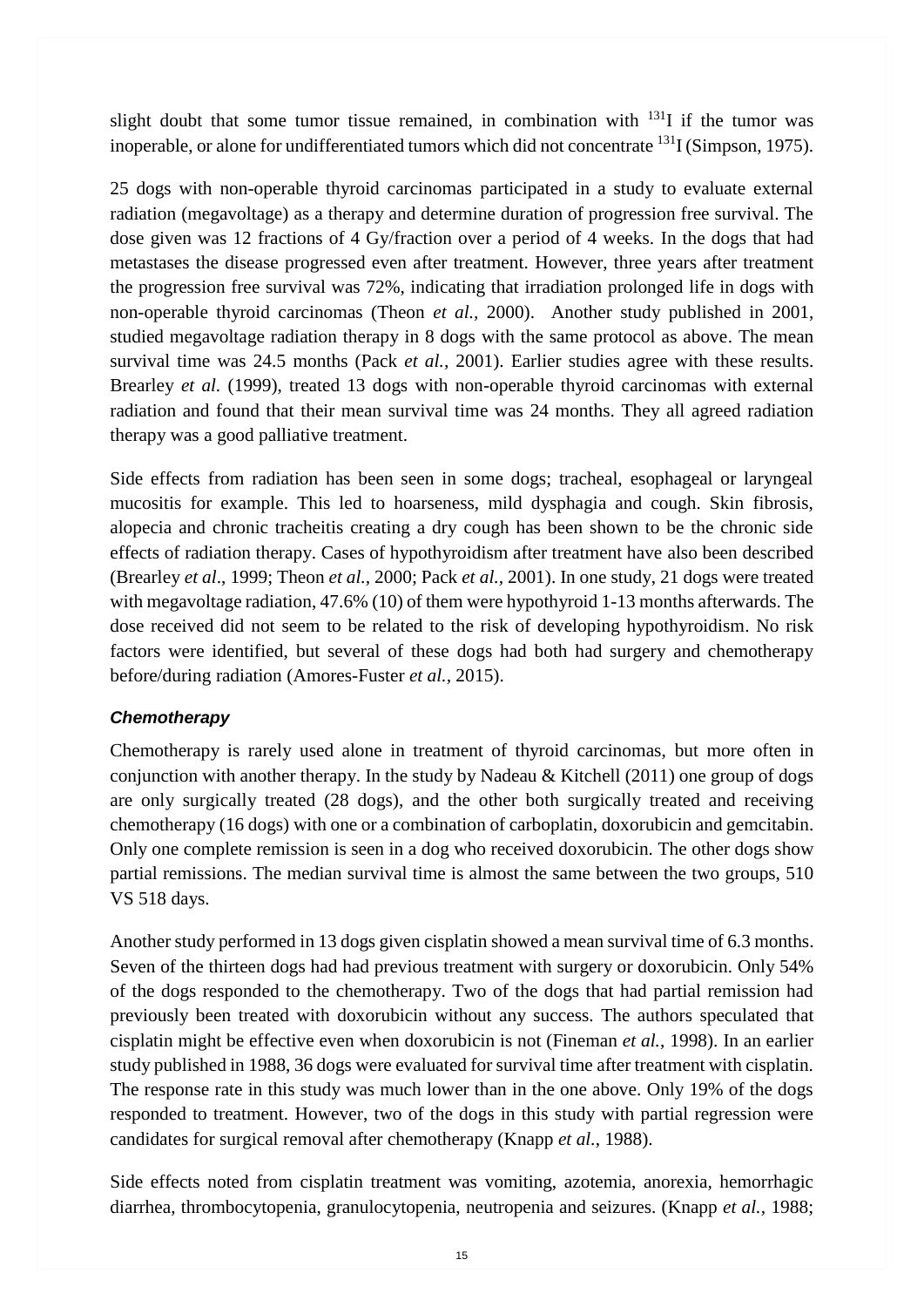Fineman *et al.,* 1998). In a study by Knapp *et al.* (1988) two of the 41 treated dogs died. One due to seizure and one because of hemorrhagic diarrhea.

The effect of Toceranib in dogs was studied by London *et al.* (2011). Ten of the fifteen dogs had had previous treatment with surgery, radiation or other chemotherapy. Four of the dogs had partial regression, while eight were seen to have stable disease after treatment. Two of the dogs with partial remission also had lung metastasis. One and five months respectively after treatment with toceranib the lung metastasis had resolved. No data on survival time was reported in the study (London *et al.,* 2011).

Side effects noted after toceranib treatment was diarrhea, anorexia, vomiting, musculoskeletal pain and/or weakness, weight loss, positive hemocult, lethargy, neutropenia, skin disorder (depigmentation) and neutropenia (London *et al.,* 2011).

Local (inhalation) treatment of lung metastasis with doxorubicin and paclitaxel was evaluated in one study. The authors included lung metastases from two thyroid carcinomas but neither of these responded to treatment (Hershey *et al.,* 1999).

### <span id="page-23-0"></span>*Thyroid hormone supplement*

Post-operatively it is common to treat dogs with levothyroxine, especially dogs that have undergone extensive thyroidectomy and may develop hypothyroidism. In a study by Fukui *et al.* (2015) the dogs are given levothyroxine post-operatively and thereafter showed normal thyroxine concentration.

<span id="page-23-1"></span>Thyroid hormones are not merely given as post-operative treatment but also to suppress the endogenous production of TSH and so decrease the risk of making the tumor grow (Simpson, 1975). In a study by Adams *et al.* (1995) it is used for this purpose during treatment with <sup>131</sup>I.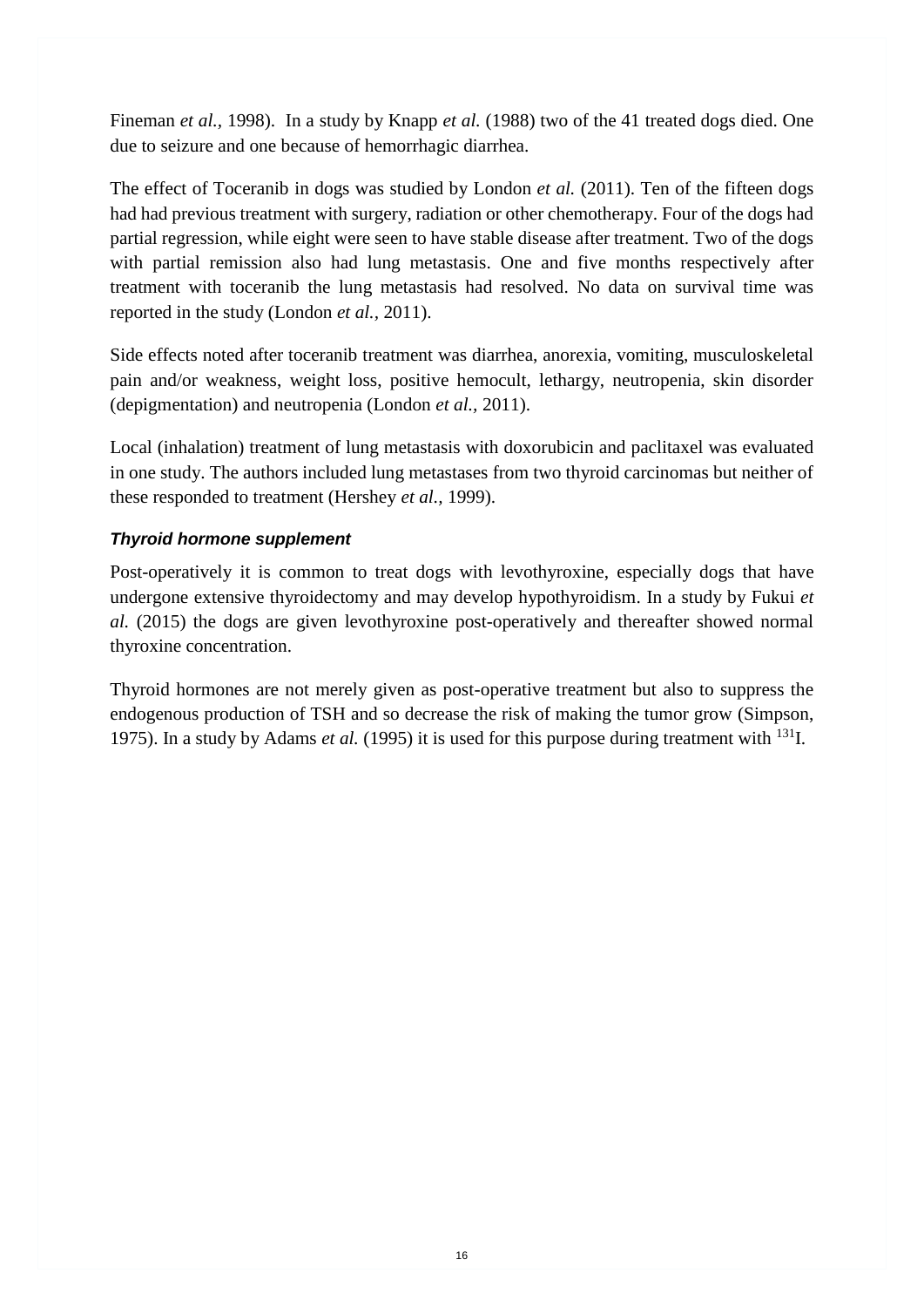### **MATERIAL AND METHODS**

#### <span id="page-24-0"></span>**Literature review**

Data for the literature review was obtained by searching the databases "Web of Science", "PubMed" and "Google Scholar" for scientific articles. The SLU-library service "Primo" was also used. Search words were; "Thyroid carcinoma", "Canine", "Ectopic thyroid", "Dog", "Human thyroid carcinoma", "Staging thyroid carcinoma" "Diagnosis", "Ultrasound", "MR imaging", "Computed tomography", "Scintigraphy", "Fine-needle aspiration", "Biopsy", "Treatment", "Chemotherapy", "Surgical", "External radiation" and "<sup>131</sup>I radiation".

Student literature was used for the chapters "Anatomy", "Physiology" and "Histology" where the information was regarded to be common knowledge.

# <span id="page-24-1"></span>**Collection of data**

A list of 23 dogs treated for thyroid carcinoma at the University Animal Hospital in Uppsala, Sweden between years 2008-2018 was created from medical records. Five of the dogs were excluded because the medical records lacked data essential to the study (three dogs because there was no confirmed diagnosis, and the other two were lacking information concerning time of death/euthanasia). To collect missing data concerning date of death/euthanasia or if the dog was still alive, 11 owners were first texted and then called. To be included the dogs had to have a diagnosis determined by cytology or histology and a date of death, or information on the fact that the dog was alive. FNA biopsy indicating thyroid carcinoma was considered enough to include the patient in the study.

All data was collected retrospectively from the medical records (software; Trofast) or animal owners. Data collected was: Age at diagnosis, date when the tumor was discovered, date of death/euthanasia, breed, sex, type of tumor, suspected metastases, ectopic thyroid tissue or not, treated or not, diagnostic methods, side effects of surgery, tumor volume, movability of the tumor, performed treatment and time of survival from date of discovery. The tumors were divided into two groups depending on high or low malignancy.

# <span id="page-24-2"></span>**Classification**

The 18 dogs were divided into two groups depending on if they had a confirmed histological diagnosis saying follicular thyroid carcinoma. The other group was named "Thyroid carcinoma, not further classified". The dogs were placed in this group if there was any question marks concerning the type of thyroid carcinoma, or if the histological diagnosis just said thyroid carcinoma.

# <span id="page-24-3"></span>**Grading**

Survival time was compared for dogs with tumors graded with "low malignancy" and tumors graded as "highly malignant". A highly malignant tumor was a tumor that: broke through the connective tissue capsule surrounding the thyroid, had large areas of necrosis, high mitotic activity (>5/10 HPF) and/or had metastatic foci. A low malignancy tumor was a tumor that: had a low-moderate mitotic activity (<5/10 HPF), lacked large areas of necrosis, had no metastases and did not break through the connective tissue capsule surrounding the thyroid.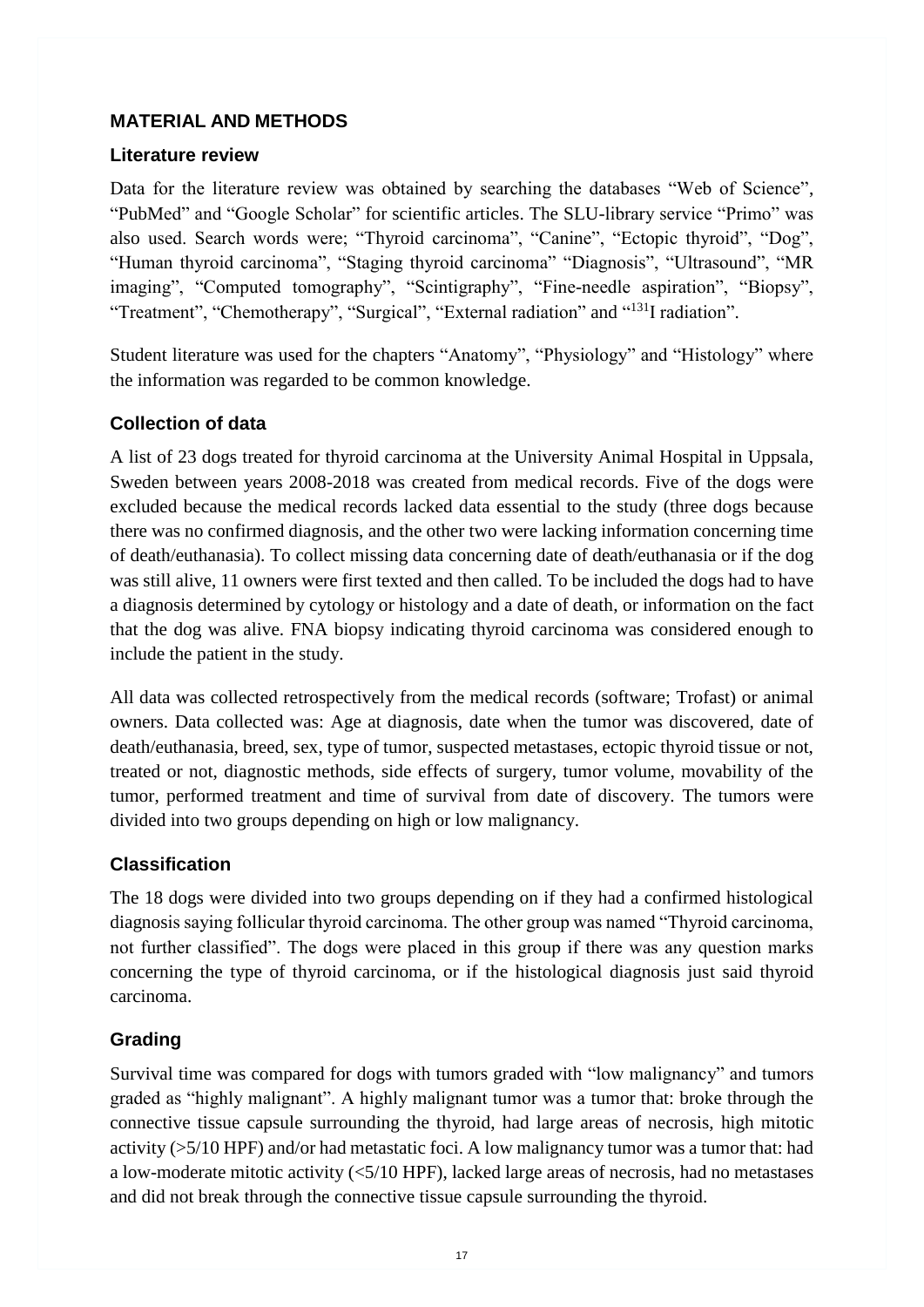Two of the original 18 dogs in this study were excluded in this particular part of the analysis due to lack of data.

# <span id="page-25-0"></span>**Degree of attachment to underlying tissue**

Sixteen of the dogs were divided into two groups "movable mass" or "not movable mass" based on the information in their medical records. Two of the original eighteen dogs were excluded from this part of the analysis because of lack of data. The survival time was then compared between the two groups. For details, see below the subtitle "treatment".

# <span id="page-25-1"></span>**Metastases**

To be included, an examination regarding metastatic status had to be in the records. Three of the original 18 dogs were excluded in this particular part of the analysis because of lack of data. The 15 dogs were divided into two groups; "metastases" and "no metastases" and survival time was then compared. For details, see below the subtitle "treatment".

To correlate the volume of the tumor to metastasis, similar to what the scientists in the study by Leav *et al.* (1976) did, the CT-reports in the medical records were scanned for information regarding tumor volume. For 11 of the dogs, the volume of the tumor was calculated based on the measurements obtained at CT-examination. The other seven dogs were excluded because of no CT scan providing a 3D-picture, no/too little information in the medical records regarding metastasis, or lack of information in the CT-report.

# <span id="page-25-2"></span>**Blood analyzes**

For the analysis regarding blood tests the dogs had to have information about TT4, TSH and/or calcium levels noted in the journal to be included. If for example, the surgical removal of the thyroid carcinoma was performed at another clinic but the follow-up was performed at SLU, the test results may have been included in the post-surgical group, but not appear for the same dog in the pre-surgery group because of lack of data.

A Kaplan-Meier analysis was performed based on the information prior to surgery. Fifteen dogs were included in the Kaplan Meier analysis for hyperthyroidism VS euthyroidism. See below the subtitle "treatment" for details.

# <span id="page-25-3"></span>**Diagnosis**

Diagnostic methods used to search for metastases were also included in table 6, showing the different diagnostic methods used for each patient. Complementary to the diagnostic methods brought up in table 6, all dogs went through a thorough clinical examination and had blood tests (hematology, CRP, electrolytes) taken, some also had TSH and TT4 tested.

Most of the biopsies were taken and sent post-operatively. Only two were performed before surgery. One with the assistance of ultrasound and one with incision. One of them could not differ between a benign and a malignant thyroid neoplasm.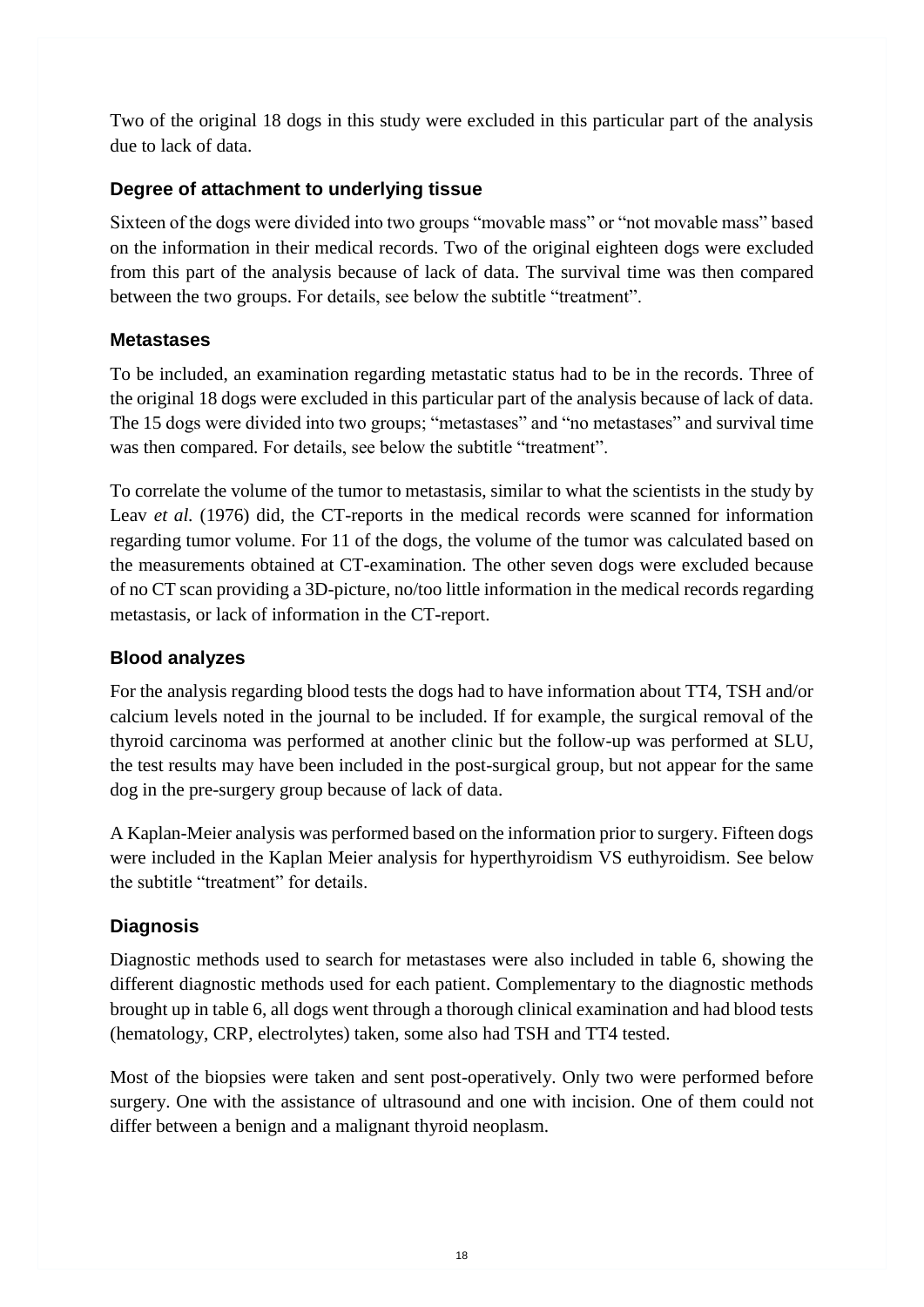|                  | X-ray                | <b>Ultrasound</b>         | <b>CT</b>                 | Scintigraphy | <b>Biopsy</b> | <b>FNAB</b>               |
|------------------|----------------------|---------------------------|---------------------------|--------------|---------------|---------------------------|
| Dog1             |                      | $\mathbf X$               | $\boldsymbol{\mathrm{X}}$ |              |               | $\mathbf X$               |
| Dog <sub>2</sub> |                      | X, only lnn               | $\boldsymbol{\mathrm{X}}$ |              | $\mathbf X$   | X, only lnn               |
| Dog <sub>3</sub> |                      | X, only lnn               | X                         |              | $\mathbf X$   | X, only lnn               |
| Dog 4            | $\mathbf X$          |                           |                           |              | $\mathbf X$   | $\mathbf X$               |
| Dog 5            | $\mathbf X$          |                           | $\mathbf X$               |              |               | X                         |
| Dog 6            | X, thorax M<br>check | X                         |                           |              | $\mathbf X$   | $\boldsymbol{\mathrm{X}}$ |
| Dog 7            | X, thorax M<br>check | X                         | $\mathbf X$               |              | $\mathbf X$   | X, only lnn               |
| Dog 8            |                      | $\mathbf X$               | $\mathbf X$               |              | $\mathbf X$   | $\mathbf X$               |
| Dog 9            | X                    |                           |                           |              |               | X                         |
| Dog 10           |                      | $\mathbf X$               | $\mathbf X$               |              | $\mathbf X$   | $\mathbf X$               |
| Dog 11           |                      |                           | $\mathbf X$               |              | $\mathbf X$   |                           |
| Dog 12           |                      | $\boldsymbol{\mathrm{X}}$ | $\boldsymbol{\mathrm{X}}$ |              | X             | $\mathbf X$               |
| Dog 13           |                      |                           |                           | $\mathbf X$  | $\mathbf X$   |                           |
| Dog 14           | X, thorax M<br>check | X                         |                           |              | $\mathbf X$   | $\mathbf X$               |
| Dog 15           | X, thorax M<br>check | X                         |                           |              | $\mathbf X$   | $\mathbf X$               |
| Dog $16$         | X, thorax M<br>check | X                         |                           | $\mathbf X$  | $\mathbf X$   | $\mathbf X$               |
| Dog 17           |                      | $\mathbf X$               | $\mathbf X$               |              |               | $\mathbf X$               |
| Dog 18           | X, thorax M<br>check | X                         | $\mathbf X$               |              |               | $\mathbf X$               |

Table 6. *Table overlooking the different diagnostic methods used on the patients with thyroid carcinoma. M check = metastasis check, only lnn = only lymphnodes*

The difference between biopsy and FNAB as a diagnostic tool was analyzed using Fisher's exact test.

# <span id="page-26-0"></span>**Treatment**

The dogs were divided into three groups depending on whether they received no treatment, only surgical treatment or surgical treatment and chemotherapy.

Survival times were calculated, and rounded off to the nearest month. Entry date was defined by the date when the thyroid carcinoma was discovered as a lump in the throat region, no matter the treatment. Although, only dogs treated for thyroid carcinomas after 2008-09-06 were included. The termination date was the date the last search for medical records was done – 2018-09-06.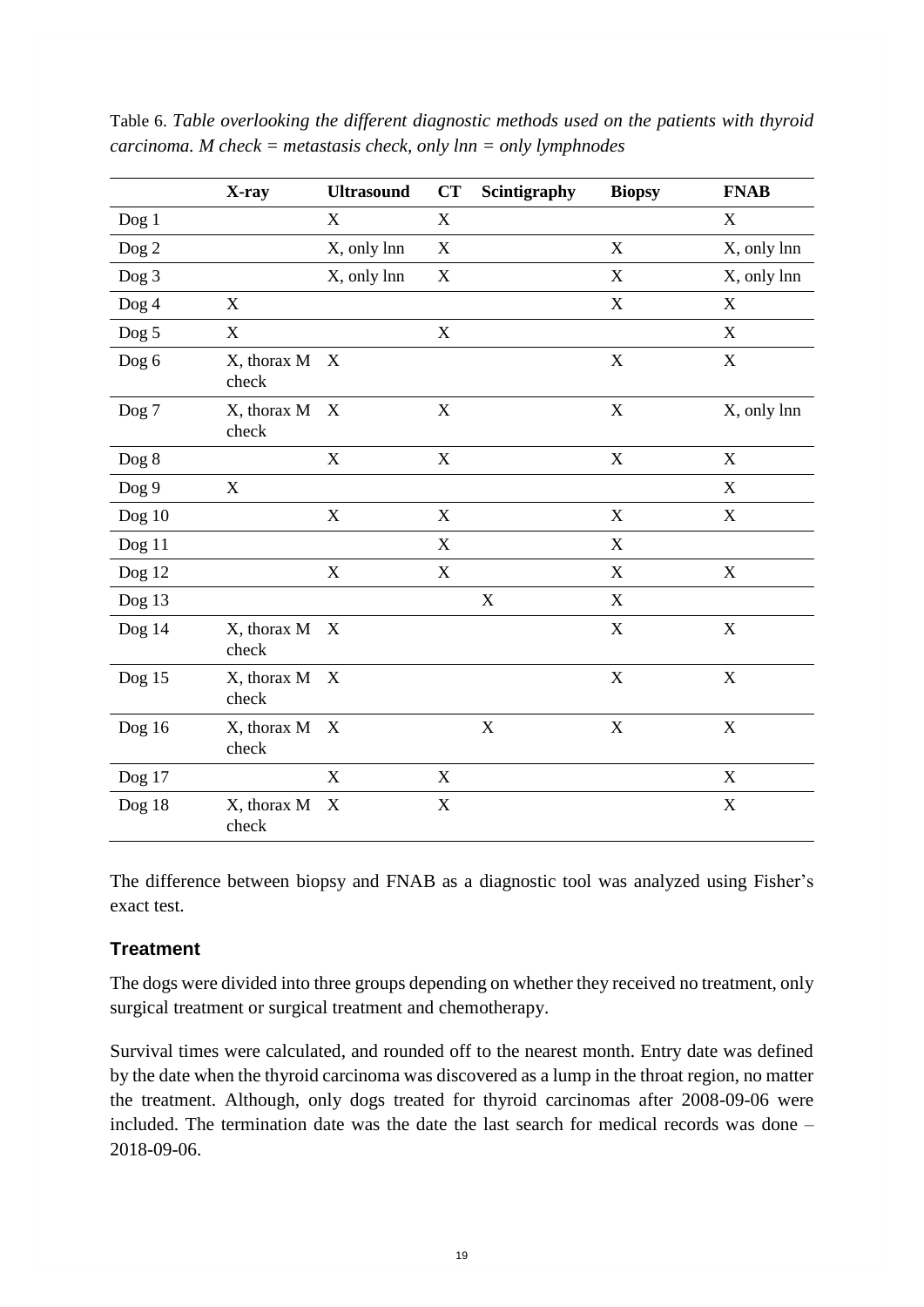All survival distributions in this study were analyzed with the non-parametrical Kaplan Meiermethod. P-values and mean survival time were calculated using the log-rank test. The calculations were performed in Excel and MedCalc. The symbols in the graphs (circles, triangles and squares) without a following vertical drop is censored data. Censored data is data from dogs who are still alive at the end of the study*.*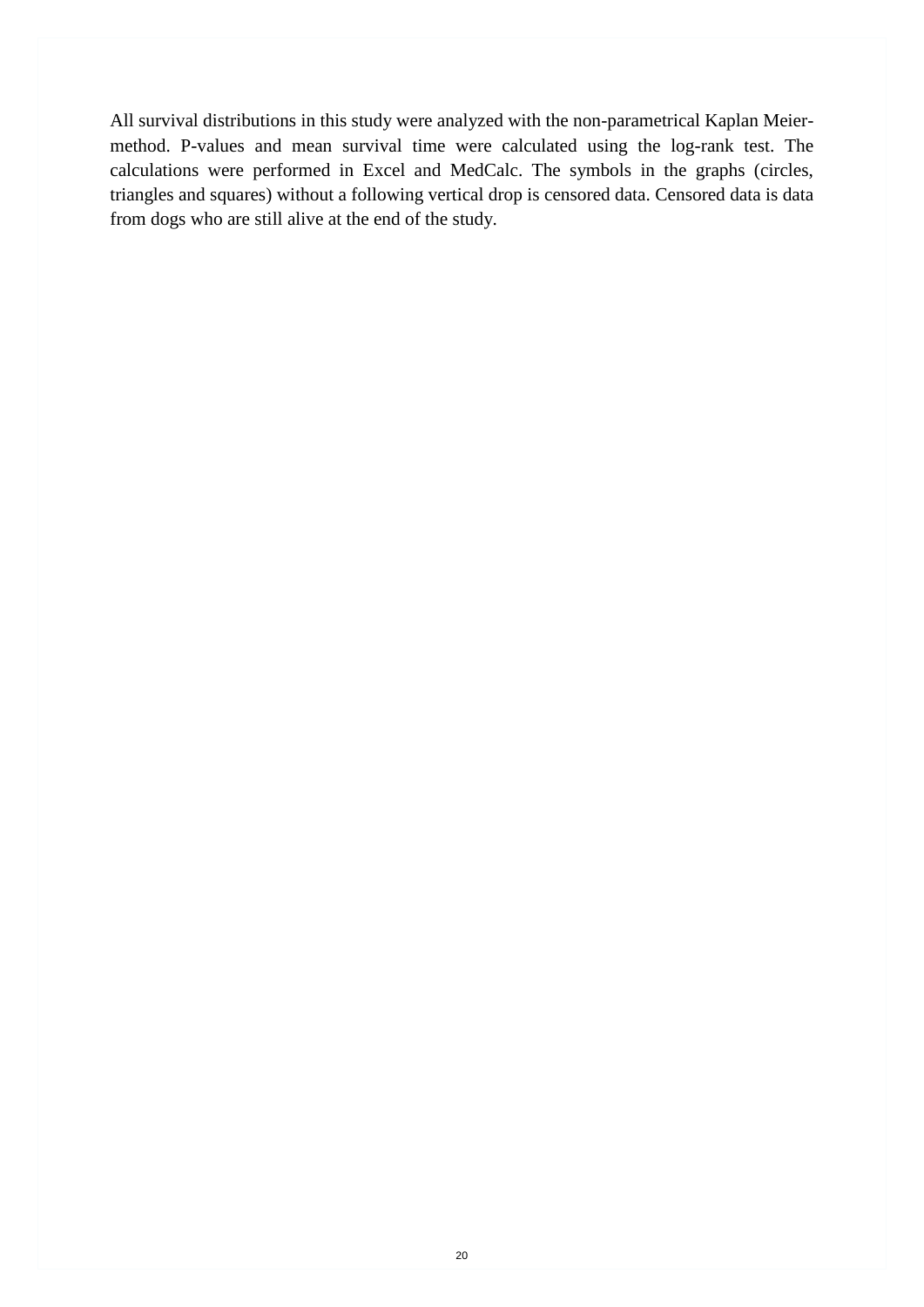### <span id="page-28-0"></span>**RESULTS**

### <span id="page-28-1"></span>**Breed**

Breed distribution of the dogs included in the study is shown in table 7.

Table 7. *Number and breed distribution of the dogs in this study (a), with consideration of the number of dogs registered in Sweden (b) (Jordbruksverket, 2017-12-31)*. *The calculated ratio is also shown.*

| <b>Breed distribution</b>             | No of dogs     | % of study<br>(a) | % in Sweden<br>( <b>b</b> ) | <b>Ratio</b><br>(a/b) |
|---------------------------------------|----------------|-------------------|-----------------------------|-----------------------|
| Mixed breed                           | 3              | 17%               | 27,05%                      | 0,62                  |
| Golden retriever                      | $\overline{2}$ | 11%               | 2,68%                       | 4,15                  |
| Alaskan Husky                         | 1              | 6%                | 0,07%                       | 74,70                 |
| Am. Staffordshire terrier             | 1              | 6%                | 0,94%                       | 5,90                  |
| Border collie                         | 1              | 6%                | 1,31%                       | 4,24                  |
| Labrador retriever                    | 1              | 6%                | 3,15%                       | 1,77                  |
| Papillon                              | 1              | 6%                | 0,75%                       | 7,44                  |
| Stabyhoun                             | 1              | 6%                | 0,08%                       | 70,86                 |
| Siberian husky                        | 1              | 6%                | 0,57%                       | 9,68                  |
| Poodle                                | 1              | 6%                | 0,55%                       | 10,07                 |
| Tibetan spaniel                       | 1              | 6%                | 0,41%                       | 13,45                 |
| Nova Scotia Duck Tolling<br>Retriever | 1              | 6%                | 0,46%                       | 12,11                 |
| Weimaranier shorthaired               | 1              | 6%                | 0,08%                       | 70,08                 |
| West Highland White Terrier           | 1              | 6%                | 0,34%                       | 16,28                 |
| Whippet                               | 1              | 6%                | 0,40%                       | 13,89                 |
| Total                                 | 18             |                   |                             |                       |

# <span id="page-28-2"></span>**Sex and Age**

Sex and age of the participating dogs are shown in table 8.

Table 8. *Number and percentage of each sex of dogs participating in the study*

| Sex distribution | Number of<br>dogs           | % of dogs |
|------------------|-----------------------------|-----------|
| Female           | 6                           | 33%       |
| Male             |                             | 39%       |
| Neutered female  | 3                           | 17%       |
| Neutered male    | $\mathcal{D}_{\mathcal{A}}$ | 11%       |
| Total            | 18                          |           |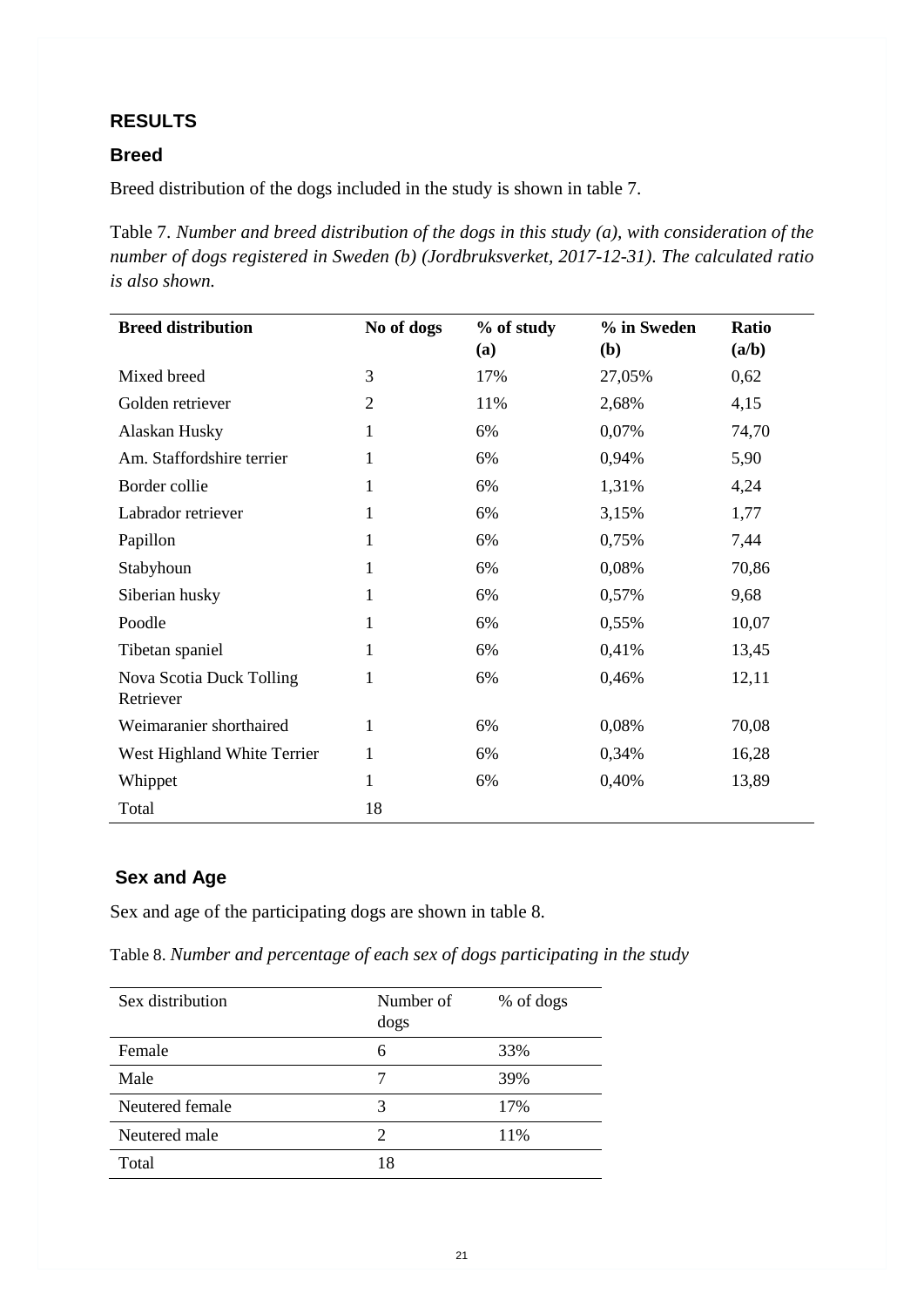No statistical significant difference between male/female, nor amongst neutered females/males were found.



Age distribution of the dogs in the study is shown in figure 2.

Figure 2. *A diagram showing the age of the dogs participating in the study, at the time of diagnosis.* 

Thyroid carcinoma was most common in older dogs. In this study the mean age of the dogs at diagnosis was 9.28 years and the median age was 9.5 years (range 6-13).

# <span id="page-29-0"></span>**Classification**

Ten of the dogs included in the study were diagnosed with follicular thyroid carcinoma. Eight of the dogs had carcinomas which were not further classified.

# <span id="page-29-1"></span>*Grading*

Based on the information in the medical records the tumors were divided into "highly malignant tumor" and "low malignant tumor". A survival analysis, shown in figure 3, was made to compare survival time between the two groups.



Figure 3. *Kaplan Meier curve* s*howing the survival time of dogs with highly malignant tumors (14 dogs) VS low malignant tumors (2 dogs). No statistically significant P-value was obtained (P=0.8488).*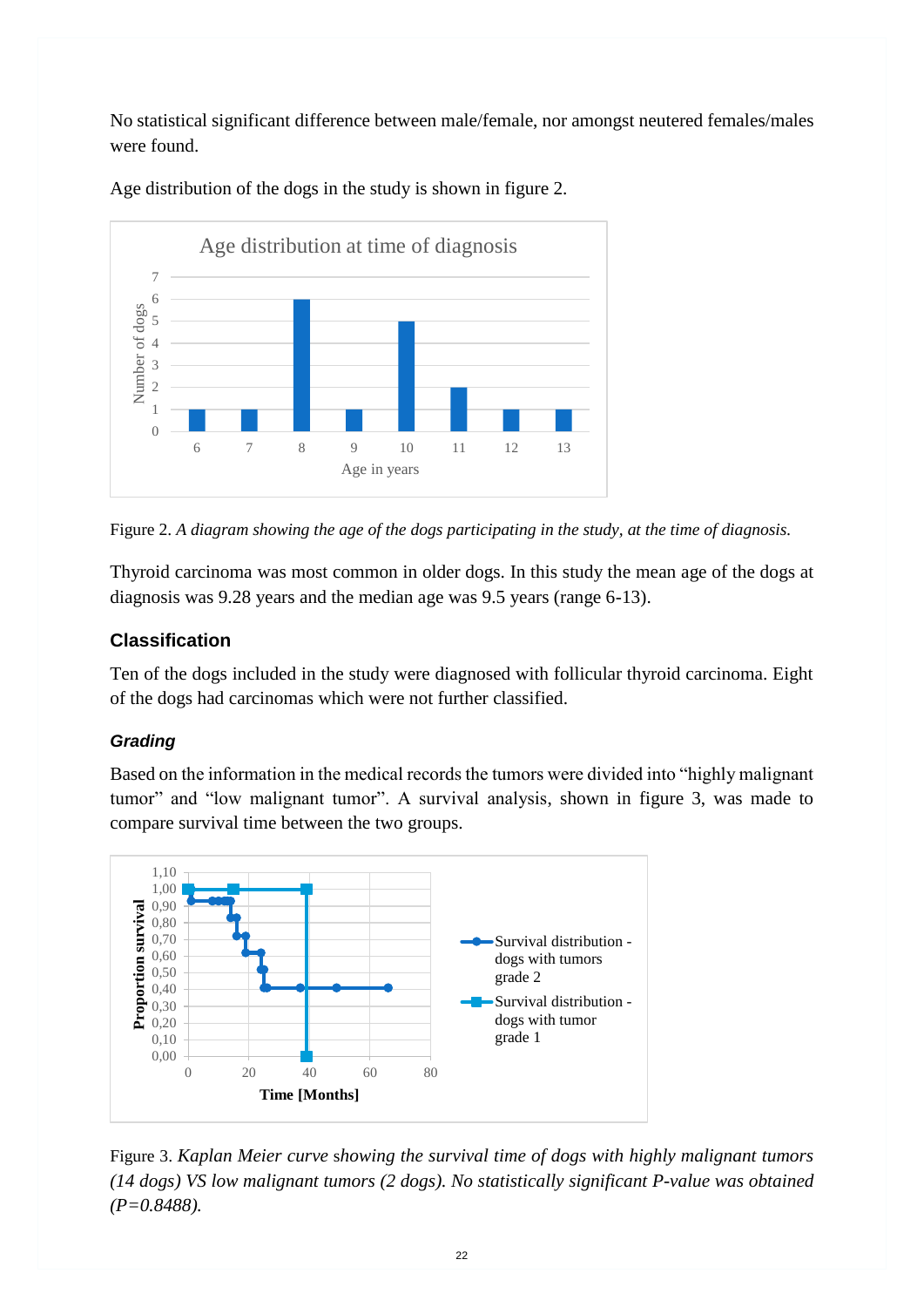The mean survival time of dogs with a grade 2 tumor was 37 months. The mean survival time of dogs with a grade 1 tumor was 39 months.

# <span id="page-30-0"></span>**Clinical signs, Metastases and Ectopic thyroid tissue**

All dogs examined for thyroid carcinoma at The Veterinary Animal Hospital, UDS had a swelling in the ventral throat region (18 dogs). Other clinical signs reported was PU/PD (2 dogs), increased appetite (2 dogs), weight loss (2 dogs), cough (1 dog) and dysphagia (1 dog).

Based on ultrasound or/and CT-scan, three of the 18 dogs were suspected to have metastases in the right retropharyngeal lymph node. No metastases to the lungs could be detected in any of the dogs.

### <span id="page-30-1"></span>*Survival time dependent on attachment to underlying tissue*

A survival analysis (shown in figure 4) was performed to compare survival time depending on how attached the tumor was to underlying tissue.



Figure 4. *Survival distribution showing the difference in survival time for dogs with tumors that at the time for examination was assessed as movable (10 dogs) VS not movable (4 dogs). No significant P-value was obtained (P = 0.9798)*

The mean survival time of dogs with movable tumors was 23 months, and for the dogs with unmovable tumors 17 months.

To investigate whether the movability of the tumor correlated with grade of tumor the data was incorporated in table 9.

Table 9. *Distribution of dogs having a grade 2 tumor correlated with clinical movability*

| Grade $2 + M$ ovable      |  |
|---------------------------|--|
| Grade $2 + Not$ movable   |  |
| Grade $1 + \text{Movale}$ |  |
| Grade $1 +$ Not movable   |  |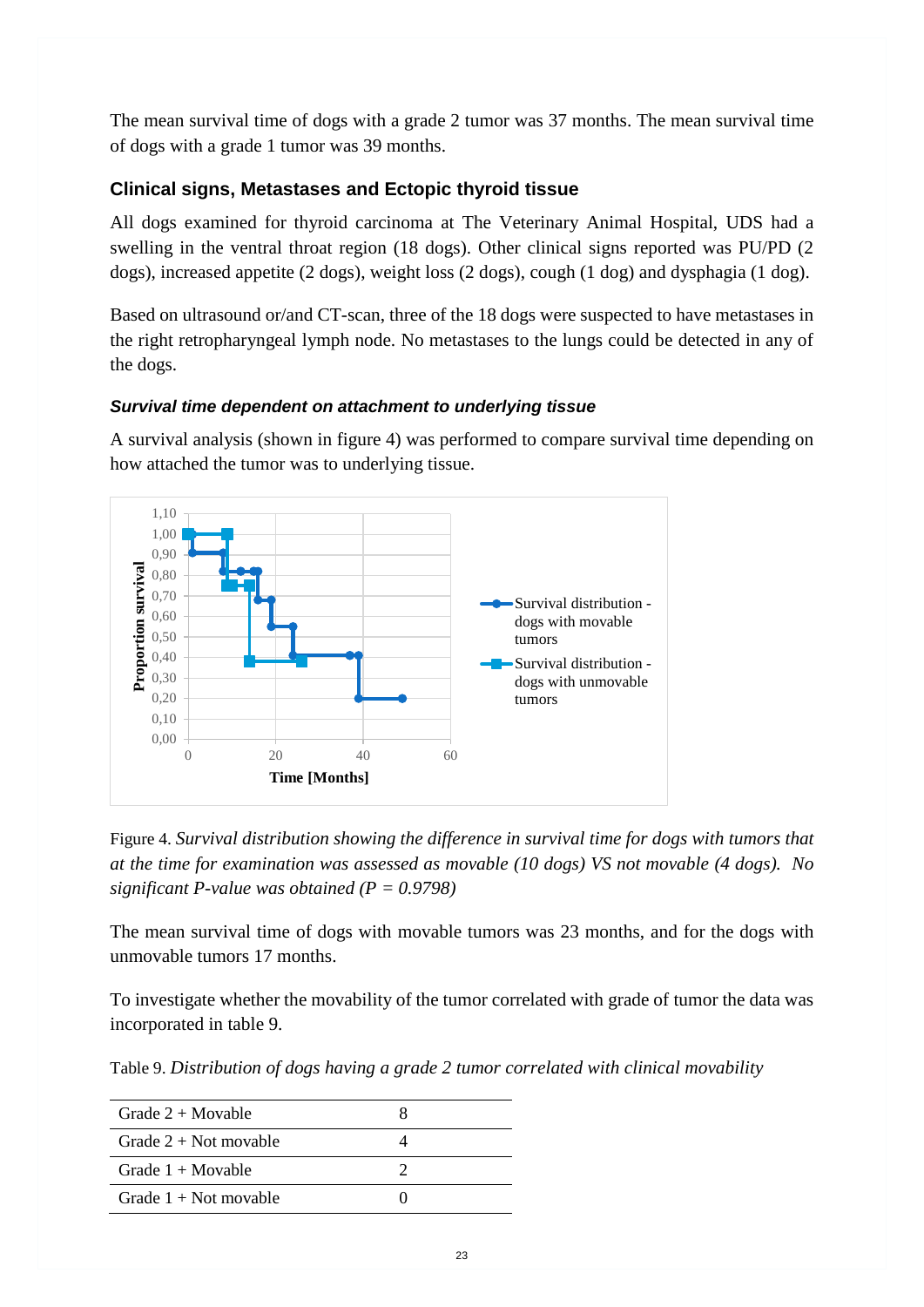### <span id="page-31-0"></span>*Metastasis*

Survival time was compared between dogs with metastases and those without. The result was shown in figure 5.



Figure 5. *A Kaplan Meier curve showing survival time depending on whether metastases were evident (3 dogs) or not evident (12 dogs). However, the P-value showed no statistical significance. (P=0.9820)*

The mean survival time of dogs without metastases was 34 months, while the mean survival time for dogs with metastases was 18 months.

#### <span id="page-31-1"></span>*Tumor volume and correlation to metastasis*

Tumor volume was divided into the same range as in the study by Leav *et al.* (1976) to investigate correlation to metastasis. The result is shown in table 10.

Table 10. *The volume of the tumor was divided into the same range as in the study by Leav et al. (1976)*

| Tumor volume               | Number of tumors | <b>Metastasis</b> |
|----------------------------|------------------|-------------------|
| $1-20$ cm <sup>3</sup>     |                  | Not known         |
| $21 - 100$ cm <sup>3</sup> | 10               | Yes, 3 cases      |
| $>100 \text{ cm}^3$        |                  |                   |

The chance of metastasis in dogs with a tumor of 21-100 cm3 in this study was approximately 33%.

#### <span id="page-31-2"></span>*Ectopic thyroid carcinomas*

Ectopic thyroid carcinoma was suspected in two of the dogs as their tumors showed involvement of the hyoid bone. None of these two were autopsied, or had a definite diagnosis though. The survival analysis is shown in figure 6.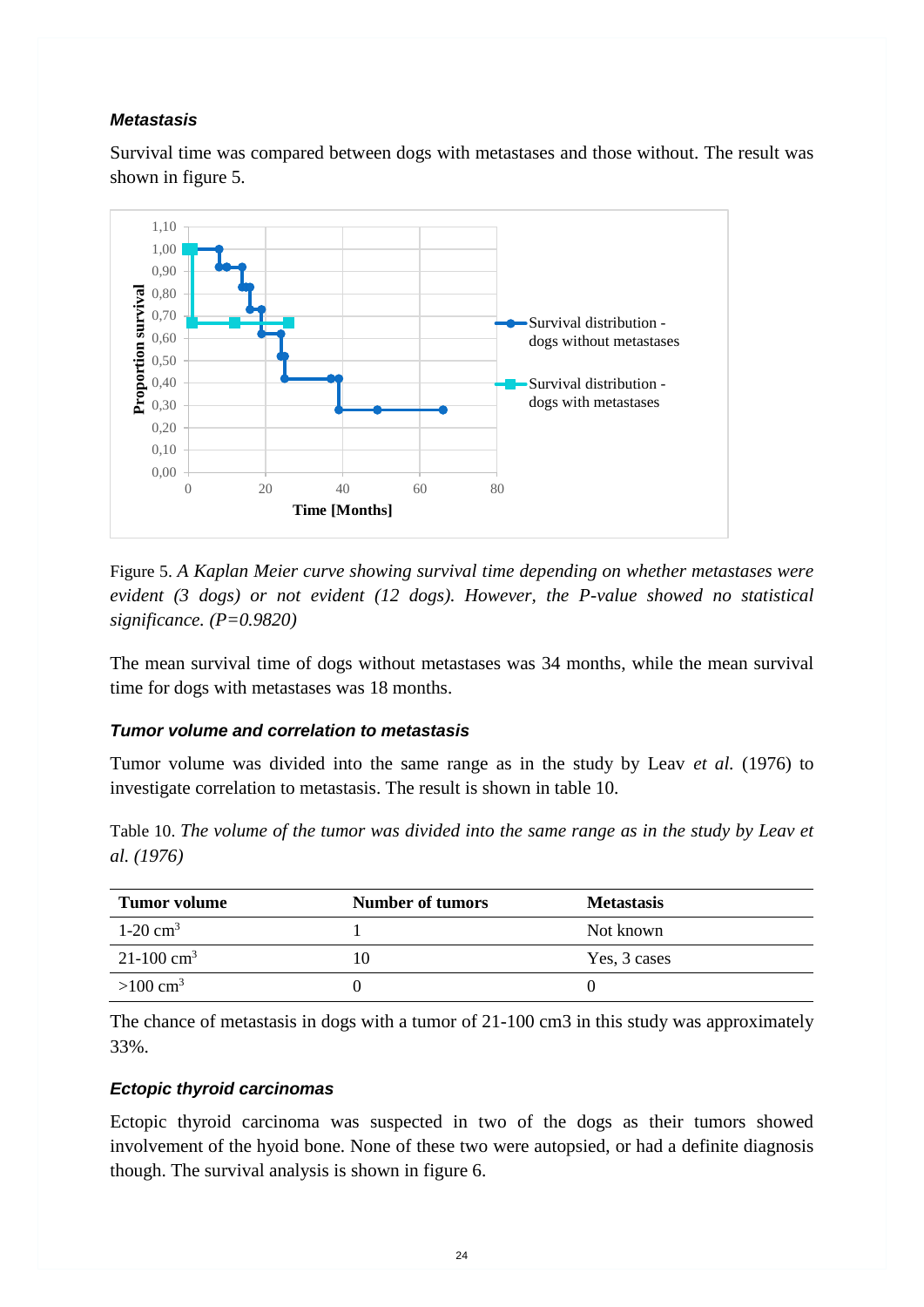

Figure 6. *Survival distribution comparing dogs with detected ectopic thyroid carcinomas (2) to dogs with no detected ectopic thyroid carcinoma (16). P-value = 0.0245.*

The mean survival time of dogs with no detected ectopic thyroid tissue was 36 months. The mean survival time of dogs with detected ectopic thyroid tissue was 12 months.

# <span id="page-32-0"></span>**Blood analyzes**

### <span id="page-32-1"></span>*Pre-treatment*

Six of the 15 tested dogs were hyperthyroid before treatment. The remaining nine dogs were euthyroid. Calcium levels were normal in all 10 dogs tested prior to treatment.

# <span id="page-32-2"></span>*Post-treatment*

After treatment test results showed that four dogs had become hypothyroid due to the surgery. Three of these were hyperthyroid prior to surgery. The other two tested dogs were euthyroid. All 10 dogs tested for calcium post-treatment had normal values.

In figure 7 survival distribution comparing functional thyroid carcinomas and euthyroid dogs with thyroid carcinoma is presented.



Figure 7. *Difference in survival time between the groups; hyperthyroid dogs (6) vs euthyroid dogs (9). P-value = 0.8736 and thus not statistically significant.*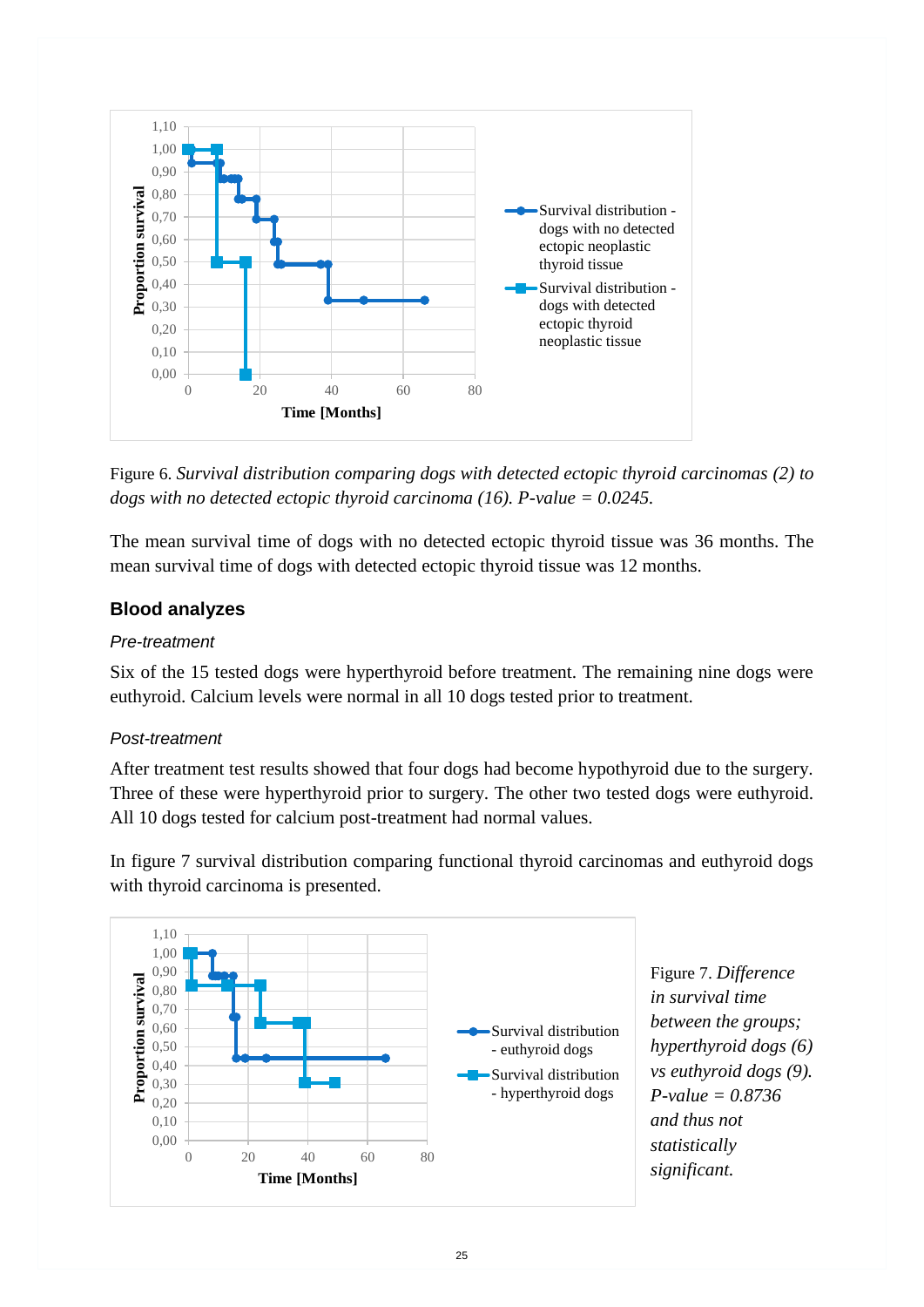The mean survival time of hyperthyroid dogs was 38 months. For euthyroid dogs the mean survival time was 33 months.

# <span id="page-33-0"></span>**Diagnosis**

FNA iss compared with biopsy to determine the most successful way to diagnose thyroid carcinomas. The data distribution is shown in table 11.

Table 11. *The use of FNA vs Biopsy as a diagnostic method*

|               | <b>Diagnostic</b> | Not diagnostic |
|---------------|-------------------|----------------|
| FNA           |                   |                |
| <b>Biopsy</b> | $\overline{4}$    |                |

The P-value was calculated using Fisher's exact test. There was a significant difference at P <0.05. Thus, in comparison with FNA, biopsy was more likely to be diagnostic.

# <span id="page-33-1"></span>**Treatment**

Nine of the dogs were only treated surgically with thyroidectomy. One of these nine dogs had partial thyroidectomy of both thyroid lobes. Four other dogs were treated with both thyroidectomy and chemotherapy (three with carboplatin and one with toceranib phosphate). The remaining five dogs included in the study did not have any treatment of the thyroid carcinoma.

Fourteen of the 18 dogs had tumors which were considered surgically operable. The remaining four were too large and/or too invasive.

Hypothyroidism (4 dogs) and seroma (1 dog) were reported complications to surgery.

One of the dogs treated with thyroidectomy and adjunctive chemotherapy was presented with an infected wound on the paw after the first carboplatin-treatment. This developed into sepsis and treatment with carboplatin was therefore terminated.

Ten of the dogs who had surgical treatment had unilateral thyroid carcinomas. Five of these were left-sided and four were right-sided. The medical record of the tenth dog was lacking information about which thyroid lobe the tumor was occupying. One of the 18 dogs had bilateral thyroidectomy.

Three of the dogs were treated with levothyroxine post-surgery. One of them was euthanized in 2014 and was on medication until then. The other two are still alive, and on medication.

Survival time in months is compared between the three groups "not treated", "surgery and chemotherapy" and "only surgery". The results are shown in figure 8.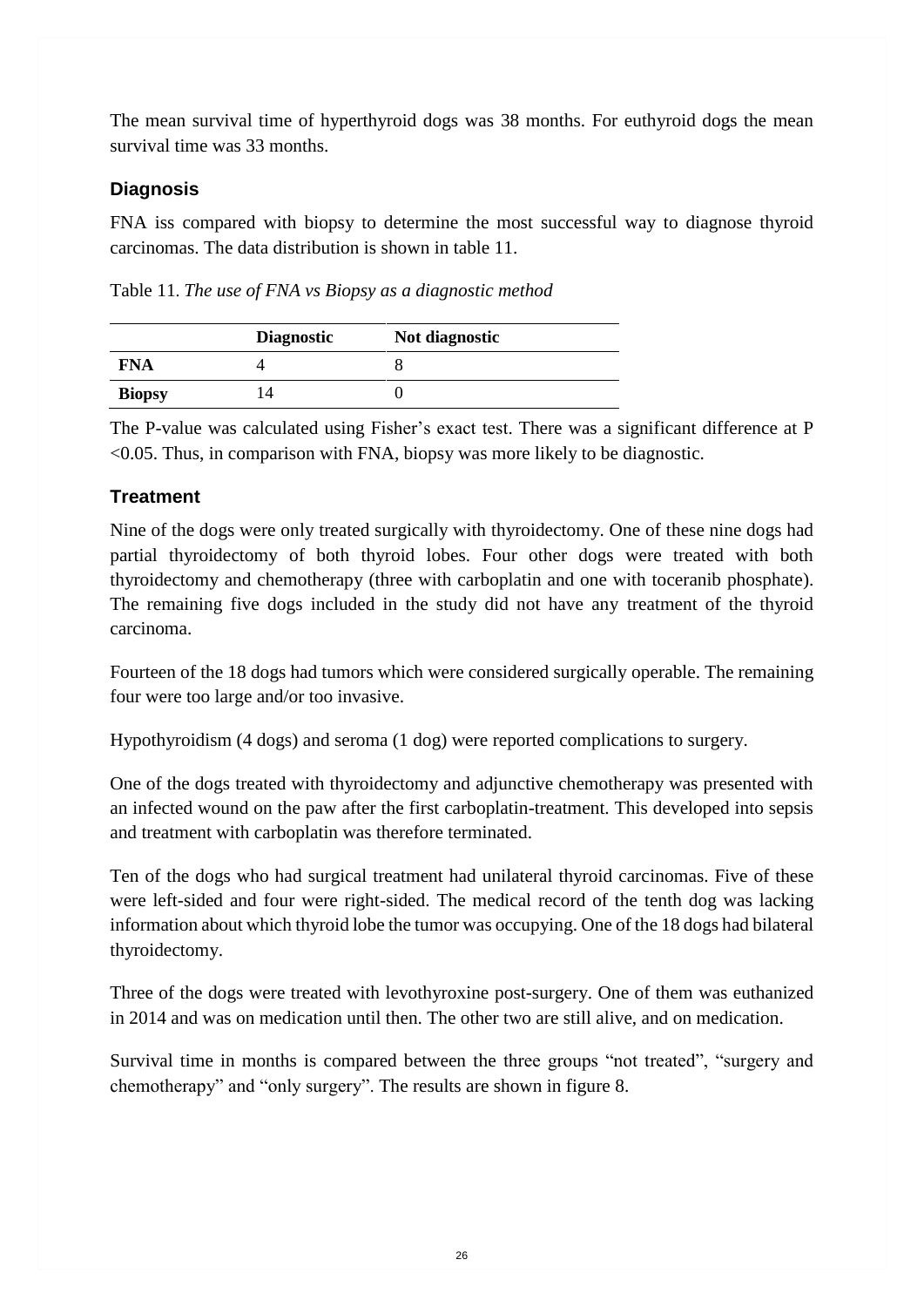

Figure 8. *A Kaplan Meier curve showing the correlation between survival time and treatment method. Surgically treated: 9 dogs, not treated: 5 dogs, treated both with chemotherapy and surgery: 4 dogs. Survival is measured from the day of diagnosis.*

Neither of the groups had a statistically significant difference in survival time. See table 12.

|  |  |  |  |  |  | Table 12. Table showing groups compared and the P-value obtained by a log-rank test |  |
|--|--|--|--|--|--|-------------------------------------------------------------------------------------|--|
|--|--|--|--|--|--|-------------------------------------------------------------------------------------|--|

| <b>Groups compared</b>                                              | <b>P-Value</b> |
|---------------------------------------------------------------------|----------------|
| Surgically treated VS Not treated                                   | 0,1135         |
| Surgically treated VS Treated both with surgery<br>and chemotherapy | 0.8118         |
| Treated both with surgery and chemotherapy VS 0,4756<br>Not treated |                |

The mean survival time of dogs treated surgically was 40 months, while the dogs treated with both surgery and chemotherapy had a mean survival time of 29 months. The dogs not treated had a mean survival time of 17 months.

Six of the 18 dogs were euthanized because of their thyroid carcinoma. Four of these dogs did not have any treatment.

### <span id="page-34-0"></span>**Survival**

<span id="page-34-1"></span>At the end of the study, 9 dogs were still alive and according to their owners, had no signs of recurrence of the thyroid carcinoma. Two of the 9 dogs were on treatment with levothyroxine.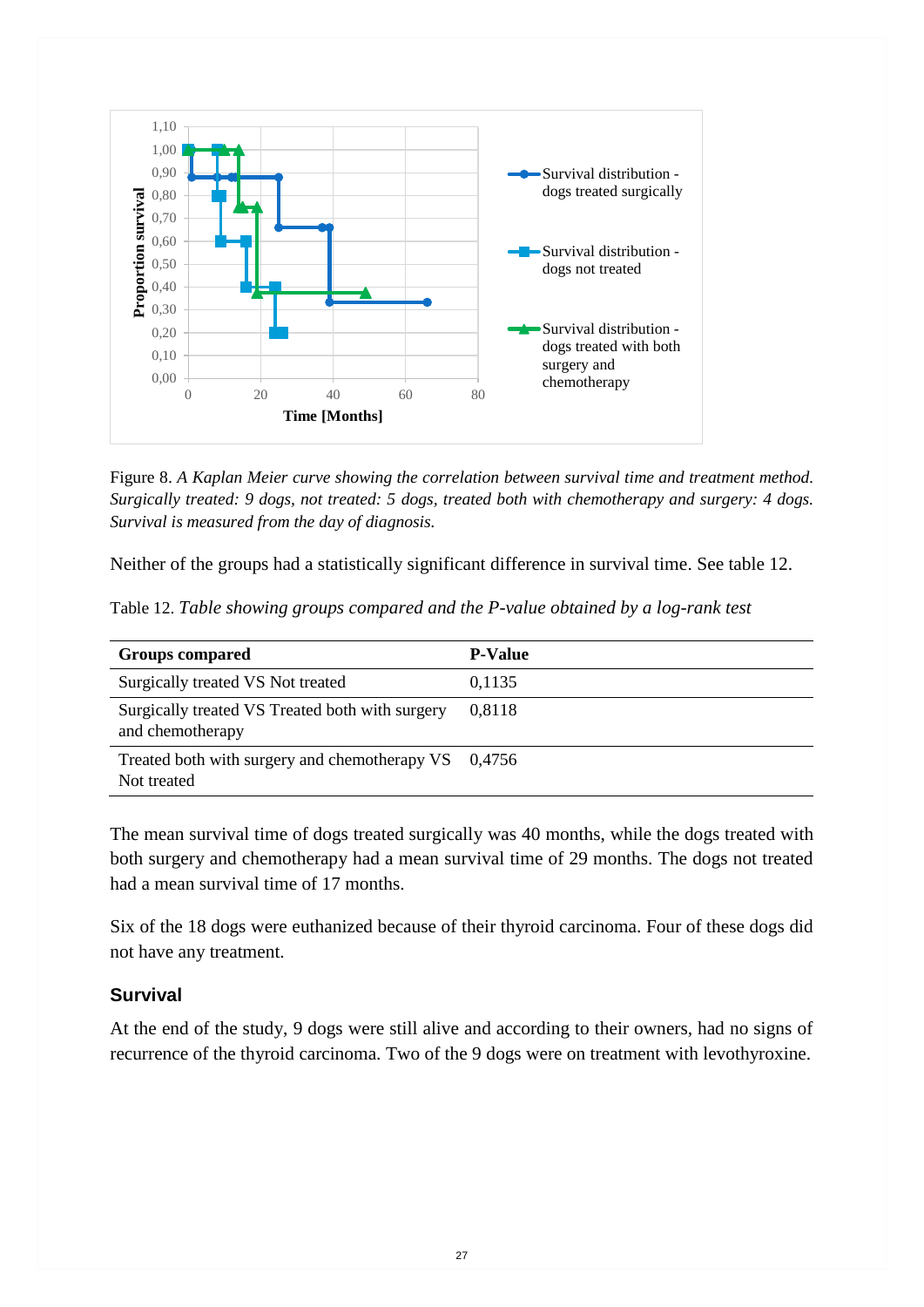# **DISCUSSION**

Thyroid carcinoma is an important diagnosis. It is not the most common neoplasm among dogs, but it is malignant and more common than the benign thyroid neoplasm, thyroid adenoma. (Wurcherer and Wilkes, 2010). Thyroid adenomas are smaller and the dogs usually do not show any clinical symptoms because of them. In the study by Leav *et al.* (1976) adenomas are found post-mortem in 30% of the dogs with a thyroid neoplasia, only seven of these are big enough to be noticed clinically. Hence, it is not difficult to make the assumption that thyroid adenomas are rarely found and diagnosed.

In humans, medullary thyroid carcinoma has a genetic form. This was explored in a family of dogs which seemed to inherit the disease. The scientists could not find the same mutation involved in the neoplasm in humans, but the family tree clearly showed the trait was inherited (Lee *et al.,* 2006). To know for sure more studies would need to be done to find the mutation causing the neoplasm in dogs. Maybe this would be a step closer to find out at least part of the etiology.

### <span id="page-35-0"></span>**Limitations to the study**

This is a retrospective study with a small study population, due to the fact that thyroid carcinomas are relatively uncommon. Like all retrospective studies it depends on the medical records to be correct. Another factor of uncertainty is that many of these dogs lived and died years ago. Even though the owners remember much, specific dates are difficult to recall.

Dogs with both follicular thyroid carcinomas and not further classified thyroid carcinomas are included in the same survival distribution calculations. This may cause a source of error as there can be multiple kinds of thyroid carcinomas in the group "not further classified". The optimal situation would is if there had been enough dogs to make one survival analysis for dogs with "follicular thyroid carcinomas" and one for "not further classified thyroid carcinomas" but in this case the study population is too small.

Also, there is no data to compare mean survival time of healthy individuals of the same breeds at the time of writing. This makes it difficult to say that the dogs did not die of old age.

# <span id="page-35-1"></span>**Breed, sex and age**

The literature mentions Boxer, Golden retriever and Beagle as overrepresented breeds to receive the diagnosis thyroid carcinoma (Brodery & Kelly, 1968; Leav *et al.*, 1976; Wurcherer & Wilkes, 2010). In this study the most common breed is mixed breed (3/18) and Golden retriever (2/18). The rest of the affected dogs are one breed each, therefore when comparing with Sweden's dog population in total, the most uncommon breeds shows to be predisposed. These breeds are not considered to be more likely to be diagnosed with a thyroid carcinoma, but rather to be a result of statistical fluctuation.

In accordance to previous studies, no predilection for gender was found, nor amongst neutered dogs, if taking into consideration that every fifth dog in Sweden is neutered (Svenska kennelklubben, 2012).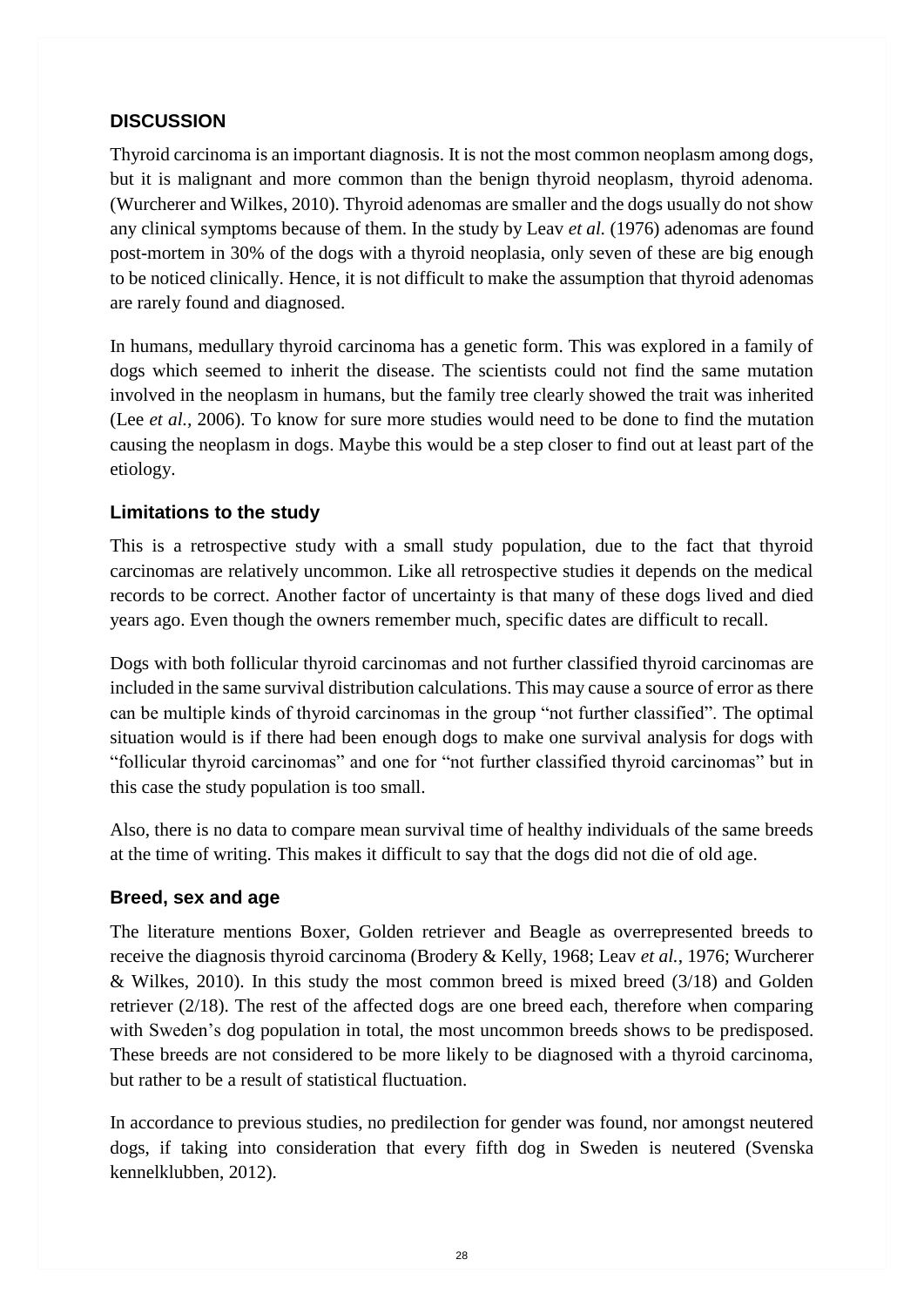Thyroid carcinomas is shown to be more common in older dogs with a mean age of about 10 years (Brodery & Kelly, 1968; Leav *et al.,* 1976). This is true also for the current study. The mean age is 9.28 years and the median age is 9.5 years. The fact that older dogs are more commonly affected, contradict that thyroid carcinomas in dogs have the same etiology as thyroid carcinomas in young humans exposed to radiation. Studies in young dogs and the effect of high radiation doses can not be found though, probably due to ethical reasons of performing such a study. Tumor development in the thyroid at an older age may rather imply errors in cell division as an etiology, but no articles could be found to support this.

Sometimes it may be difficult to determine the reason for euthanasia in an old dog, especially when reading a study. Even though the study may be about thyroid carcinomas, the dog could have another disease not linked to the neoplastic thyroid and die of other causes not known to the author. Six of the 18 dogs in this current study are euthanized because of the thyroid carcinoma, three due to other causes. The remaining nine dogs are still alive.

# <span id="page-36-0"></span>**Classification and grading**

According to Lee *et al.* (2006) and Carver *et al.* (1995) immunohistochemistry needs to be done to distinguish a medullary thyroid carcinoma from a compact follicular thyroid carcinoma. This gives reason to believe that medullary carcinomas may be more common than we think. There is no information in the journals studied for this paper saying that UDSs lab, "Klinisk kemi" use immunohistochemistry to distinguish medullary carcinomas from the follicular thyroid carcinomas. Thus, we cannot be sure that there is no medullary thyroid carcinomas amongst the dogs diagnosed with follicular thyroid carcinoma.

The TNM-system is usually used to grade the thyroid tumors in the literature. However, at UDS it is not routine procedure to classify the thyroid carcinomas according to TNM. Therefore, to get an overview of how malignant the tumors in this study are, the information in the medical records is used to grade the tumors into two groups, one with low malignant thyroid tumors and one with highly malignant tumors. Most tumors are grouped together in the second group with highly malignant tumors. This is concurrent with earlier studies concluding that thyroid carcinomas are likely to invade nearby tissue and anatomic structures, grow fast and commonly metastasize.

<span id="page-36-1"></span>When analyzing the survival rate using the Kaplan-Meier method the group with a grade 1 tumor actually lived for a shorter time than the dogs with a grade 2 tumor. This is probably due to source of errors, such as a too small number of dogs in the group "Grade 1 tumor". Looking individually at these two dogs the prognosis looks fairly good. The dog with a grade 1 tumor and a survival time of 39 months is not euthanized because of the thyroid tumor. According to the owner of this dog the thyroid carcinoma did not reappear after surgery. The second dog with a grade 1 tumor is still alive 13 months after surgery with no signs of recurrence. No significant statistical difference can be shown between the two groups.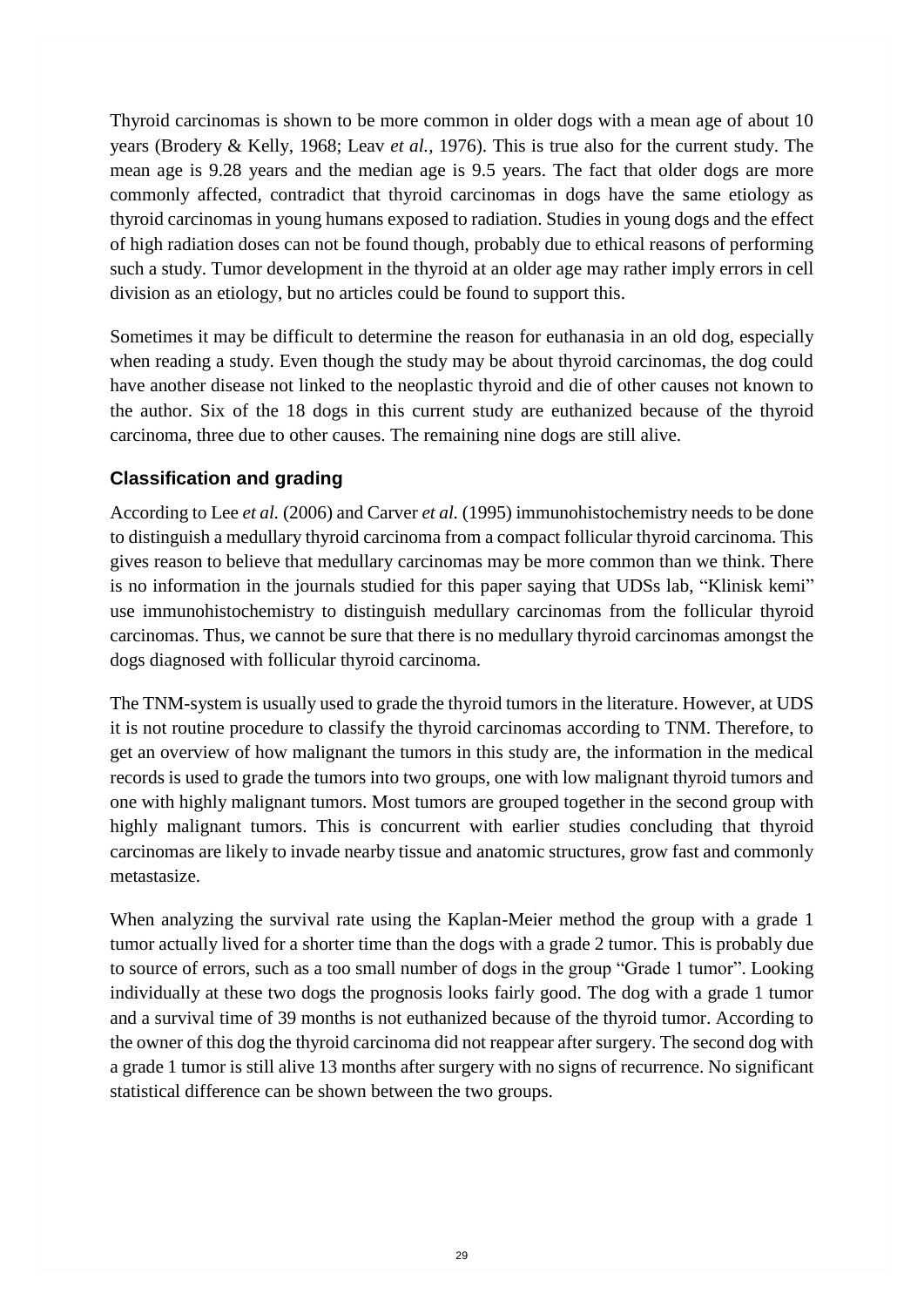# **Clinical signs, Metastases and Ectopic thyroid tissue**

# <span id="page-37-0"></span>*Clinical signs*

The most commonly noted clinical feature described in the literature is a swelling in the ventral throat region. All the patients treated at UDS had this symptom, although in most of them this was the only symptom. The literature also describes dyspnea, coughing and dysphonia to be relatively common symptoms. This difference might be explained by the fact that most of the dogs participating in the previous studies had a progressed thyroid carcinoma. Several of the studies were performed on dogs which had been through several treatments already, and where the treatment, subject to the study was the last option left. At UDS the dogs may have been referred from another animal hospital, but rarely unsuccessfully treated previously, and thus the tumor could be assumed to not be as progressed as the ones in the previous studies.

Another explanation could be that in Sweden, due to cultural differences, dog owners might be more prone to consult the veterinarian early and get their dog examined for a lump, than in other countries.

# <span id="page-37-1"></span>*Movability of the mass*

The Kaplan Meier analysis in this dissertation show that the survival time for the dogs with an unmovable tumor is shorter than for the dogs with a movable tumor. It should however be noted that the P-value is high and the result therefore not conclusive. Previous studies on this cannot be found. To explore this further, studies with a bigger study population needs to be done.

The study by Deitz *et al.* (2014) saying clinical movability cannot be seen to correlate with the degree of malignancy or invasion into surrounding tissue, agree with this current study. Both are small studies which limit the probative, but as the dogs with a grade 2 tumor has double the amount movable tumors than not movable tumors it seems likely that clinical movability has little to do with the invasiveness of the tumor. To assess that, a CT needs to be done.

# <span id="page-37-2"></span>*Metastases*

The survival distribution of dogs in this study with metastases VS dogs without metastases shows a longer survival time for dogs without metastases. As metastasis of the tumor is a wellknown factor for a less favorable prognosis this is not surprising. Although, the difference is not statistically significant.

All tumors in this current study have the volume of  $1\n-20 \text{ cm}^3$  or  $21\n-100 \text{ cm}^3$ . According to Leav *et al.* (1976) the volume of the tumor correlates with the risk of metastasis. Tumors with a volume higher than 100 cm<sup>3</sup> have a 100% risk of metastasis, while tumors between 21-100 cm<sup>3</sup> have 74% risk. The calculated risk in the current study, is as low as 33% when the tumor is between  $21-100 \text{ cm}^3$ . However, two of the three tumors with metastases are in the top three tumors with largest volume.

# <span id="page-37-3"></span>*Ectopic thyroid tissue*

Ectopic thyroid tissue could be found along the cervical region, adjacent to the aorta and/or along the hyoid apparatus (Konig & Liebich, 2014; Swartz *et al.,* 1911). Two of the dogs participating in this study had an ectopic thyroid carcinoma invading the hyoid bone. This was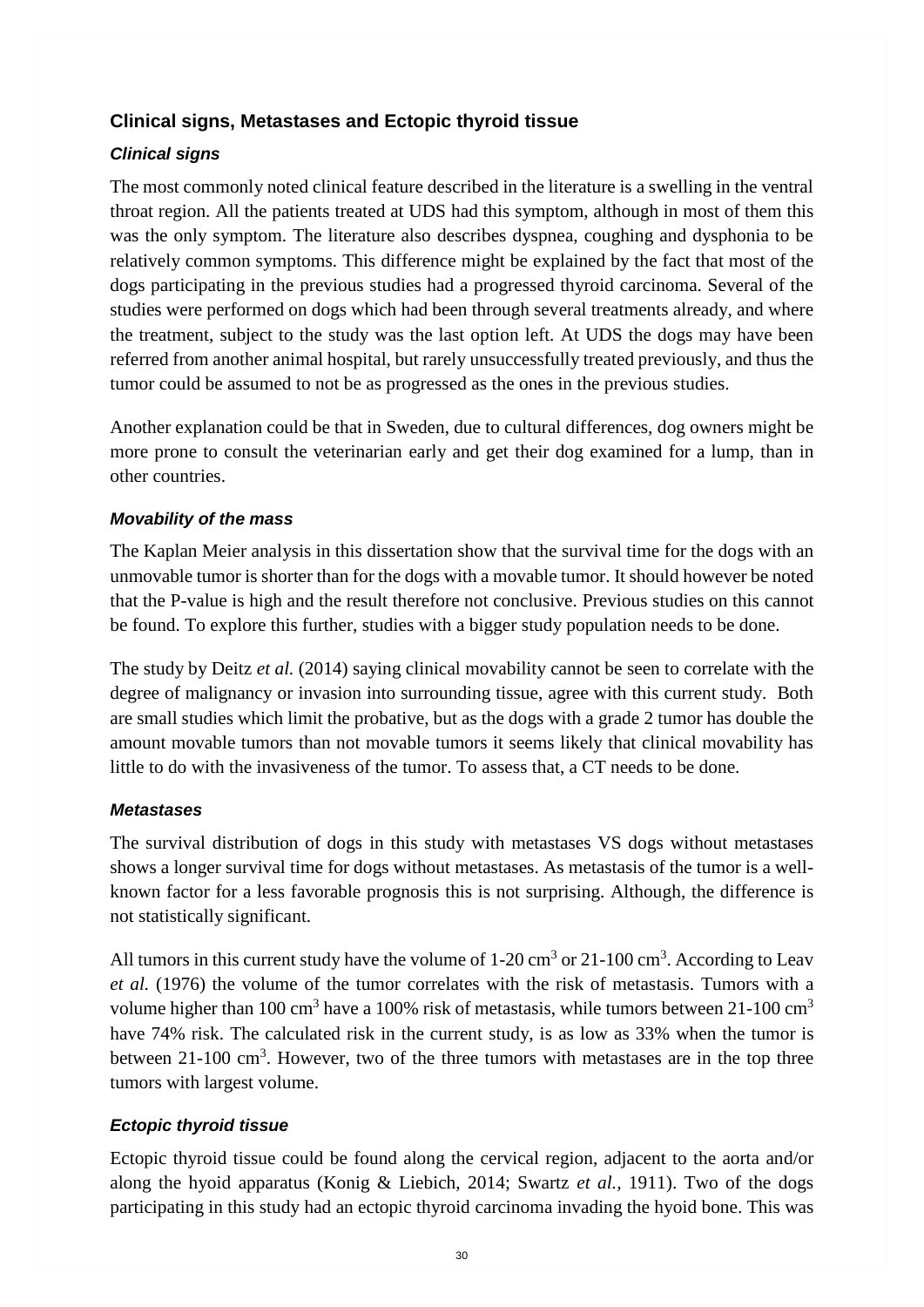diagnosed by FNAB, ultrasound and CT, however, no post-mortem examination or histology was performed to confirm the diagnosis. The current study showed FNA was a fairly limited tool when it came to diagnosing thyroid carcinomas, this uncertainty should be kept in mind when interpreting the results.

When the groups "Dogs with ectopic thyroid carcinoma" and "Dogs with no detected ectopic thyroid carcinoma" was compared, a statistical significant difference was obtained in survival time. This meant that dogs with an ectopic thyroid carcinoma in the hyoid region had a worse prognosis than a dog with a thyroid carcinoma in the normal anatomic location for the thyroid. However, these two cases had very invasive types of tumors, both were invading the hyoid bone, and one was also invading the linguofacial vein. Thus, their prognosis was obviously not good. As there were only two such tumors, one should still be careful to draw conclusions and not say that all dogs with ectopic thyroid tumors had a worse prognosis than a dog with a thyroid carcinoma. Especially not since the ectopic thyroid tissue can be located in such a variety of anatomic locations.

# <span id="page-38-0"></span>**Blood analyses**

TSH and T4 values are used to determine if the tumor is functional or not. A low TSH- and high T4 value indicates hyperthyroidism, while a high TSH- and a low T4 value indicates hypothyroidism. It is important to know before surgery as it has an effect on the metabolism. The author considers it important to follow up on TSH and T4 values after surgery as several thyroidectomies have led to hypothyroidism (Nadeau & Kitchell, 2011; Tuohy *et al.*, 2012).

Four dogs in this current study are hyperthyroid prior to surgery, three of them are hypothyroid after surgery. This supports the hypothesis of uncontrollable tumor production of T3 and T4, with the consequence of a regression in the contralateral thyroid lobe. When removing the thyroid lobe containing the tumor, there is almost no tissue left to produce T3 and T4, making the dog hypothyroid instead. One of these dogs recovered from the hypothyroidism in time, but the other two remained on the same dose of levothyroxine.

All tested dogs were normal in calcium-levels, indicating that the parathyroid remained after surgery. If the parathyroid glands are both invaded by the tumor, Fukui *et al.* (2015) suggests a method where they mince the parathyroid gland into small cubes and then implant them into muscles. This seems like a clever way to keep the body's natural way of regulating calcium as long as no tumor cells are left in the body and start to grow. The dog in the study by Fukui *et al.* (2015) with the implanted parathyroid gland needed calcium supplement for 110 days, after that it was discontinued. Recurrence was suspected at the last follow up (at 42 months postsurgery), but not confirmed.

The survival distribution of euthyroid dogs compared to hyperthyroid dogs (before surgery) showed a longer survival time for the euthyroid dogs in this study. This could be due to the metabolic stress to which the body is exposed by being hyperthyroid, but most dogs are "cured" from the hyperthyroidism after surgery. As noted above, three of the hyperthyroid dogs in this study became hypothyroid after surgery. Maybe this abrupt change in hormone concentration was tough for the body to adjust to. No previous studies comparing this could be found in the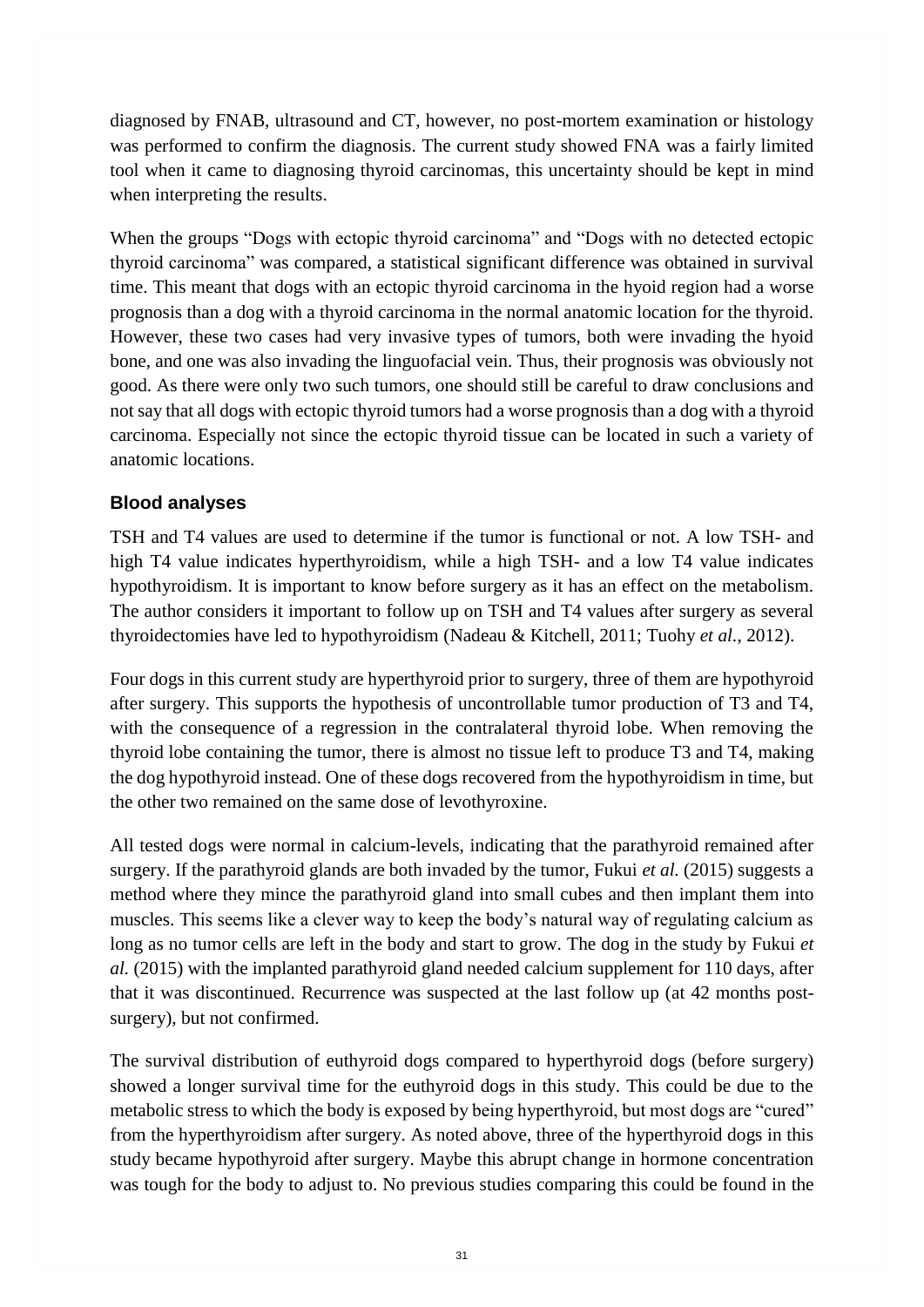literature, and so it was difficult to draw any conclusions based on these relatively few dogs, especially as the P-value was high.

# <span id="page-39-0"></span>**Diagnosis**

Owen (1980) declared five examinations necessary for the diagnosis of thyroid carcinomas. However, the diagnostic methods have developed since then. Today it is more common to use ultrasound and CT to diagnose the thyroid carcinomas than x-ray and scintigraphy. CT can in theory replace ultrasound, the clinician get more information about the tumor from a CT-scan than from an ultrasound, especially if the tumor is of substantial size. However, ultrasound is cheaper and faster, and even though most dog owners have their dogs insured, this is not true for all cases. Ultrasound is also helpful when taking an FNAB to avoid puncturing a blood vessel.

Scintigraphy is used when the clinician has a suspicion of a functional thyroid carcinoma. At UDS the radionuclide 99m-Tc pertechnetate is used. It is more available than the other radionuclides, cheaper, and the examination can start after 20 minutes, instead of 4-24 hours as in a dog who has been injected with <sup>123</sup>I. The only drawback of 99m-Tc pertechnetate seems to be the uncertainty of it detecting metastases (Bähre *et al.,* 1988; Arnold & Pinsky, 1975). Considering the advantages of 99m-Tc pertechnetate it is logical that it is the most used radionuclide at UDS. The dogs in this current study, diagnosed with scintigraphy, are scanned with 99m-Tc pertechnetate. None of them are proven to have metastases. This might mean that there are none with metastasis, but according to the literature (Silverman *et al.,* 1983; Adams *et al.,* 1995; Taeymans *et al.,* 2007) the metastases might not have increased uptake, even though the original tumor has, and therefore not show on the scintigraphy. No autopsies were performed, which makes it difficult to know for sure.

It is not common to use MR imaging on the patients with a thyroid carcinoma, despite the fact that it is proven to be the best method for visualizing capsule disruption (Taeymans *et al.,*  2008a; 2013). One reason may be that it is more expensive than CT, but it is also safer for both animal and personnel without the exposure of the large dose of radiation by a CT-scan. There are descriptions in the literature (human medicine) of MRI being used for guidance of FNA biopsies as well, but a few obvious things makes an MRI-guided FNA difficult to perform, such as the design of the MRI apparatus. It is not easy to access the patient while going through an MR-scan. The systems have developed though, but far from all MRI-systems are possible to use for taking biopsies (Weiss *et al.,* 2008).

Research in human medicine has shown a way to differ between human papillary carcinomas and benign nodules with the help of MRI (Noda *et al.,* 2015). No studies are found on dogs with thyroid carcinomas regarding this, but it would be interesting to know if this fact is true even for dogs with thyroid adenoma/carcinoma. If so, this would be an additional reason to explore the use of MRI as a diagnostic tool for suspected thyroid neoplasms instead of CT.

Histological examination was one of Owens (1980) criteria for diagnosing a thyroid carcinoma. This still needs to be done to confirm the diagnosis. Many clinicians use FNA biopsy as a first step in treatment. Thompson *et al.* (1980) did research to find out whether FNA could be used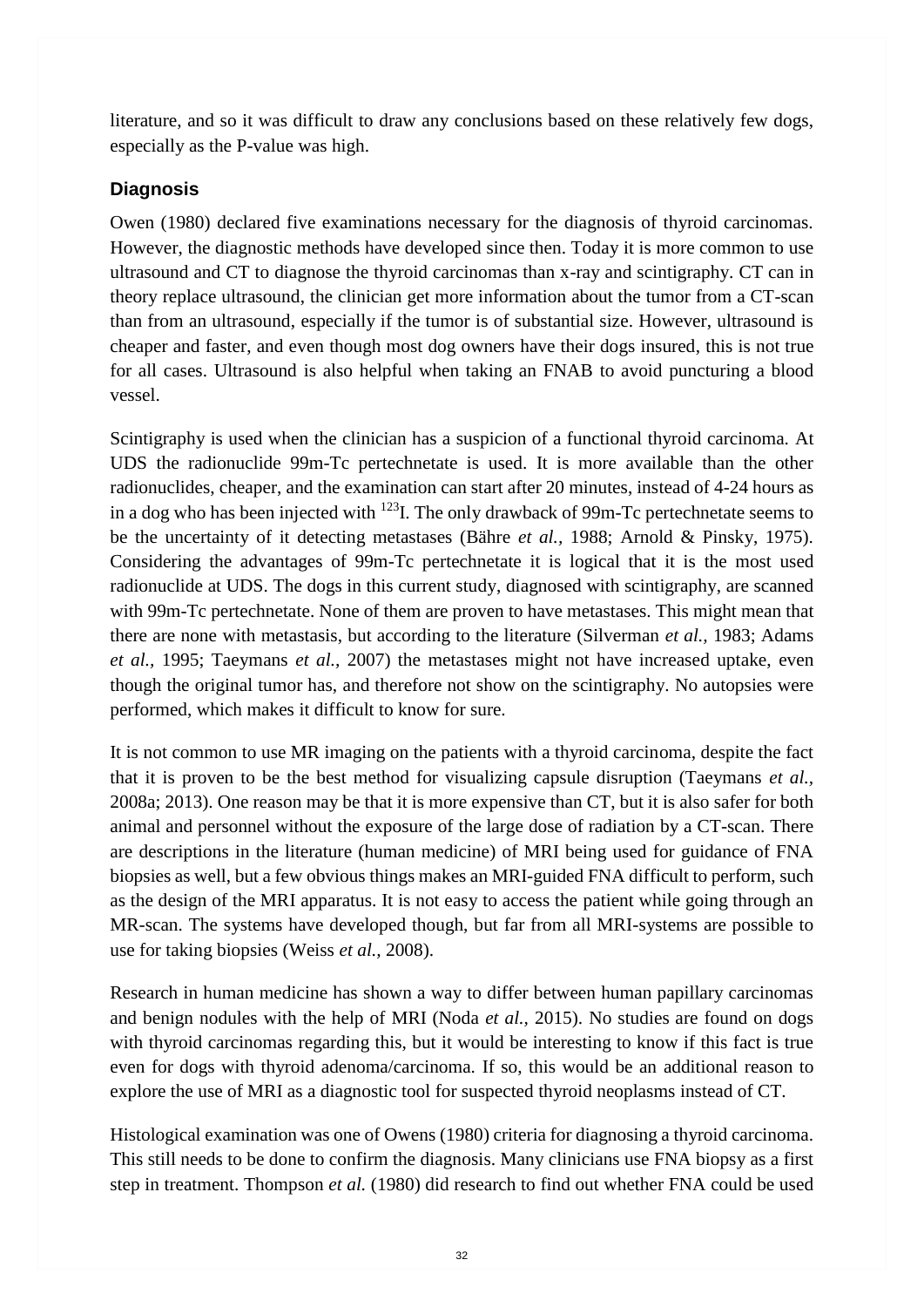in the diagnosis for thyroid carcinomas. They showed that it could, but when looking more closely at their results, FNA, in contrast to tissue biopsy and histology, almost never provided a definitive diagnosis but rather a step on the way to diagnosis.

In this current study, biopsy is needed to confirm the diagnosis in most cases, even after a FNA biopsy. The author therefore questions FNA biopsy as a tool in the diagnosis of thyroid carcinomas. It is an easy method, but can still lead to hemorrhage and discomfort for the dog, and is rarely of much use. Furthermore, if this is the only reason for an ultrasound (hence, the patient is still going through a CT before surgery) this is one more reason not to do an FNAB before surgery. There are articles describing CT-guided FNA biopsies, but these take a long time to perform (about 22 minutes) compared to the ultrasound-guided biopsies. However, an important positive aspect of the use of an FNAB is that it is useful in ruling out differential diagnoses.

# <span id="page-40-0"></span>**Treatment**

Compared to previous studies (Carver *et al.,* 1995) many of the tumors in this current study were operable. In a study by Carver *et al.* (1995) the percentage of operable tumors was 64%. Of the 18 dogs in this study, 78% were considered removable. As noted before, this might be due to less progressed tumors in the current study. To support this, three of the dogs with an adenocarcinoma had metastasis to the lungs in the study by Carver *et al.,* indicating a more progressed neoplasm.

The dogs studied at UDS had a low frequency of complications during/after surgery compared to the dogs in the literature. This may be because their surgeons performing the thyroidectomies are well qualified, the tumors were observed early by the owners, the owners were not good at reporting the complications, the complications were not incorporated in the journals, or a combination of those reasons.

When comparing survival distribution, the group with dogs treated solemnly with surgery was the one with the longest survival time. Mean survival time was calculated to 40 months. Even though there was an obvious difference in the group "not treated" and "treated surgically" the result of the P-value showed it was not statistically significant. The P-value was however low enough to not ignore the results showing the increase in survival time. The mean survival time of the dogs not treated was 17 months. More studies on bigger populations needs to be performed. However, one should take into consideration that the dogs with thyroid carcinomas usually were above middle age. To prolong their life with approximately 40 months was in many cases a lot, and maybe all we could ask for. These results are similar to the ones in the study by Tuohy *et al.* (2012) where the mean survival time was 38.3 months. In many aspects Tuohy's study was similar to the current study, the study population was almost the same size and the survival time was analyzed using the Kaplan-Meier method. It differs in that Tuohy *et al.* had the groups "dogs treated both surgically and with chemotherapy", and "dogs treated only with surgery" mixed together though.

The five dogs treated both with surgery and chemotherapy unexpectedly had a lower mean survival time than the dogs treated only with surgery. The mean survival time for this group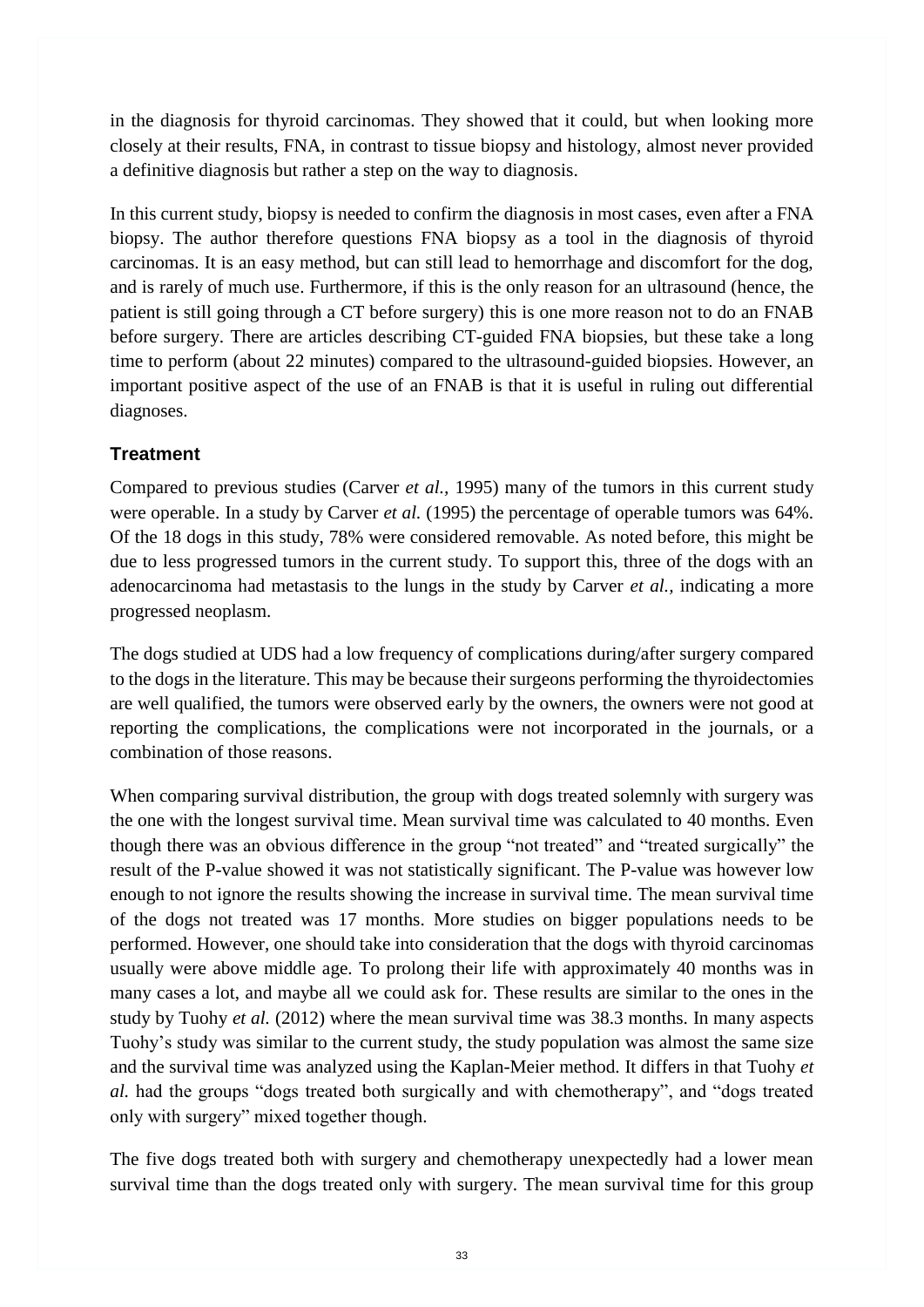was 29 months. An explanation could be that the dogs in this group had a worse prognosis even from the start, and that may also be the reason for treating them with adjuvant chemotherapy. This was partly true, they all had a bad prognosis; one had a very invasive tumor with high mitotic activity, one had dirty margins after surgery, one had an anaplastic thyroid carcinoma and the last one had infiltrative growth into surrounding tissue. However, so did most of the dogs treated only with surgery. Another reason for the bad prognosis could be that the tumor was more progressed in these five dogs. The two of these tumors measured at the CT-scan were amongst the ones with largest volume. A previous study comparing a group of dogs treated only surgically, with a group treated with both chemotherapy and surgery showed almost no difference in mean survival time (510 VS 518 days) (Nadeau & Kitchell, 2011). There was a study showing a lower survival time, with an average of 191.8 days, but these scientists did not differ between dogs who had previous treatment with surgery and dogs that did not. Six of the thirteen dogs did not have any previous treatment, which reasonably lowers the survival time. The authors of the same study found an interesting fact; two of the dogs who had been unresponsive to doxorubicin responded with partial remission when given cisplatin (Fineman *et al.,* 1998). The two cytotoxic drugs both bind to the DNA to inhibit the replication. Cisplatin had been reported to be a bit less cell cycle specific than Doxorubicin, that fact may play a part in why it was more effective on thyroid carcinomas.

Overall, response to treatment with chemotherapy is low. One study reports 54% (Fineman *et al.,* 1998), another 19% (Knapp *et al.,* 1988). This is probably due to that we know too little about thyroid carcinomas. Without an etiology it is difficult to find effective treatment as we do not know what to direct the treatment at, on a cellular level. Many cytotoxic drugs have effect on more than one part of the cell cycle, but since none have been found which seems to help substantially, the author of this dissertation thinks there is still much we do not know about the upcoming of thyroid carcinomas.

Four of the five dogs treated at UDS were given carboplatin, and the fifth toceranib. Toceranib is a drug inhibiting the enzyme protein kinase. London *et al.* (2011) studied toceranib given to 15 dogs with a thyroid carcinoma. Ten of the dogs were previously treated. The study showed positive results of treating the dogs with toceranib, and also, it resolved the lung metastases evident in two of the dogs. In conclusion; toceranib might be more close to inhibiting the reason for the upcoming of thyroid carcinomas than carboplatin or doxorubicin. At the very least, it could have a better effect on the metastases of these neoplasms.

Campos *et al.* (2014) showed that there was no significant difference in survival between a dog with medullary thyroid carcinoma and a dog with follicular thyroid carcinoma. As previously noted, these two types of thyroid carcinomas are easy to mistake for each other. Therefore if one is only interested in survival time, maybe it is not essential to differ them.

Radiotherapy with <sup>131</sup>I may work if the tumor is hyperfunctional and shows an increased uptake of <sup>131</sup>I (Peterson *et al.,* 1989). Not many studies are performed on dogs, but one indicates that radiotherapy is a good adjunctive treatment to surgery. The dogs treated with both  $^{131}$ I and surgery has the longest mean survival time (4 months longer than the group treated only with surgery) (Worth *et al.*, 2005). On the contrary, a study published in 1995 reported no significant reduction in tumor size (Adams *et al.,* 1995). Only one of the seven dogs in Adams study has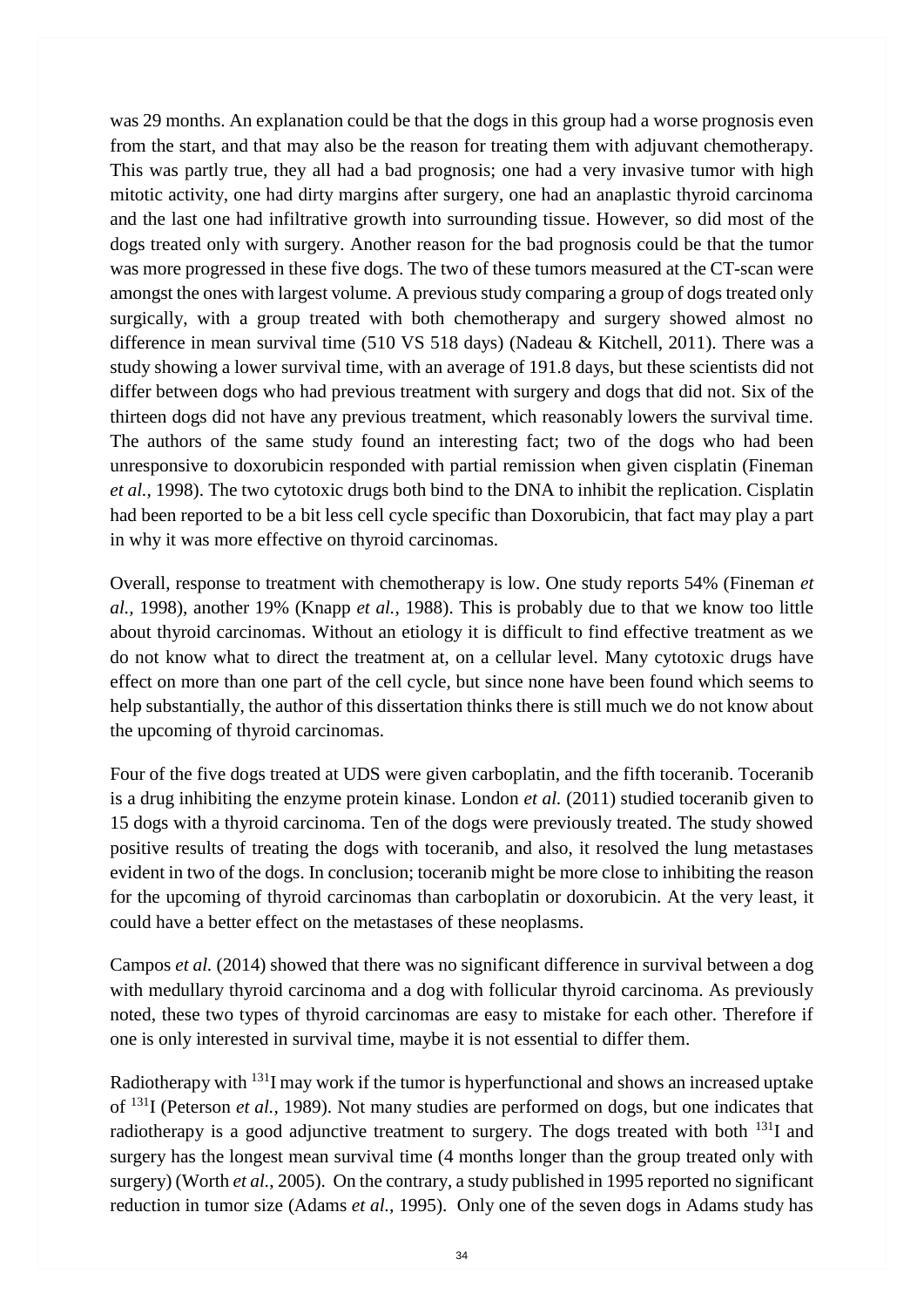a hyperfunctional thyroid. These results indicate that the conclusions Peterson *et al.* (1989) draws in their study may be correct. Peterson *et al.* (1989) also points out the problem with treating a dog with  $131I$  – there is a long period of hospitalization in special radiation safe facilities after treatment to collect the radioactive waste (urine, feces). No such facilities exists for animals in Sweden, making treatment (especially of large dogs) difficult. Another problem to treatment with  $^{131}$ I is that metastases can have a lower or no uptake of the radionuclide. Thus, if the dog has metastatic spread, another treatment method, for example chemotherapy may be a better option.

External radiation therapy is considered a good palliative treatment, but with the presence of metastases, evidence shows that the disease progresses even after treatment (Theon *et al.,*  2000). Both the study by Pack *et al.* (2001) and Brearley *et al.* (1999) were small and had few dogs with metastases. This explains why both of them has a lower survival time than the dogs in the study by Theon *et al.* Theon *et al.* (2000) presents a mean survival time of 45 months, a lot more than the mean survival time of 24, respectively 24,5 months presented in the other studies. Although, in the study by Theon *et al.* (2000) 14 of the 25 dogs are treated surgically before referral for external radiation. To summarize; external radiation alone may increase survival time with a few months (mean survival time 24 months, compared to the untreated group in this current study with a mean survival time of 17 months). Dogs treated with external radiation as adjunctive treatment to surgery may have a longer mean survival time than dogs treated only surgically (45 months in the study by Theon *et al.,* compared to the current study with a mean survival time of 40 months in dogs treated solemnly with surgery).

# <span id="page-42-0"></span>**CONCLUSION**

In conclusion, the results in this dissertation cannot confirm the hypothesis that treatment increases survival time in dogs with thyroid carcinoma, as no significant difference was found between dogs not treated, and the dogs that were treated. However, the P-value was relatively low, and so maybe with a bigger study population it could be possible to prove that treatment prolongs time of survival.

The only factor which significantly worsened the prognosis was if the dog had neoplastic ectopic thyroid tissue. Although, as previously discussed, this conclusion had a few sources of errors.

Further studies are needed to investigate the following potential prognostic factors; grade of tumor, hyperthyroidism VS euthyroidism, attachment to underlying tissue and metastases.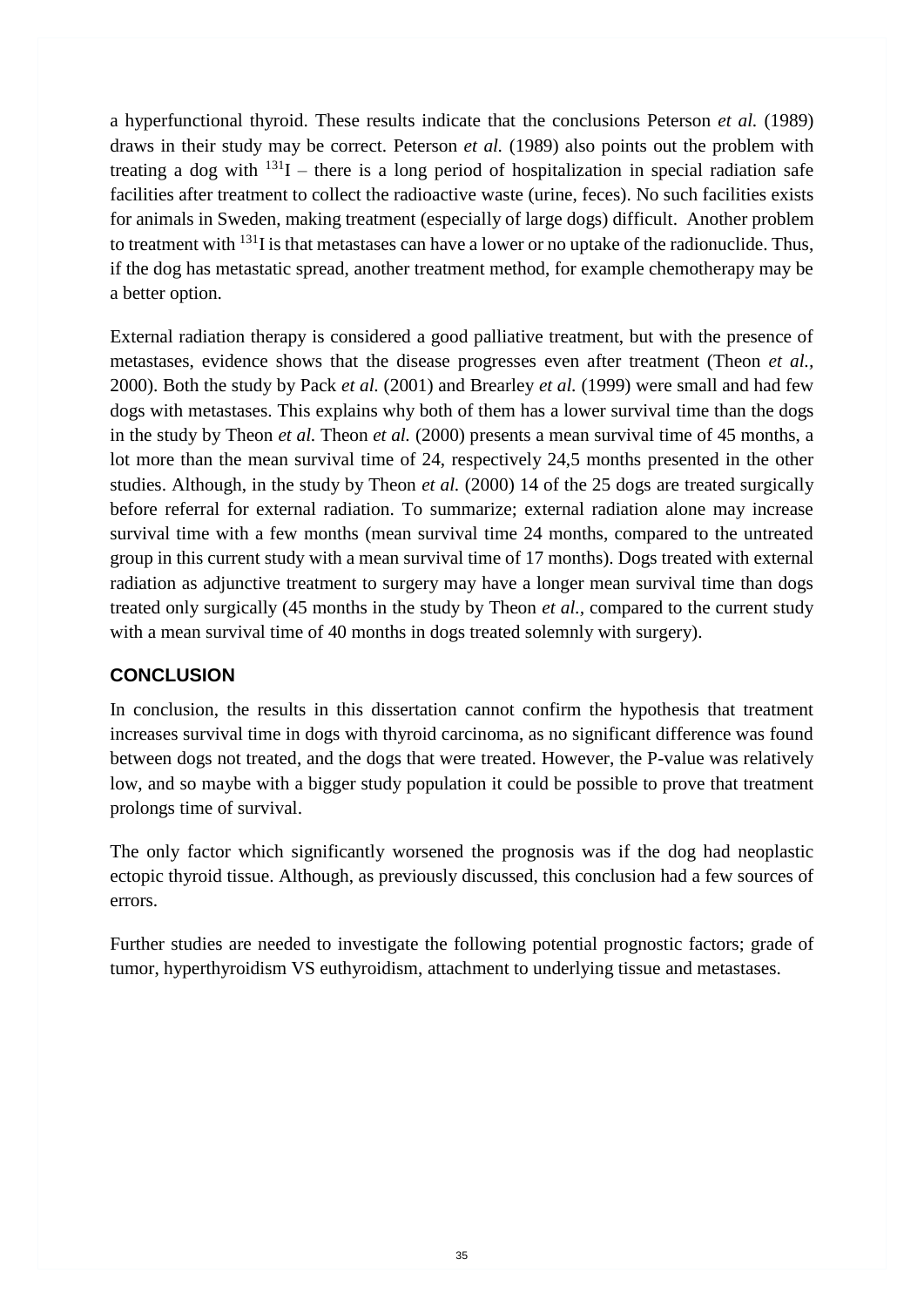# <span id="page-43-0"></span>**POPULÄRVETENSKAPLIG SAMMANFATTNING**

Elakartad cancer i sköldkörteln är inte den vanligaste diagnosen bland hundar, endast 1-2% av alla hundar som får cancer drabbas av just sköldkörtelcancer. Det är ändå en viktig sjukdom att uppmärksamma då den elakartade typen är vanligare än den godartade. Diagnos i tidigt skede är viktigt för att hinna operera innan tumören växt in alltför mycket i omkringliggande vävnad eller spridit sig till någon annan del av kroppen. Ju större tumören hunnit bli, desto större är risken för att den ska ha spridit sig. Resultaten i denna studie visar att ju mer fast tumören sitter i omkringliggande vävnad, desto sämre prognos. Detta resultat skulle dock kunna bero på slumpen då skillnaden inte är tillräckligt stor för att säga att den är statistiskt signifikant.

Målet med det här examensarbetet var bland annat att uppmärksamma sköldkörtelcancer hos hund, samla in information från tidskrifter för att öka kunskapen om tecken på sjukdomen, föroch nackdelar med olika sätt att diagnostisera, behandlingsalternativ och prognos för dem. Studien på de 18 hundar som behandlats för sköldkörtelcancer på universitetsdjursjukhuset i Uppsala de senaste 10 åren var tänkt att ge en indikation på om behandlingen ökar hundarnas livslängd. Enligt överlevnadskurvan (se figur 2 i arbetet) är resultaten positiva. Både gruppen där sköldkörteln med cancer i tagits bort, och i gruppen där sköldkörteln tagits bort och hunden sedan hade behandlats med cellgifter levde längre än hundarna i gruppen som inte fått någon behandling. Gruppen var dock för liten för att dra några slutsatser till en större population, som t.ex. alla hundar inom europa med sköldkörtelcancer. Resultatet av borttagandet av sköldkörteln berodde dessutom på ett flertal olika faktorer, som hur duktig den opererande veterinären var, hur långt gången cancern var och hur gammal hunden var. Det verkade ändå vara så att borttagning av tumören var den mest effektiva metoden för att öka överlevnadstiden hos hunden. Resultaten gav en konkret grund att stå på när man som veterinär rekommenderade behandlingsalternativ till en patient på UDS i Sverige. Det skulle också kunna vara till hjälp vid diagnos och val av behandling av vilken hund som helst med elakartad sköldkörtelcancer under förutsättning att det inte är den enda källan till information.

Det finns två huvudsakliga grupper man delar in elakartad sköldkörtelcancer i; gruppen där tumören utvecklas från en celltyp (C-celler) som bland annat har hand om kalciumomsättningen i kroppen – medullär sköldkörtelcancer, och en typ som utgår ifrån sköldkörtelns epitelceller, de som bland annat tillverkar hormonen som till stor del styr vår ämnesomsättning – follikulär sköldkörtelcancer. Den follikulära typen är vanligast hos hund. Några studier visar dock att en särskild typ av follikulär sköldkörtelcancer är lätt att blanda ihop med medullär och att mörkertalet därför är stort. Vissa av de follikulära sköldkörteltumörerna producerar för mycket av dessa hormoner, de kallas då funktionella sköldkörteltumörer. Resultaten i den pågående studien visar att hundarna med en överfunktionell sköldkörteltumör har en sämre prognos än en hund med en sköldkörtel som trots sin tumör, fungerar normalt.

Den medullära typen är hos människa associerad med en ökad frisläppning av hormonet calcitonin, som reglerar kalciumnivåerna i blodet. Trots detta verkar inte kalciumnivåerna påverkas hos människa, det har dem dock visats göra hos hund. Hos människa finns också en ärftlig variant av medullär sköldkörtelcancer. Lee *et al* (2006) rapporterar om en familj av hundar som uppvisar liknande sjukdomsbild som denna typ. Däremot saknas en av mutationerna som ses hos människa med den typen av medullär sköldkörtelcancer.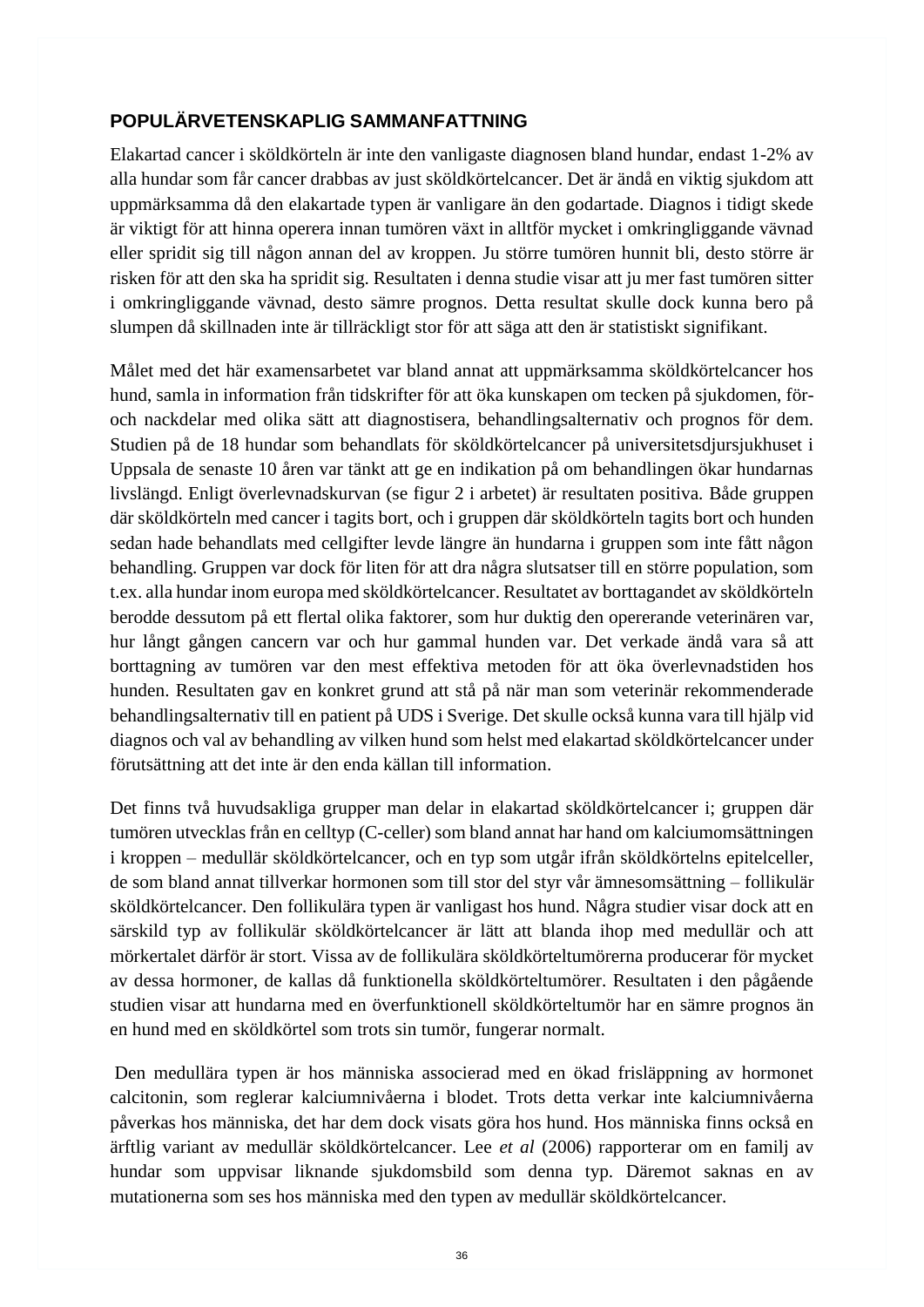Gradering av sköldkörtelcancer förekommer. Det vanligaste använda systemet är TNM (tumour, nodes, metastases). Där används siffror för att tala om hur stor tumören är, om den har spridit sig till närliggande lymfknuta/lymfknutor och om metastaser har hittats eller inte. I denna studie visade sig överlevnadstiden vara kortare om hunden hade en metastas. På universitetsdjursjukhuset i Uppsala är det inte rutin att gradera sköldkörtelcancern efter TNMsystemet. Inför denna studie delades därför tumörerna upp i grad 1 och grad 2, baserat på informationen i journalerna. Överlevnadstiden för hundarna med grad 1 var lägre, men gruppen bestod bara av två hundar, varav en lever och en avlivades på grund av andra orsaker än sköldkörtelcancern, resultatet bör därför tas med en nypa salt då det var såpass få hundar i gruppen.

Det är inte helt klarlagt hur sköldkörtelcancer hos hund uppstår. På människa är det visat att en hög dos strålning i ung ålder ger upphov till sköldkörtelcancer, men något liknande har inte bevisats hos hund. Teorier finns om att det har med ett hormon som heter TSH (Thyroid stimulating hormone) att göra eftersom det binder till epitelcellerna i sköldkörtel och aktiverar dem. Inom humanmedicin har det även gjorts studier på cellnivå och konstaterats olika förändringar i cellens beteende och uttryck beroende på typ av sköldkörteltumör.

Litteraturen anger att sköldkörtelcancer är vanligare hos vissa hundraser; golden retriever, boxer och beagle är tre av dessa. På grund av att denna studie innehåller så få patienter kan ingen pålitlig slutsats dras baserat på de raserna. Ingen studie bland de som hittats under litteratursökningen har kunnat visa att sköldkörtelcancer hos hund är vanligare hos något av könen. Även i denna studie, trots de få patienterna, är det ungefär lika många av varje kön. Det är i regel äldre hundar över 10 år som får sköldkörtelcancer, vilket även stämmer bra med resultaten i denna studie.

Det allra vanligaste tecknet på att din hund fått sköldkörtelcancer är en knöl på undersidan av halsen. Ibland kan de också få svårt att svälja och/eller andas. Hos veterinären tas inledningsvis oftast ett prov från sköldkörteln med en tunn nål som sticks in i knölen. Ibland använder man ultraljud för att guida nålen rätt, eftersom tumören kan vara mycket blodförsörjd och därmed lätt börja blöda. Från det provet kan man ibland sedan hitta tumörcellerna när man tittar på det i mikroskop. Pågående studie visar dock att denna metod (finnålsaspiration) är mycket osäker i jämförelse med att göra en undersökning på den tumöromvandlade vävnaden efter att den blivit borttagen, ett så kallat vävnadsprov. Däremot kan ett FNA vara bra att ta för att utesluta att knölen är något annat än en sköldkörteltumör.

Oftast görs också en så kallad datortomografi på halsen, en slags röntgenteknik där man får ut flera röntgenbilder i en lång sekvens, för att kunna studera tumören i flera lager. På så sätt kan man se om den går att operera, eller om den någonstans växt in för mycket i omkringliggande vävnad/strukturer. Har tumören växt in för mycket i den omkringliggande vävnaden rekommenderas inte operation, utan hunden får leva så länge den mår bra och inte störs av knölen. Man kan behandla för att förlänga livstiden, med tillexempel radioaktiv strålning som har visat sig tillfälligt minska tumörens storlek.

Om tumören är möjlig att ta bort rekommenderas oftast det, med reservation för att prognosen är osäker. Man kan också välja att behandla med cellgifter efter operationen för att få bort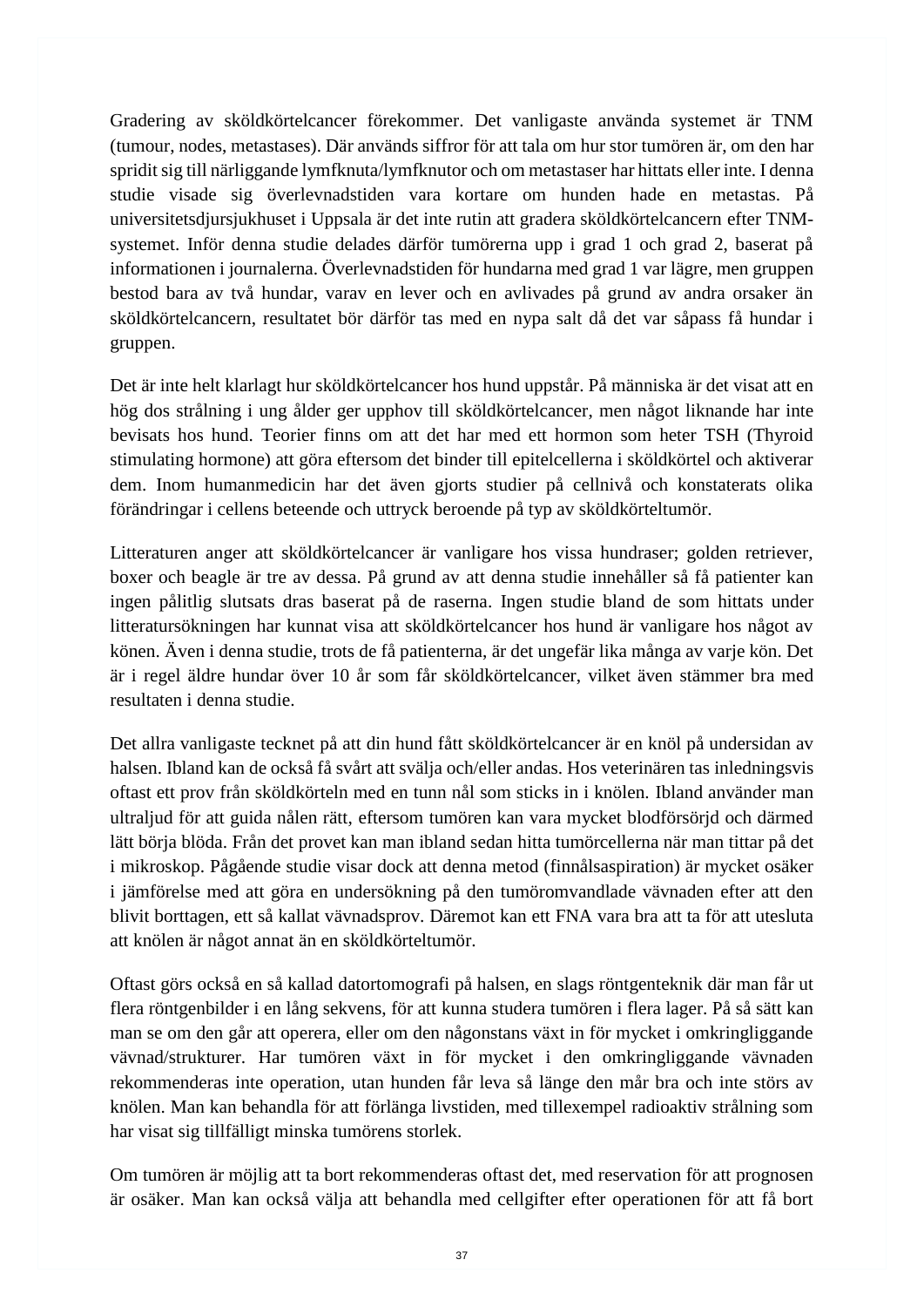eventuella rester av tumören. Enligt resultaten i den här studien ökar inte det överlevnadstiden, men det finns studier som visar på en längre överlevnadstid vid operation följt av cellgiftsbehandling.

Studien utfördes genom att göra en sökning i journalsystemet Trofast efter journaler på alla hundar som fått diagnosen sköldkörtelcancer på universitetsdjursjukhuset i Uppsala 20080906- 20180906. Journalerna gicks sedan igenom och data från dem samlades in. Några djurägare kontaktades via telefon för att samla in kompletterande information. Litteratursökningen gjordes i databaserna "Web of science", "Pubmed" och "Google Scholar".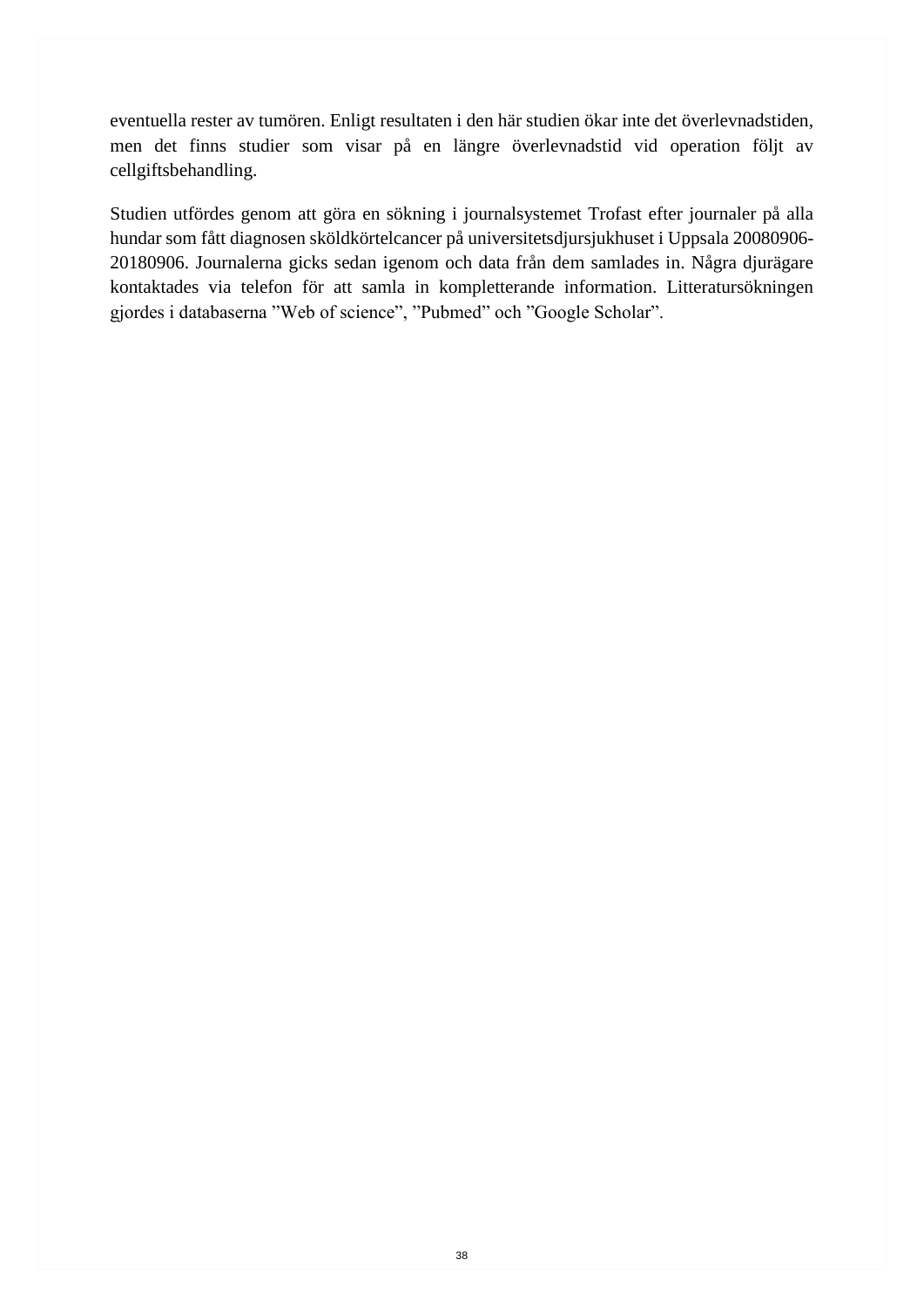#### <span id="page-46-0"></span>**REFERENCES**

- Adams WH, Daniel GB, Petersen MG & Young K (1997). Quantitative 99m-Tc pertechnetate thyroid scintigraphy in normal beagles. *Veterinary Radiology and Ultrasound,* Vol. 38 (4), P. 323-328
- Adams WH, Walker MA, Daniel GB, Petersen MG & Legendre AM (1995). Treatment of differentiated thyroid carcinoma in 7 dogs utilizing <sup>131</sup>I. *Veterinary Radiology and Ultrasound,* Vol. 36 (5) P. 417-424
- Aldinger KA, Samaan NA, Ibanez M & Hill CS (1978). Anaplastic carcinoma of the thyroid. *Cancer,* Vol 41, P. 2267-2275
- Amores-Fuster I, Cripps P & Blackwood L, (2015). Post-radiotherapy hypothyroidism in dogs treated for thyroid carcinomas. *Veterinary and Comparative Oncology,* Vol. 15 (1) P. 247-251
- Arnold JE & Pinsky S 1975. Comparison of 99mTc and <sup>123</sup>I for thyroid imaging. *Journal of Nuclear Medicine,* Vol. 17 (4) P. 261-267
- Bertolini G, Drigo M, Angeloni L & Caldin M (2017). Incidental and non-incidental canine thyroid tumors assessed by multi-detector row computed tomography: a single cross sectional study in 4520 dogs. *Veterinary Radiology and Ultrasound,* Vol 58 (3) P. 304-314
- Bezzola P. (2002) Thyroid carcinoma and hyperthyroidism in a dog. *Canadian Veterinary Journal,* Vol. 43, P. 125-126
- Brearley MJ, Hayes AM & Murphy S (1999). Hypofractionated radiation therapy for invasive thyroid carcinomas in dogs, a retrospective analysis of survival. *Journal of Small Animal Practice,* Vol. 40 P. 206-210
- Brierley JD, Panzarella T, Tsang RW, Gospodarowicz MK & O'Sullivan B. (2000). A comparison of different staging systems predictability of patient outcome. *Cancer,* Vol 79 (12), P. 2414-2423
- Brodey RS & Kelly DF. (1968). Thyroid neoplasms in the dog. A clinicopathologic study of fiftyseven cases. *Cancer,* Vol 22 P. 406-416
- Broome MR & Donner GS (1992). The insensitivity of 99m-Tc pertechnetate for detecting metastases of a functional thyroid carcinoma in a dog. *Veterinary Radiology and Ultrasound,* Vol. 33 (6) P. 118-124
- Brömel C, Pollard RE, Kass PH, Samii VF, Davidson AP & Nelson RW (2005). Ultrasonographic evaluation of the thyroid gland in healthy, hypothyroid and euthyroid golden retrievers with nonthyroidal illness. *Journal of Veterinary Internal Medicine,* Vol 19 P. 499-506
- Bähre M, Hilgers R, Lindemann C & Emrich D (1988). Thyroid autonomy: sensitive detection and estimation of its functional relevance using quantified high-resolution scintigraphy. *European Journal of Endocrinology,* Vol. 117 (2) P. 145-153
- Campos M, Ducatelle R, Rutteman G, Kooistra HS, Duchateau L, de Rooster H, Peremans K & Daminet, S (2014). Clinical, pathologic and immunohistochemical prognostic factors in dogs with thyroid carcinoma. *Journal of Internal Veterinary Medicine,* Vol. 28 P. 1805-1813
- Carver JR, Kapatkin A & Patnaik AK (1995). A comparison of medullary thyroid carcinoma and thyroid adenocarcinoma in dogs: a retrospective study of 38 cases. *Veterinary Surgery,* Vol 24, P. 315-319
- Cheville NF (1972). Ultrastructure of canine carotid body and aortic body tumors. *Veterinary Pathology,* Vol 9, P. 166-189
- Cochran M, Peacock M, Sachs G & Nordin BEC (1970). Renal effects of calcitonin. *British Medical Journal,* Vol 1, P. 135-137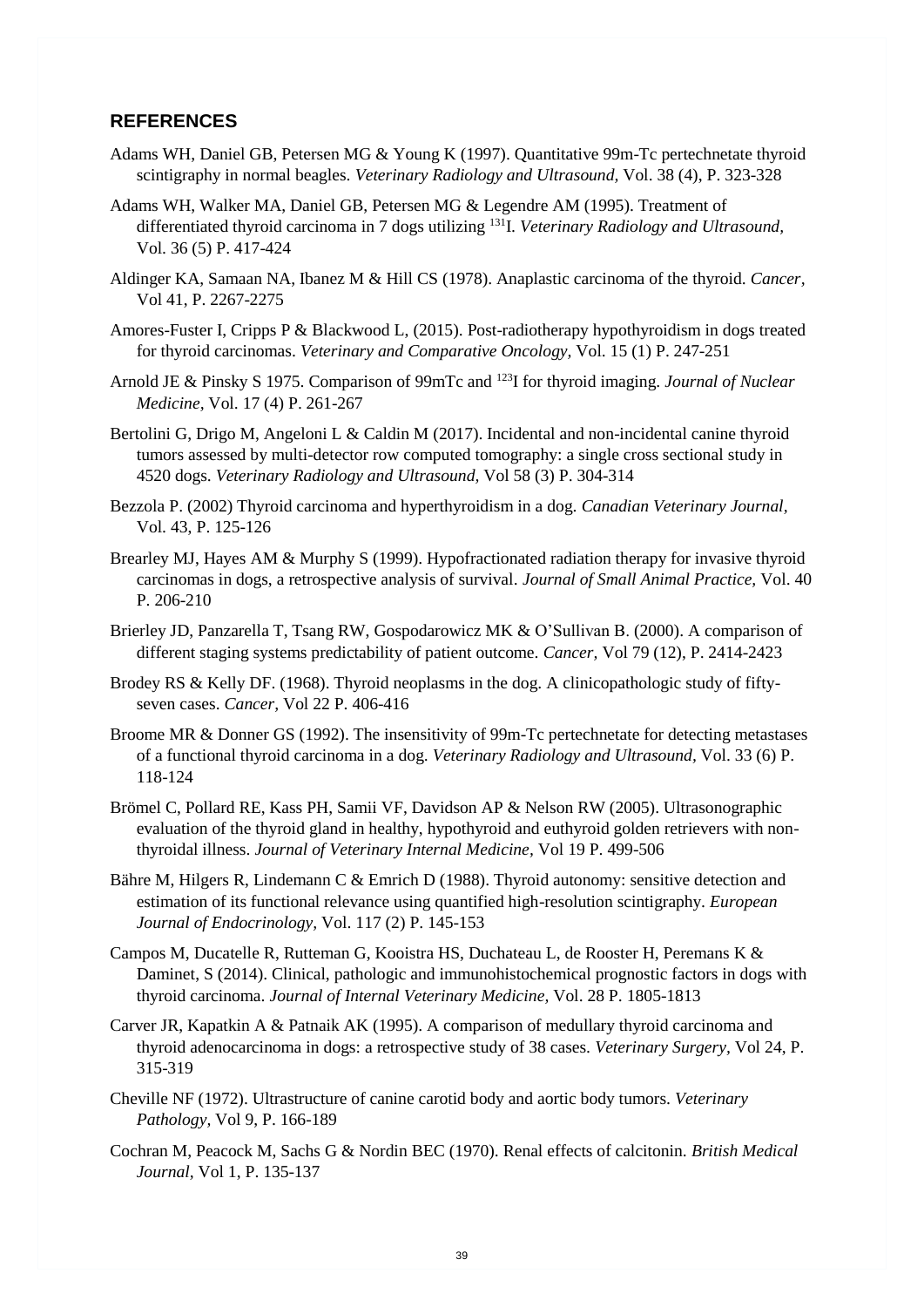- Deitz K, Gilmour L, Wilke V & Riedesel E (2014). Computed tomographic appearance of canine thyroid tumors. *Journal of Small Animal Practice,* Vol. 55 P. 323-329
- Dickman PW, Holm L-E, Lundell G, Boise JD Jr & Hall P. (2003). Thyroid cancer risk after thyroid examination with 131I: a population-based cohort study in Sweden. *International Journal of Cancer* Vol. 106 (4) P. 580-587
- Doniach I & Williams ED (1962). The development of thyroid and pituitary tumours in the rat two years after partial thyroidectomy. *British Journal of Cancer,* Vol. 16 (2), P. 222-231
- Espineira MMD, Mol JA, Peeters ME, Pollak YWEA, Iversen L, Van Djik JE, Rijnberk A & Kooistra HS (2007). Assessment of thyroid function in dogs with low plasma thyroxine concentration. *Journal of Veterinary Internal Medicine,* Vol. 21 P. 25-32
- Fineman LS, Hamilton TA, de Gortari A & Bonney P (1998). Cisplatin chemotherapy for treatment of thyroid carcinomas in dogs: 13 cases. *Journal of American Animal Hospital Association,* Vol. 34 P. 109-112.
- Fukui S, Endo Y, Hirayama K, Taniyama H & Kadosawa T (2015). Identification and preservation of the parathyroid gland during total thyroidectomy in dogs with bilateral thyroid carcinoma: a report of six cases. *Journal of Veterinary Medical Science,* Vol. 77 (6) P. 747-751
- Haran-Gehra N, Pullar P & Furth J (1960). Induction of thyrotropin-dependent thyroid-tumours by thyrotropins. *Endocrinology,* Vol. 66 (5), P. 694-701. (Abstract).
- Harari J, Patterson JS & Rosenthal RC (1986). Clinical and pathologic features of thyroid tumours in 26 dogs. *Journal of the American Veterinary Medical Association,* Vol 188 (10) P. 1160-1164
- Hershey EA, Kurzman ID, Forrest LJ, Bohling CA, Stonerook M, Placke ME, Imondi AR & Vail DM (1999). Inhalation chemotherapy for macroscopic primary or metastatic lung tumors: proof of principle using dogs with spontaneously occurring tumors as a model. *Clinical Cancer Research,* Vol. 5 P. 2653-2659
- Kallio DM, Garant PM & Minkin C (1972). Ultrastructural effects of calcitonin on osteoclasts in tissue culture. *Journal of Ultrastructure Research,* Vol 39 (3-4), P. 205-216
- Kondo T, Ezzat S & Asa SL (2006). Pathogenic mechanisms in thyroid follicular-cell neoplasia. *Nature Reviews Cancer,* Vol. 6 P. 292-306
- Leav I, Shiller AL, Rijnberk A, Legg MA & der Kinderen PJ (1976). Adenomas and carcinomas of the canine and feline thyroid. *The American Journal of Pathology,* Vol 83 (1) P. 61-122.
- Leblanc B, Parodi AL, Lagadic M, Hurtrel M & Jobit C (1991). Immunocytochemistry of canine thyroid tumors. *Veterinary Pathology,* Vol. 28, P. 370-380.
- Lee J-J, Larsson C, Lui W-O, Höög A & von Euler H (2006). A dog pedigree with familial medullary thyroid cancer. *International Journal of Oncology,* Vol 29 P. 1173-1182
- London C, Mathie T, Stingle N, Clifford C, Haney S, Klein MK, Beaver L, Vickery K, Vail DM, Hershey B, Ettinger S, Vaughan A, Alvarez F, Hillman L, Kiselow M, Thamm D, Higginbotham ML, Gauthier M, Krick E, Phillips B, LaDue T, Jones P, Bryan J, Gill V, Novasad A, Fulton L, Carreras J, McNeill C, Henry C & Gillings S (2011). Preliminary evidence for biologic activity of toceranib phosphate (Palladia) in solid tumors. *Veterinary and Comparative Oncology,* Vol. 10 (3) P. 194-205
- Mason R & Wells HG (1929). On the occurance of true mixed carcinomatous and sarcomatous with report of a mixed carcinoma-chondrosarcoma of the thyroid gland of a dog*. The Journal of Cancer Research,* Vol 13 (3) P. 207-217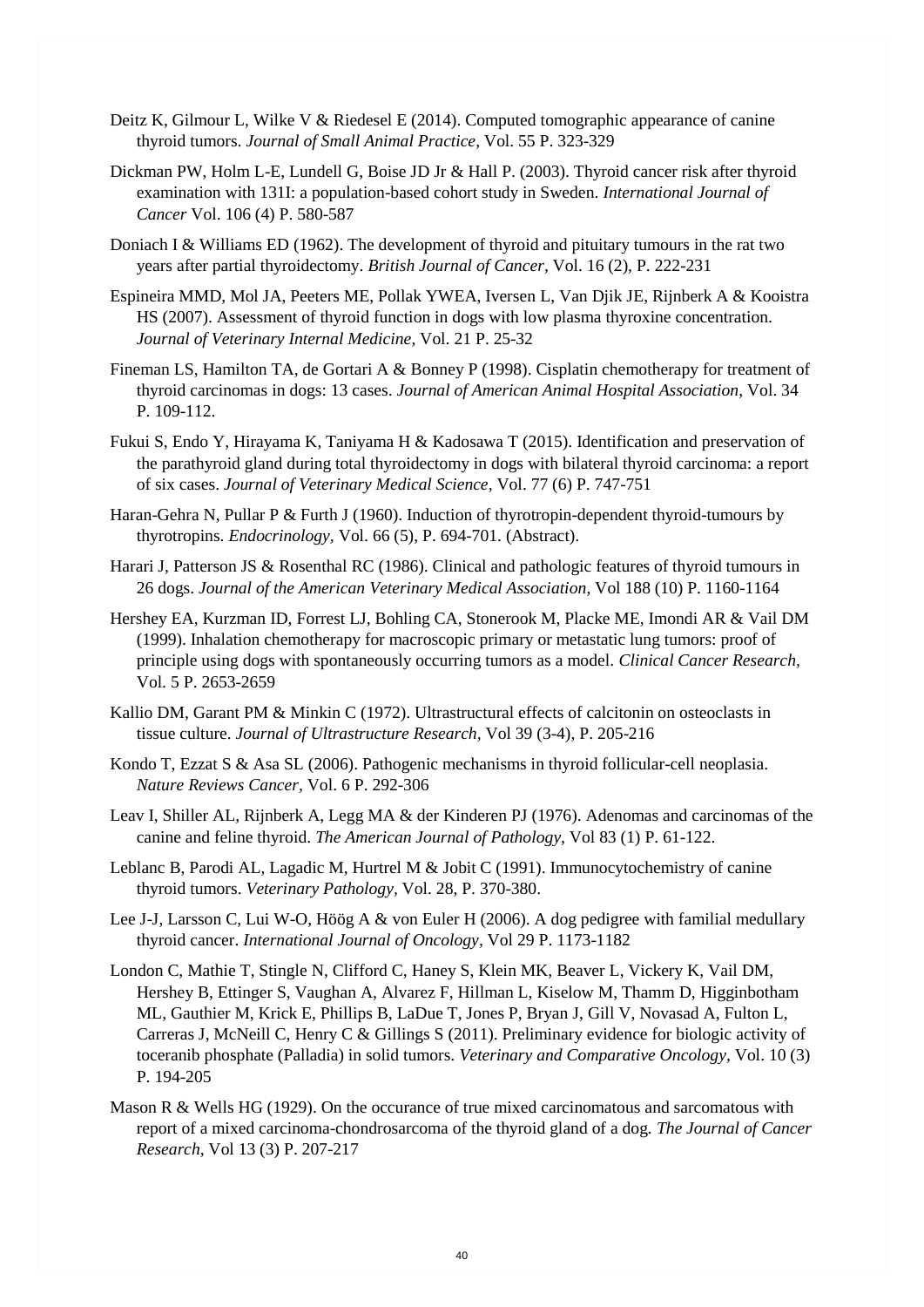- Melián C, Morales M, Espinosa de los Monteros A & Peterson ME (1996). Horne's syndrome associated with a functional thyroid carcinoma in a dog. *Journal of Small Animal Practice,* Vol. 37, P. 591-593
- Menard M, Fontaine M & Morin M (1986). Fine needle aspiration biopsy of malignant tumors in dogs and cats: a report of 102 cases. *Canadian Veterinary Journal,* Vol 27 (12), P. 504-510
- Meissner WA & Warren S (1969). *Tumors of the Thyroid Gland*. 2<sup>nd</sup> edition, Washington, Armed Forces Institute of Pathology
- Mitchell M, Hurov LI & Troy GC (1979). Canine thyroid carcinoma: Clinical occurrence, staging by means of scintiscans, and therapy of 15 cases. *Veterinary Surgery,* Vol. 8 (4), P. 112-118
- Nadeau M-E & Kitchell BE (2011). Evaluation of the use of chemotherapy and other prognostic variables for surgically excised canine thyroid carcinoma with and without metastasis. *Canadian Veterinary Journal,* Vol. 52 P. 994-998
- Noda Y, Kanematsu M, Goshima S, Kondo H, Watanabe H, Kawada H & Bae KT (2015). MRI of the Thyroid for differential diagnosis of benign thyroid nodules and papillary carcinomas. *American Journal of Roentgenology,* Vol. 204 (3), DOI:10.2214/AJR.14.13344 Date: 20181005
- Owen LN (1980). *TNM Classification of Tumors in Domestic Animals*. Geneva: World Health Organization.
- Pack L, Roberts RE, Dawson SD & Dookwah HD (2001). Definite radiation therapy for infiltrative thyroid carcinoma in dogs. *Veterinary Radiology and Ultrasound,* Vol 42 (5) P. 471-474
- Peterson ME, Kintzer PP, Hurley JR & Becker DV (1989). Radioactive iodine treatment of a functioning thyroid carcinoma producing hyperthyroidism in a dog. *Journal of Veterinary Internal Medicine,* Vol. 3 P. 20-25
- Ramos-Vara JA, Miller MA, Johnson GC & Pace LW (2002). Immunhistochemical detection of thyroid transcription factor-1, thyroglobulin and calcitonin in canine normal, hyperactive and neoplastic thyroid gland. *Veterinary Pathology,* Vol. 39 P. 480-487
- Rayfield EJ, Nishiyama RH & Sisson JC (1971). Small cell tumors of the thyroid, a clinicopathologic study. *Cancer,* Vol 28, P. 1023-1030.
- Ron E, Lubin JH, Shore RE, Mabuchi K, Modan B, Pottern LM, Schneider AB, Tucker MA & Boice JD Jr (1995). Thyroid cancer after exposure to external radiation: a pooled analysis of seven studies. *Radiation Research,* Vol. 141, P. 259-277
- Schaller RT & Stevenson JK (1966). Development of carcinoma of the thyroid in iodine-deficient mice. *Cancer,* Vol 19 (8), P. 1063-1080
- Silverman PM, Newman GE, Korobkin M, Workman JB, Moore AV & Coleman RE (1983). Computed tomography in the evaluation of thyroid disease. *American Journal of Roentgenology,* Vol. 142 (5) P. 897-902 DOI: 10.2214/ajr.142.5.897 20181005
- Simpson WJK (1975). Radiotherapy in thyroid cancer. *Canadian Medical Association Journal,* Vol 113 P. 115-118
- Soh EY, Sohbi SA, Wong MG, Meng MG, Siperstein AE, Clark OH & Duh QY (1996). Thyroid stimulating hormone promotes the secretion of vascular endothelial growth factor in thyroid cancer cell lines. *Surgery,* Vol 120 (6), P. 944-947
- Svenska kennelklubben (2012). *Hundar, katter och andra sällskapsdjur 2012*  https://www.skk.se/globalassets/dokument/om-skk/scb-undersokning-hundar-katter-och-andrasallskapsdjur-2012.pdf [2018-11-20]